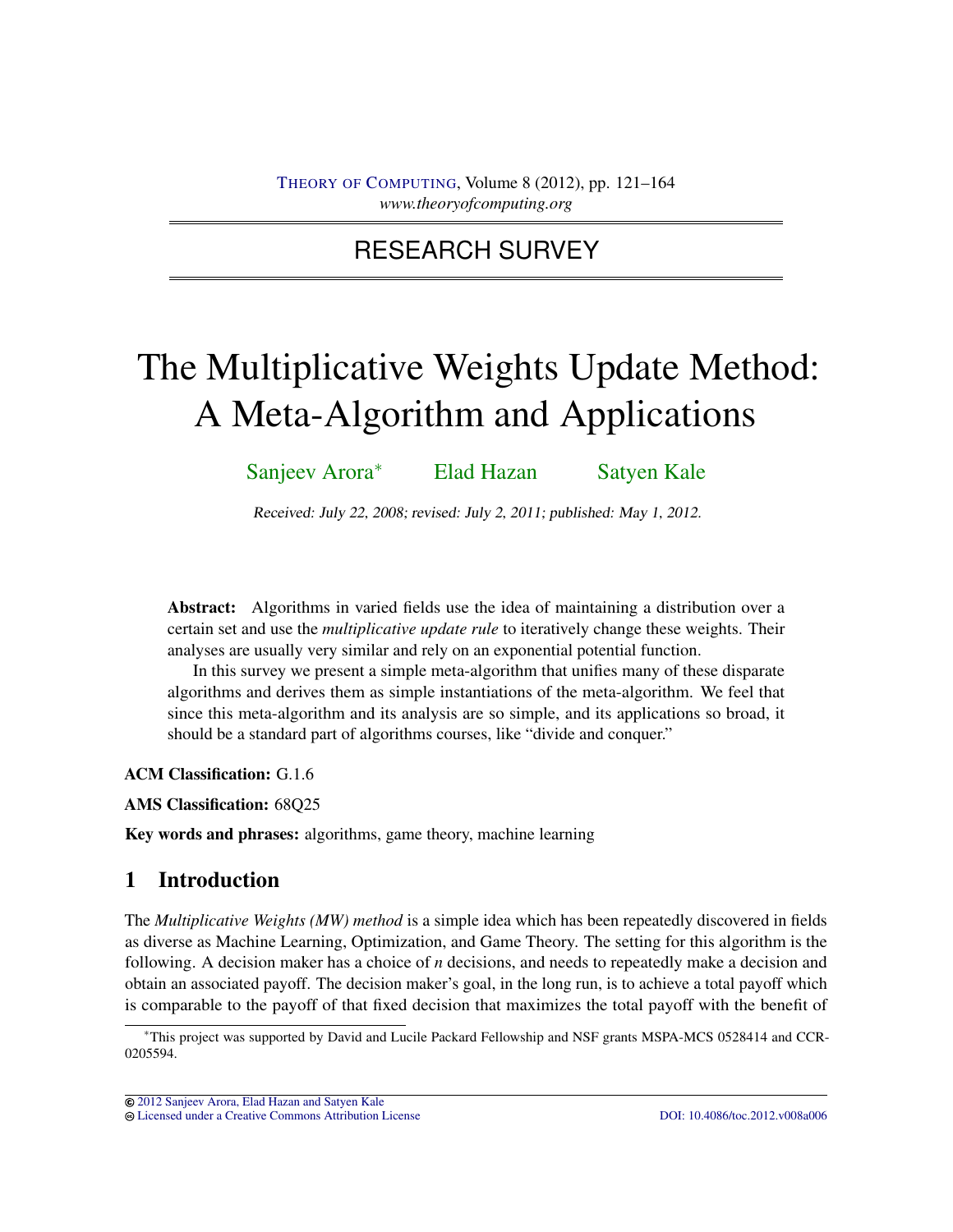<span id="page-1-0"></span>hindsight. While this best decision may not be known *a priori*, it is still possible to achieve this goal by maintaining weights on the decisions, and choosing the decisions randomly with probability proportional to the weights. In each successive round, the weights are updated by multiplying them with factors which depend on the payoff of the associated decision in that round. Intuitively, this scheme works because it tends to focus higher weight on higher payoff decisions in the long run.

This idea lies at the core of a variety of algorithms. Some examples include: the Ada Boost algorithm in machine learning [\[26\]](#page-39-0); algorithms for game playing studied in economics (see references later), the Plotkin-Shmoys-Tardos algorithm for packing and covering LPs [\[56\]](#page-41-0), and its improvements in the case of flow problems by Young  $[65]$ , Garg-Könemann  $[29, 30]$  $[29, 30]$  $[29, 30]$  $[29, 30]$ , Fleischer  $[24]$  and others; methods for convex optimization like exponentiated gradient (mirror descent), Lagrangian multipliers, and subgradient methods, Impagliazzo's proof of the Yao XOR lemma [\[40\]](#page-40-0), etc. The analysis of the running time uses a potential function argument and the final running time is proportional to  $1/\varepsilon^2$ .

It has been clear to several researchers that these results are very similar. For example Khandekar's Ph. D. thesis [\[46\]](#page-40-1) makes this point about the varied applications of this idea to convex optimization. The purpose of this survey is to clarify that many of these applications are instances of the same, more general algorithm (although several specialized applications, such as [\[53\]](#page-41-1), require additional technical work). This meta-algorithm is very similar to the "Hedge" algorithm from learning theory [\[26\]](#page-39-0). Similar algorithms have been independently rediscovered in many other fields; see below. The advantage of deriving the above algorithms from the same meta-algorithm is that this highlights their commonalities as well as their differences. To give an example, the algorithms of Garg-Könemann [[29,](#page-39-1) [30\]](#page-39-2) were felt to be quite different from those of Plotkin-Shmoys-Tardos [\[56\]](#page-41-0). In our framework, they can be seen as a clever trick for "width reduction" for the Plotkin-Shmoys-Tardos algorithms (see [Section](#page-18-0) [3.4\)](#page-18-0).

We feel that this meta-algorithm and its analysis are simple and useful enough that they should be viewed as a basic tool taught to all algorithms students together with divide-and-conquer, dynamic programming, random sampling, and the like. Note that the multiplicative weights update rule may be seen as a "constructive" version of LP duality—equivalently, von Neumann's minimax theorem in game theory—and it gives a fairly concrete method for competing players to arrive at a solution/equilibrium (see [Section](#page-12-0) [3.2\)](#page-12-0). This may be an appealing feature in introductory algorithms courses, since the standard algorithms for LP such as simplex, ellipsoid, or interior point lack such a game-theoretic interpretation. Furthermore, it is a convenient stepping point to many other topics that rarely get mentioned in algorithms courses, including online algorithms (see the basic scenario in [Section](#page-3-0) [1.1\)](#page-3-0) and machine learning. Furthermore our proofs seem easier and cleaner than the entropy-based proofs for the same results in machine learning (although the proof technique we use here has been used before, see for example Blum's survey [\[10\]](#page-38-0)).

The current paper is chiefly a survey. It introduces the main algorithm, gives a few variants (mostly having to do with the range in which the payoffs lie), and surveys the most important applications—often with complete proofs. Note however that this survey does not cover *all* applications of the technique, as several of these require considerable additional technical work which is beyond the scope of this paper. We have provided pointers to some such applications which use the multiplicative weights technique at their core without going into more details. There are also a few small results that appear to be new, such as the variant of the Garg-Könemann algorithm in [Section](#page-32-0) [3.4](#page-18-0) and the lower bound in Section [4.](#page-32-0)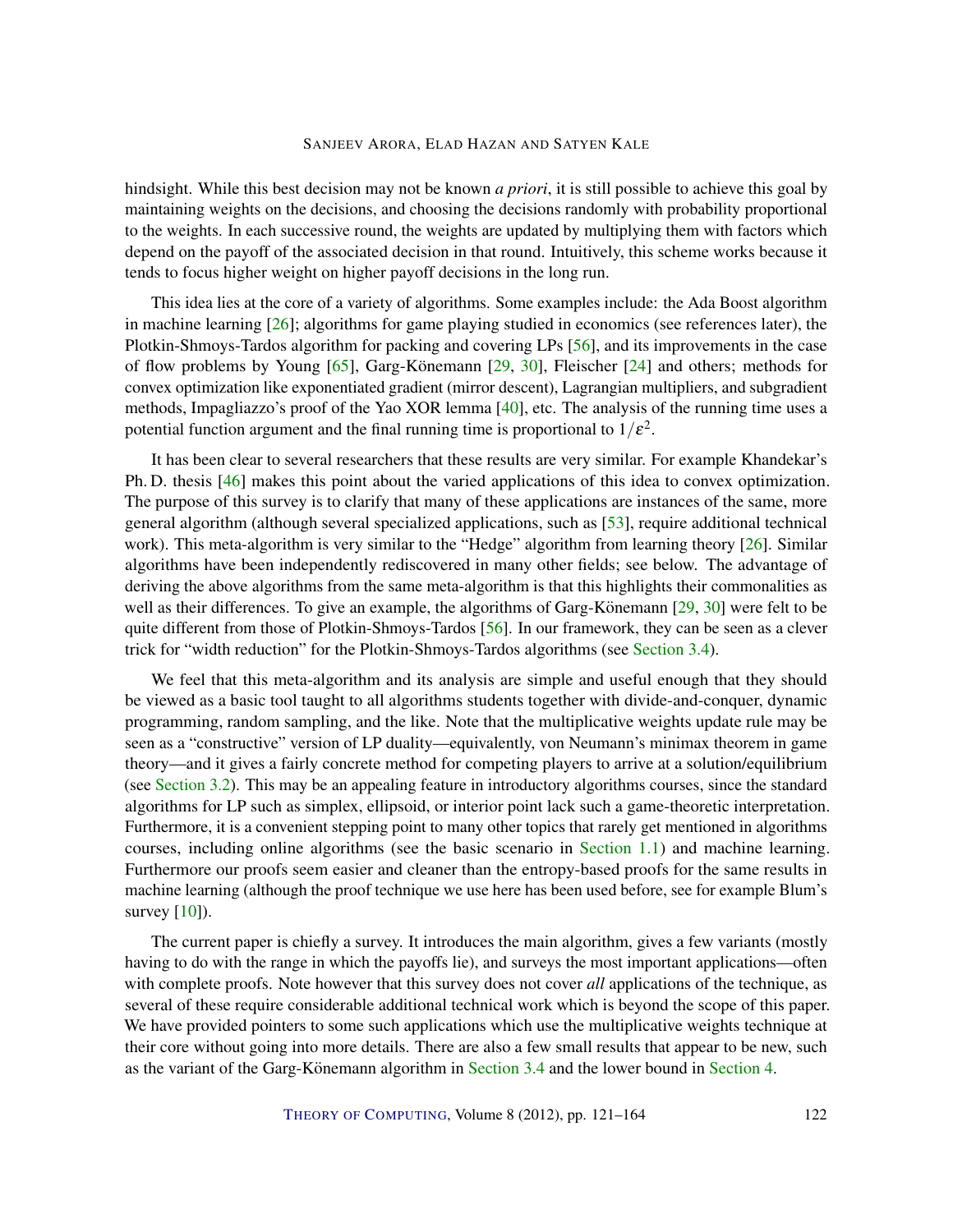<span id="page-2-0"></span>Related work. An algorithm similar in flavor to the Multiplicative Weights algorithm was proposed in game theory in the early 1950's [\[13,](#page-38-1) [12,](#page-38-2) [59\]](#page-41-2). Following Brown [\[12\]](#page-38-2), this algorithm was called "Fictitious Play": at each step each player observes actions taken by his opponent in previous stages, updates his beliefs about his opponents' strategies, and chooses the pure best response against these beliefs. In the simplest case, the player simply assumes that the opponent is playing from a stationary distribution and sets his current belief of the opponent's distribution to be the empirical frequency of the strategies played by the opponent. This simple idea (which was shown to lead to optimal solutions in the limit in various cases) led to numerous developments in economics, including Arrow-Debreu General Equilibrium theory and more recently, evolutionary game theory. Grigoriadis and Khachiyan [\[33\]](#page-39-4) showed how a randomized variant of "Fictitious Play" can solve two player zero-sum games efficiently. This algorithm is precisely the multiplicative weights algorithm. It can be viewed as a soft version of fictitious play, when the player gives higher weight to the strategies which pay off better, and chooses her strategy using these weights rather than choosing the best response strategy.

In Machine Learning, the earliest form of the multiplicative weights update rule was used by Littlestone in his well-known Winnow algorithm [\[50,](#page-40-2) [51\]](#page-41-3). It is somewhat reminiscent of the older *perceptron* learning algorithm of Minsky and Papert [\[55\]](#page-41-4). The Winnow algorithm was generalized by Littlestone and Warmuth [\[52\]](#page-41-5) in the form of the Weighted Majority algorithm, and later by Freund and Schapire in the form of the Hedge algorithm [\[26\]](#page-39-0). We note that most relevant papers in learning theory use an analysis that relies on entropy (or its cousin, Kullback-Leibler divergence) calculations. This analysis is closely related to our analysis, but we use *exponential* functions instead of the *logarithm*, or entropy, used in those papers. The underlying calculation is the same: whereas we repeatedly use the fact that  $e^x \approx 1 + x$ when |*x*| is small, they use the fact that  $ln(1+x) \approx x$ . We feel that our approach is cleaner (although the entropy based approach yields somewhat tighter bounds that are useful in some applications, see [Section](#page-8-0) [2.2\)](#page-8-0).

Other applications of the multiplicative weights algorithm in computational geometry include Clarkson's algorithm for linear programming with a bounded number of variables in linear time [\[20,](#page-38-3) [21\]](#page-38-4). Following Clarkson, Brönnimann and Goodrich use similar methods to find Set Covers for hypergraphs with small VC dimension [\[11\]](#page-38-5).

The weighted majority algorithm as well as more sophisticated versions have been independently discovered in operations research and statistical decision making in the context of the *On-line decision problem*; see the surveys of Cover [\[22\]](#page-38-6), Foster and Vohra [\[25\]](#page-39-5), and also Blum [\[10\]](#page-38-0) who includes applications of weighted majority to machine learning. A notable algorithm, which is different from but related to our framework, was developed by Hannan in the 1950's [\[34\]](#page-39-6). Kalai and Vempala showed how to derive efficient algorithms via methods similar to Hannan's [\[43\]](#page-40-3). We show how Hannan's algorithm with the appropriate choice of parameters yields the multiplicative update decision rule in [Section](#page-26-0) [3.8.](#page-26-0)

Within computer science, several researchers have previously noted the close relationships between multiplicative update algorithms used in different contexts. Young [\[65\]](#page-42-3) notes the connection between fast LP algorithms and Raghavan's method of pessimistic estimators for derandomization of randomized rounding algorithms; see our [Section](#page-21-0) [3.5.](#page-21-0) Klivans and Servedio [\[49\]](#page-40-4) relate boosting algorithms in learning theory to proofs of Yao's XOR Lemma; see our [Section](#page-23-0) [3.6.](#page-23-0) Garg and Khandekar [\[28\]](#page-39-7) describe a common framework for convex optimization problems that contains Garg-Könemann and Plotkin-Shmoys-Tardos as subcases.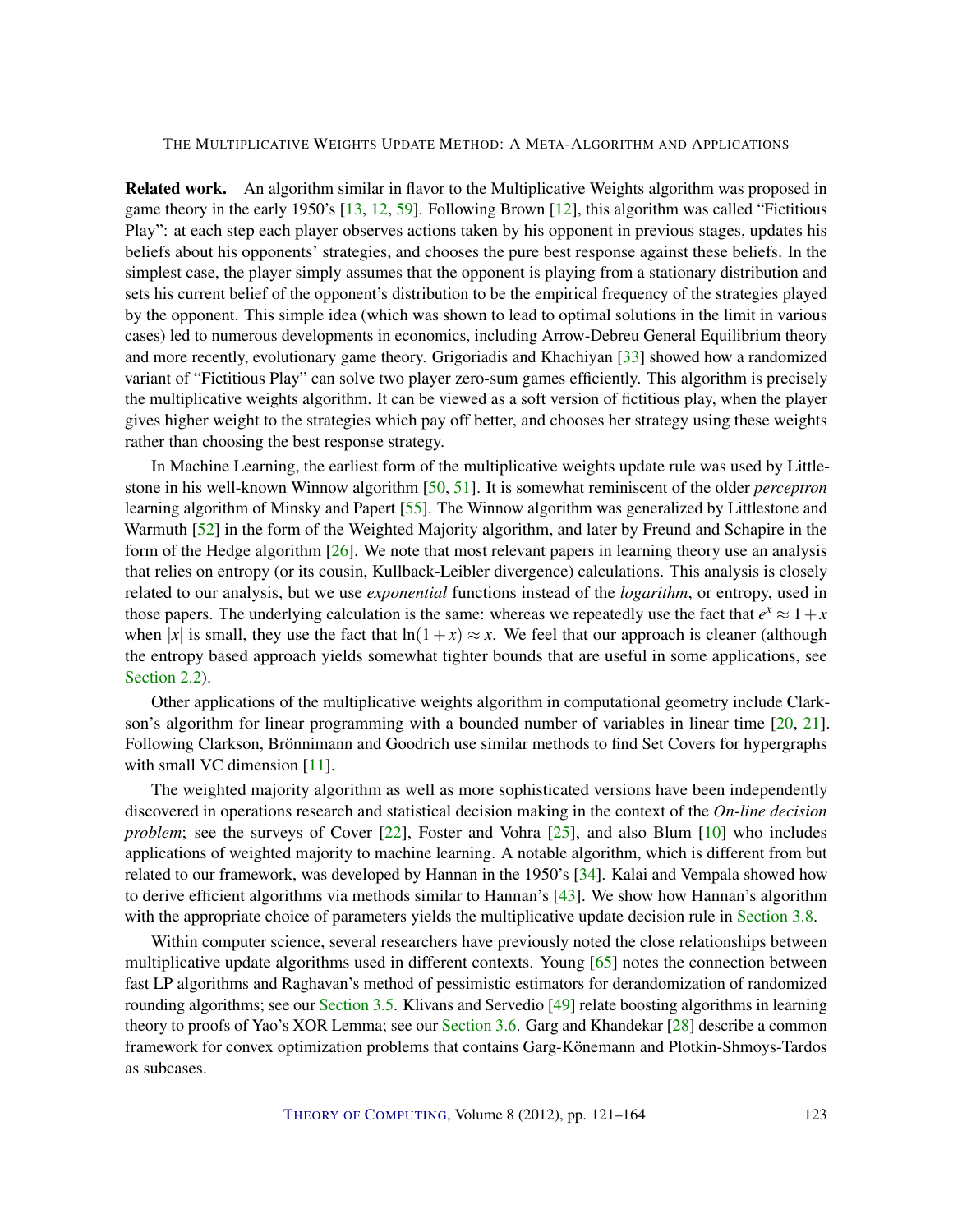<span id="page-3-2"></span>To the best of our knowledge our framework is the most general and, arguably, the simplest. We readily acknowledge the influence of all previous papers (especially Young [\[65\]](#page-42-3) and Freund-Schapire [\[27\]](#page-39-8)) on the development of our framework. We emphasize again that we do not claim that *every* algorithm designed using the multiplicative update idea fits in our framework, just that most do.

Paper organization. We proceed to define the illustrative weighted majority algorithm in this section. In [Section](#page-5-0) [2](#page-5-0) we describe the general MW meta-algorithm, followed by numerous and varied applications in [Section](#page-11-0) [3.](#page-11-0) In [Section](#page-32-0) [4](#page-32-0) we give lower bounds, followed by the more general matrix MW algorithm in [Section](#page-34-0) [5.](#page-34-0)

#### <span id="page-3-0"></span>1.1 The weighted majority algorithm

Now we briefly illustrate the weighted majority algorithm in a simple and concrete setting, which will naturally lead to our generalized meta-algorithm. This is known as the *Prediction from Expert Advice* problem.

Imagine the process of picking good times to invest in a stock. For simplicity, assume that there is a single stock of interest, and its daily price movement is modeled as a sequence of binary events: up/down. (Below, this will be generalized to allow non-binary events.) Each morning we try to predict whether the price will go up or down that day; if our prediction happens to be wrong we lose a dollar that day, and if it's correct, we lose nothing.

The stock movements can be *arbitrary* and even *adversarial*. To balance out this pessimistic assumption, we assume that while making our predictions, we are allowed to watch the predictions of *n* "experts." These experts could be arbitrarily correlated, and they may or may not know what they are talking about. The algorithm's goal is to limit its cumulative losses (i. e., bad predictions) to roughly the same as the *best* of these experts. At first sight this seems an impossible goal, since it is not known until the end of the sequence who the best expert was, whereas the algorithm is required to make predictions all along.

Indeed, the first algorithm one thinks of is to compute each day's up/down prediction by going with the majority opinion among the experts that day. But, this algorithm doesn't work because a majority of experts may be consistently wrong on every single day.

The weighted majority algorithm corrects the trivial algorithm. It maintains a *weighting* of the experts. Initially all have equal weight. As time goes on, some experts are seen as making better predictions than others, and the algorithm increases their weight proportionately. The algorithm's prediction of up/down for each day is computed by going with the opinion of the weighted majority of the experts for that day.

<span id="page-3-1"></span>**Theorem 1.1.** After T steps, let  $m_i^{(T)}$  be the number of mistakes of expert i and  $M^{(T)}$  be the number of *mistakes our algorithm has made. Then we have the following bound for every i:*

$$
M^{(T)} \leq 2(1+\eta)m_i^{(T)} + \frac{2\ln n}{\eta}.
$$

In particular, this holds for i which is the best expert, i. e., having the least  $m_i^{(T)}$ .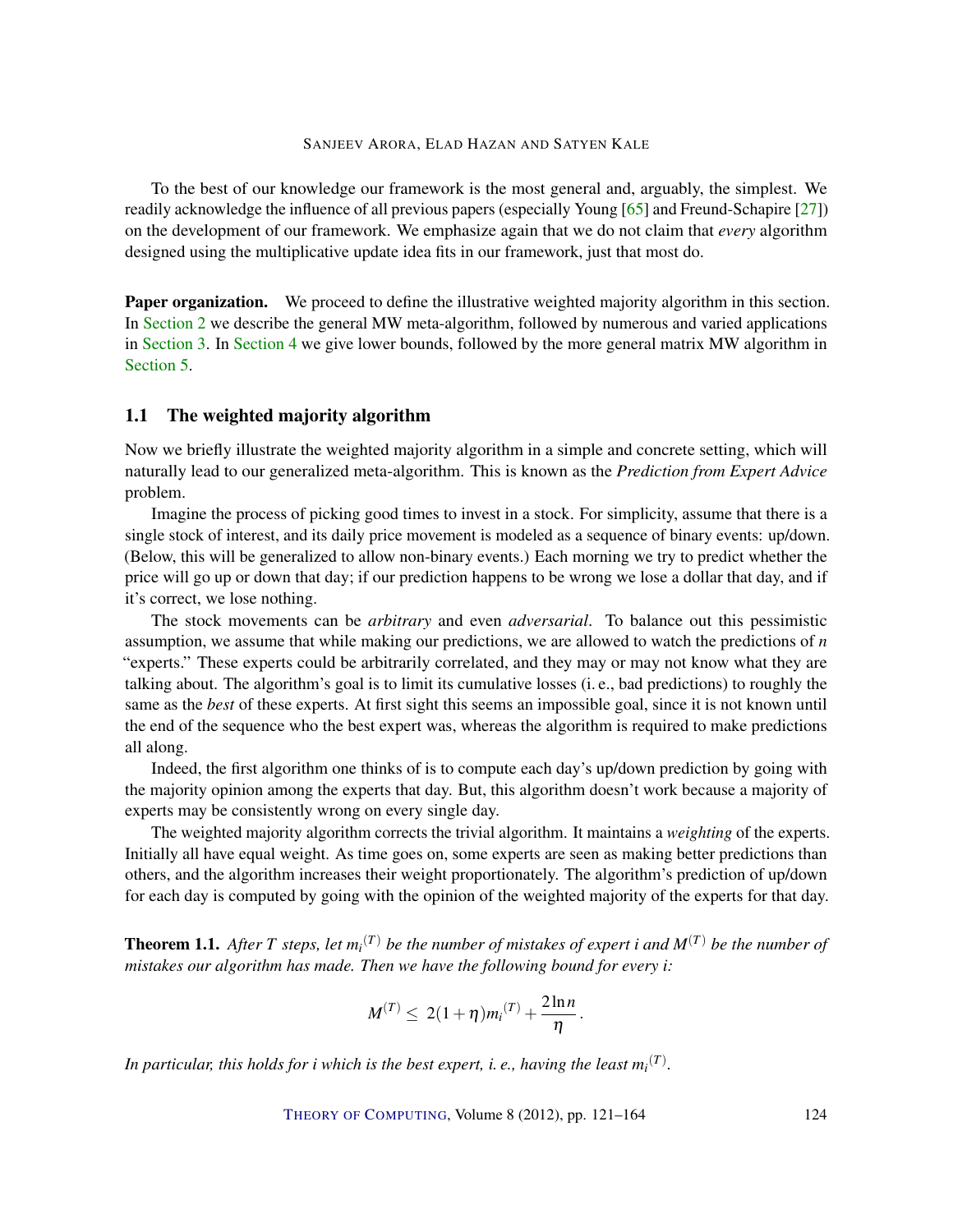## Weighted majority algorithm

**Initialization:** Fix an  $\eta \leq \frac{1}{2}$  $\frac{1}{2}$ . With each expert *i*, associate the weight  $w_i^{(1)} := 1$ . For  $t = 1, 2, ..., T$ :

- 1. Make the prediction that is the weighted majority of the experts' predictions based on the weights  $w_1^{(t)}, \ldots, w_n^{(t)}$ . That is, predict "up" or "down" depending on which prediction has a higher total weight of experts advising it (breaking ties arbitrarily).
- 2. For every expert *i* who predicts wrongly, decrease his weight for the next round by multiplying it by a factor of  $(1 - \eta)$ :

$$
w_i^{(t+1)} = (1 - \eta)w_i^{(t)} \qquad \text{(update rule)}.
$$
 (1.1)

**Remark** When  $m_i^{(T)} \gg (2/\eta) \ln n$  we see that the number of mistakes made by the algorithm is bounded from above by roughly  $2(1+\eta)m_i^{(T)}$ , i.e., approximately twice the number of mistakes made by the best expert. This is tight for any deterministic algorithm. However, the factor of 2 can be removed by substituting the above deterministic algorithm by a randomized algorithm that predicts according to the majority opinion with probability proportional to its weight. (In other words, if the total weight of the experts saying "up" is  $3/4$  then the algorithm predicts "up" with probability  $3/4$  and "down" with probability 1/4.) Then the number of mistakes after *T* steps is a random variable and the claimed upper bound holds for its *expectation* (see [Section](#page-5-0) [2](#page-5-0) for more details).

*Proof.* A simple induction shows that  $w_i^{(t+1)} = (1 - \eta)^{m_i^{(t)}}$ . Let  $\Phi^{(t)} = \sum_i w_i^{(t)}$  ("the potential function"). Thus  $\Phi^{(1)} = n$ . Each time we make a mistake, the weighted majority of experts also made a mistake, so at least half the total weight decreases by a factor  $1-\eta$ . Thus, the potential function decreases by a factor of at least  $(1 - \eta/2)$ :

$$
\Phi^{(t+1)} \, \leq \, \Phi^{(t)}\left(\frac{1}{2} + \frac{1}{2}(1-\eta)\right) \, = \, \Phi^{(t)}(1-\eta/2) \, .
$$

Thus simple induction gives  $\Phi^{(T+1)} \le n(1 - \eta/2)^{M^{(T)}}$ . Finally, since  $\Phi^{(T+1)} \ge w_i^{(T+1)}$  for all *i*, the claimed bound follows by comparing the above two expressions and using the fact that

$$
-\ln(1-\eta) \leq \eta + \eta^2
$$

since  $\eta$  < 1/2.

The beauty of this analysis is that it makes no assumption about the sequence of events: they could be arbitrarily correlated and could even depend upon our current weighting of the experts. In this sense, this algorithm delivers more than initially promised, and this lies at the root of why (after obvious generalization) it can give rise to the diverse algorithms mentioned earlier. In particular, the scenario where the events are chosen adversarially resembles a zero-sum game, which we consider later in [Section](#page-12-0) [3.2.](#page-12-0)

THEORY OF C[OMPUTING](http://dx.doi.org/10.4086/toc), Volume 8 (2012), pp. 121–164 125

 $\Box$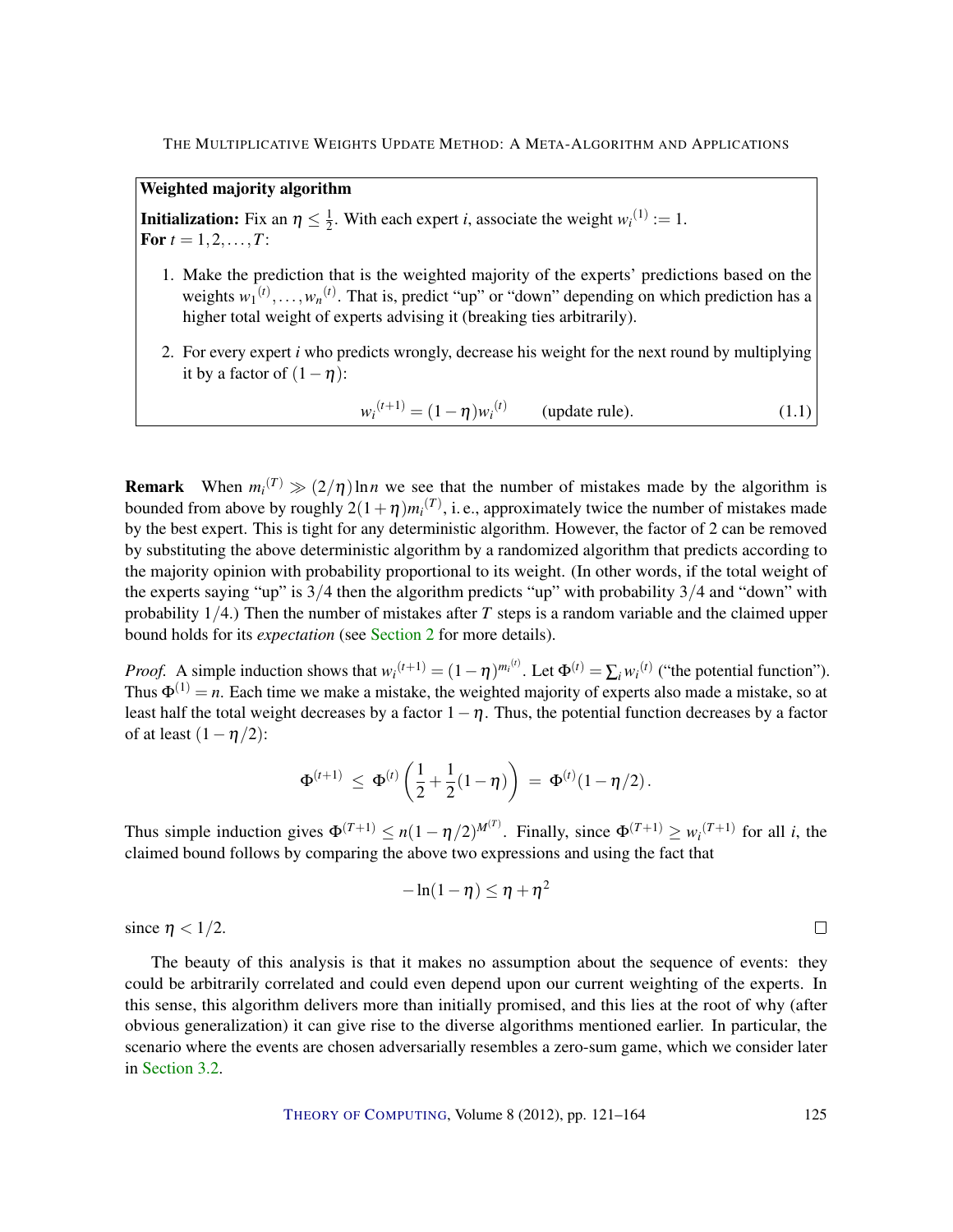## <span id="page-5-2"></span><span id="page-5-0"></span>2 The Multiplicative Weights algorithm

In the general setting, we have a set of *n decisions* and in each round, we are required to select one decision from the set. In each round, each decision incurs a certain *cost*, determined by nature or an adversary. All the costs are revealed *after* we choose our decision, and we incur the cost of the decision we chose. For example, in the prediction from expert advice problem, each decision corresponds to a choice of an expert, and the cost of an expert is 1 if the expert makes a mistake, and 0 otherwise.

To motivate the Multiplicative Weights (MW) algorithm, consider the naïve strategy that, in each iteration, simply picks a decision at random. The expected penalty will be that of the "average" decision. Suppose now that a few decisions are clearly better in the long run. This is easy to spot as the costs are revealed over time, and so it is sensible to reward them by increasing their probability of being picked in the next round (hence the multiplicative weight update rule).

Intuitively, being in complete ignorance about the decisions at the outset, we select them uniformly at random. This maximum entropy starting rule reflects our ignorance. As we learn which ones are the good decisions and which ones are bad, we lower the entropy to reflect our increased knowledge. The multiplicative weight update is our means of skewing the distribution.

We now set up some notation. Let  $t = 1, 2, \ldots, T$  denote the current round, and let *i* be a generic decision. In each round *t*, we select a distribution  $p<sup>(t)</sup>$  over the set of decisions, and select a decision *i* randomly from it. At this point, the costs of all the decisions are revealed by nature in the form of the vector  $\mathbf{m}^{(t)}$  such that decision *i* incurs cost  $m_i^{(t)}$ . We assume that the costs lie in the range  $[-1, 1]$ . This is the only assumption we make on the costs; nature is completely free to choose the cost vector as long as these bounds are respected, even with full knowledge of the distribution that we choose our decision from.

The expected cost to the algorithm for sampling a decision  $i$  from the distribution  $p^{(t)}$  is

$$
\mathbf{E}_{i\in\mathbf{p}^{(t)}}[m_i^{(t)}] = \mathbf{m}^{(t)}\cdot\mathbf{p}^{(t)}.
$$

The total expected cost over all rounds is therefore  $\sum_{t=1}^{T} \mathbf{m}^{(t)} \cdot \mathbf{p}^{(t)}$ . Just as before, our goal is to design an algorithm which achieves a total expected cost not too much more than the cost of the best decision in hindsight, viz.  $\min_i \sum_{t=1}^T m_i^{(t)}$ . Consider the following algorithm, which we call the Multiplicative Weights Algorithm. This algorithm has been studied before as the prod algorithm of Cesa-Bianchi, Mansour, and Stoltz [\[17\]](#page-38-7), and [Theorem](#page-5-1) [2.1](#page-5-1) can be seen to follow from Lemma 2 in [\[17\]](#page-38-7).

The following theorem—completely analogous to [Theorem](#page-3-1) [1.1—](#page-3-1)bounds the total expected cost of the Multiplicative Weights algorithm (given in [Figure](#page-6-0) [1\)](#page-6-0) in terms of the total cost of the best decision:

<span id="page-5-1"></span>**Theorem 2.1.** Assume that all costs  $m_i^{(t)} \in [-1,1]$  and  $\eta \leq 1/2$ . Then the Multiplicative Weights *algorithm guarantees that after T rounds, for any decision i, we have*

$$
\sum_{t=1}^T \mathbf{m}^{(t)} \cdot \mathbf{p}^{(t)} \ \leq \ \sum_{t=1}^T m_i^{(t)} + \eta \sum_{t=1}^T |m_i^{(t)}| + \frac{\ln n}{\eta}.
$$

THEORY OF C[OMPUTING](http://dx.doi.org/10.4086/toc), Volume 8 (2012), pp. 121–164 126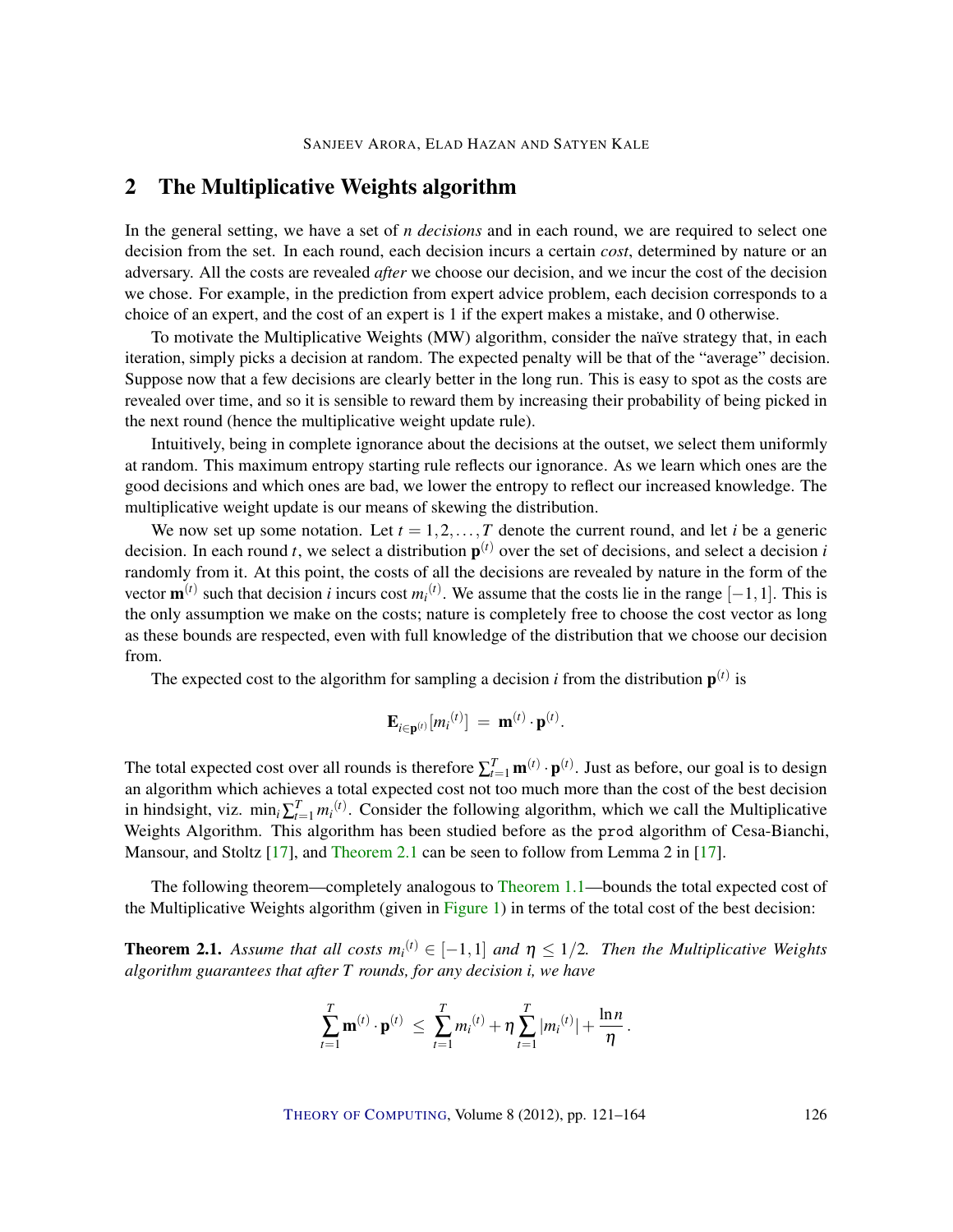### Multiplicative Weights algorithm

**Initialization:** Fix an  $\eta \leq \frac{1}{2}$  $\frac{1}{2}$ . With each decision *i*, associate the weight  $w_i^{(1)} := 1$ . For  $t = 1, 2, ..., T$ :

- 1. Choose decision *i* with probability proportional to its weight  $w_i^{(t)}$ . I.e., use the distribution over decisions  $\mathbf{p}^{(t)} = \{w_1^{(t)}/\Phi^{(t)}, \dots, w_n^{(t)}/\Phi^{(t)}\}$  where  $\Phi^{(t)} = \sum_i w_i^{(t)}$ .
- 2. Observe the costs of the decisions  $\mathbf{m}^{(t)}$ .
- 3. Penalize the costly decisions by updating their weights as follows: for every decision *i*, set

<span id="page-6-0"></span>
$$
w_i^{(t+1)} = w_i^{(t)} (1 - \eta m_i^{(t)}) \tag{2.1}
$$

Figure 1: The Multiplicative Weights algorithm.

*Proof.* The proof is along the lines of the earlier one, using the potential function  $\Phi^{(t)} = \sum_i w_i^{(t)}$ :

$$
\Phi^{(t+1)} = \sum_{i} w_i^{(t+1)} \n= \sum_{i} w_i^{(t)} (1 - \eta m_i^{(t)}) \n= \Phi^{(t)} - \eta \Phi^{(t)} \sum_{i} m_i^{(t)} p_i^{(t)} \n= \Phi^{(t)} (1 - \eta \mathbf{m}^{(t)} \cdot \mathbf{p}^{(t)}) \n\leq \Phi^{(t)} \exp(-\eta \mathbf{m}^{(t)} \cdot \mathbf{p}^{(t)}).
$$

Here, we used the fact that  $p_i^{(t)} = w_i^{(t)}/\Phi^{(t)}$ . Thus, by induction, after *T* rounds, we have

<span id="page-6-1"></span>
$$
\Phi^{(T+1)} \leq \Phi^{(1)} \exp\left(-\eta \sum_{t=1}^T \mathbf{m}^{(t)} \cdot \mathbf{p}^{(t)}\right) = n \cdot \exp\left(-\eta \sum_{t=1}^T \mathbf{m}^{(t)} \cdot \mathbf{p}^{(t)}\right).
$$
 (2.2)

Next we use the following facts, which follow immediately from the convexity of the exponential function:

<span id="page-6-3"></span>
$$
(1 - \eta)^{x} \le (1 - \eta x) \quad \text{if } x \in [0, 1],
$$
  

$$
(1 + \eta)^{-x} \le (1 - \eta x) \quad \text{if } x \in [-1, 0].
$$
 (2.3)

Since  $m_i^{(t)} \in [-1,1]$ , we have for every decision *i*,

<span id="page-6-2"></span>
$$
\Phi^{(T+1)} \ge w_i^{(T+1)} = \prod_{t \le T} (1 - \eta m_i^{(t)}) \ge (1 - \eta)^{\sum_{t \ge 0} m_i^{(t)}} \cdot (1 + \eta)^{-\sum_{t \le 0} m_i^{(t)}}, \tag{2.4}
$$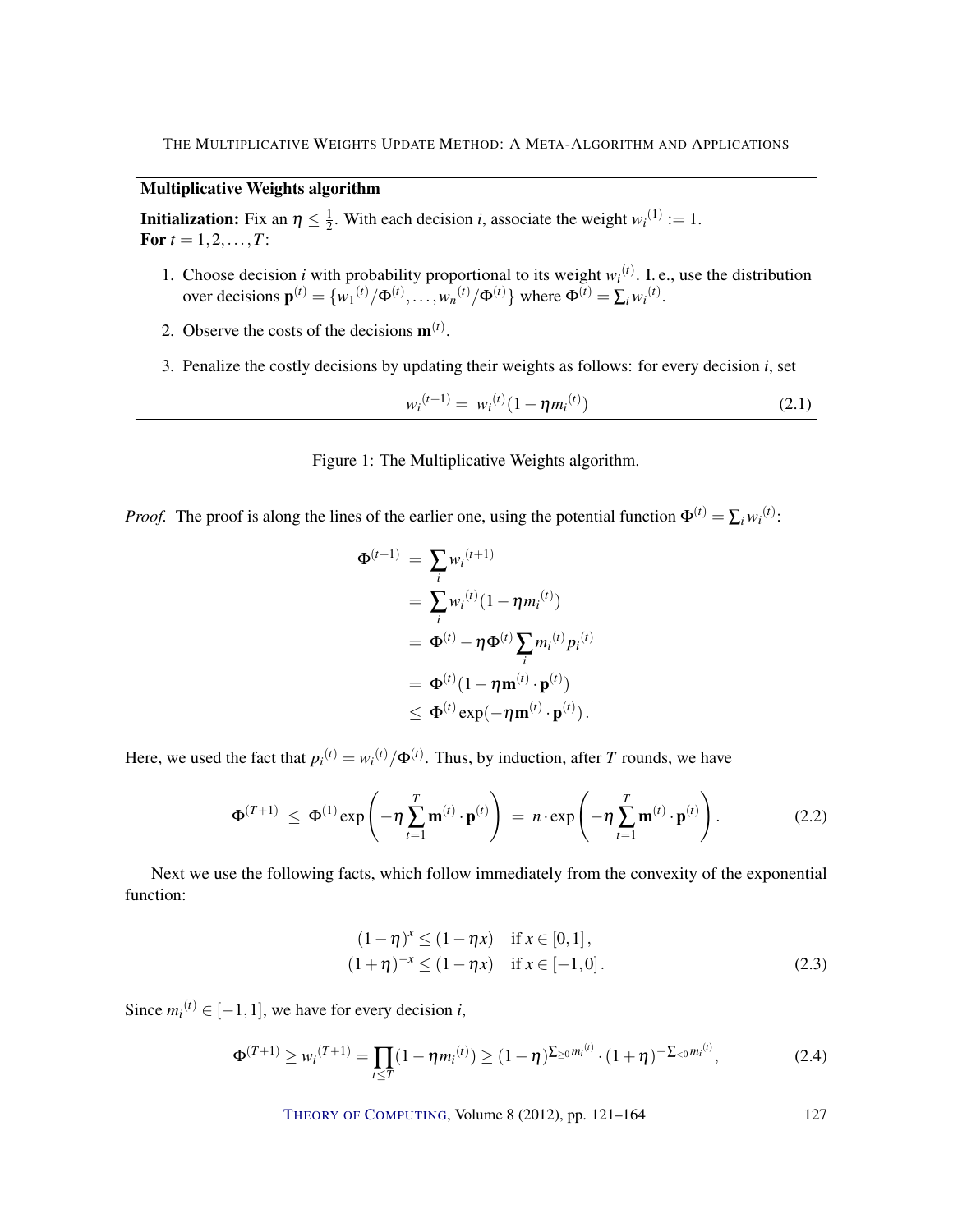<span id="page-7-3"></span>where the subscripts " $\geq$  0" and "< 0" in the summations refer to the rounds *t* where  $m_i^{(t)}$  is  $\geq$  0 and < 0 respectively. Taking logarithms in equations  $(2.2)$  and  $(2.4)$  we get:

$$
\ln n - \eta \sum_{t=1}^T \mathbf{m}^{(t)} \cdot \mathbf{p}^{(t)} \ge \sum_{i \ge 0} m_i^{(t)} \ln(1 - \eta) - \sum_{i \ge 0} m_i^{(t)} \ln(1 + \eta).
$$

Negating, rearranging, and scaling by  $1/\eta$ :

$$
\sum_{t=1}^{T} \mathbf{m}^{(t)} \cdot \mathbf{p}^{(t)} \leq \frac{\ln n}{\eta} + \frac{1}{\eta} \sum_{t=1}^{T} m_i^{(t)} \ln \frac{1}{1-\eta} + \frac{1}{\eta} \sum_{t=1}^{T} m_i^{(t)} \ln(1+\eta)
$$
\n
$$
\leq \frac{\ln n}{\eta} + \frac{1}{\eta} \sum_{t=1}^{T} m_i^{(t)} (\eta + \eta^2) + \frac{1}{\eta} \sum_{t=1}^{T} m_i^{(t)} (\eta - \eta^2)
$$
\n
$$
= \frac{\ln n}{\eta} + \sum_{t=1}^{T} m_i^{(t)} + \eta \sum_{t=1}^{T} m_i^{(t)} - \eta \sum_{t=1}^{T} m_i^{(t)}
$$
\n
$$
= \frac{\ln n}{\eta} + \sum_{t=1}^{T} m_i^{(t)} + \eta \sum_{t=1}^{T} |m_i^{(t)}|.
$$

In the second inequality we used the facts that

<span id="page-7-1"></span>
$$
\ln\left(\frac{1}{1-\eta}\right) \le \eta + \eta^2 \quad \text{and} \quad \ln(1+\eta) \ge \eta - \eta^2 \tag{2.5}
$$

 $\Box$ 

for  $\eta \leq 1/2$ .

<span id="page-7-0"></span>Corollary 2.2. *The Multiplicative Weights algorithm also guarantees that after T rounds, for any distribution* p *on the decisions,*

$$
\sum_{t=1}^T \mathbf{m}^{(t)} \cdot \mathbf{p}^{(t)} \ \leq \ \sum_{t=1}^T (\mathbf{m}^{(t)} + \eta \, |\mathbf{m}^{(t)}|) \cdot \mathbf{p} + \frac{\ln n}{\eta},
$$

where  $|\mathbf{m}^{(t)}|$  is the vector obtained by the taking the coordinate-wise absolute value of  $\mathbf{m}^{(t)}$ .

*Proof.* This corollary follows immediately from [Theorem](#page-5-1) [2.1,](#page-5-1) by taking a convex combination of the inequalities for all decisions *i* with the distribution p.  $\Box$ 

#### <span id="page-7-2"></span>2.1 Updating with exponential factors: the Hedge algorithm

In our description of the MW algorithm, the update rule uses multiplication by a linear function of the cost (specifically,  $(1 - \eta m_i^{(t)})$  for expert *i*). In several other incarnations of MW algorithm, notably the Hedge algorithm of Freund and Schapire [\[26\]](#page-39-0), an exponential factor is used instead. This update rule is the following:

$$
w_i^{(t+1)} = w_i^{(t)} \cdot \exp(-\eta m_i^{(t)}).
$$
 (2.6)

As can be seen from the analysis of the MW algorithm, Hedge is not very different. The bound we obtain for Hedge is slightly different however. While most of the applications we present in the rest of the paper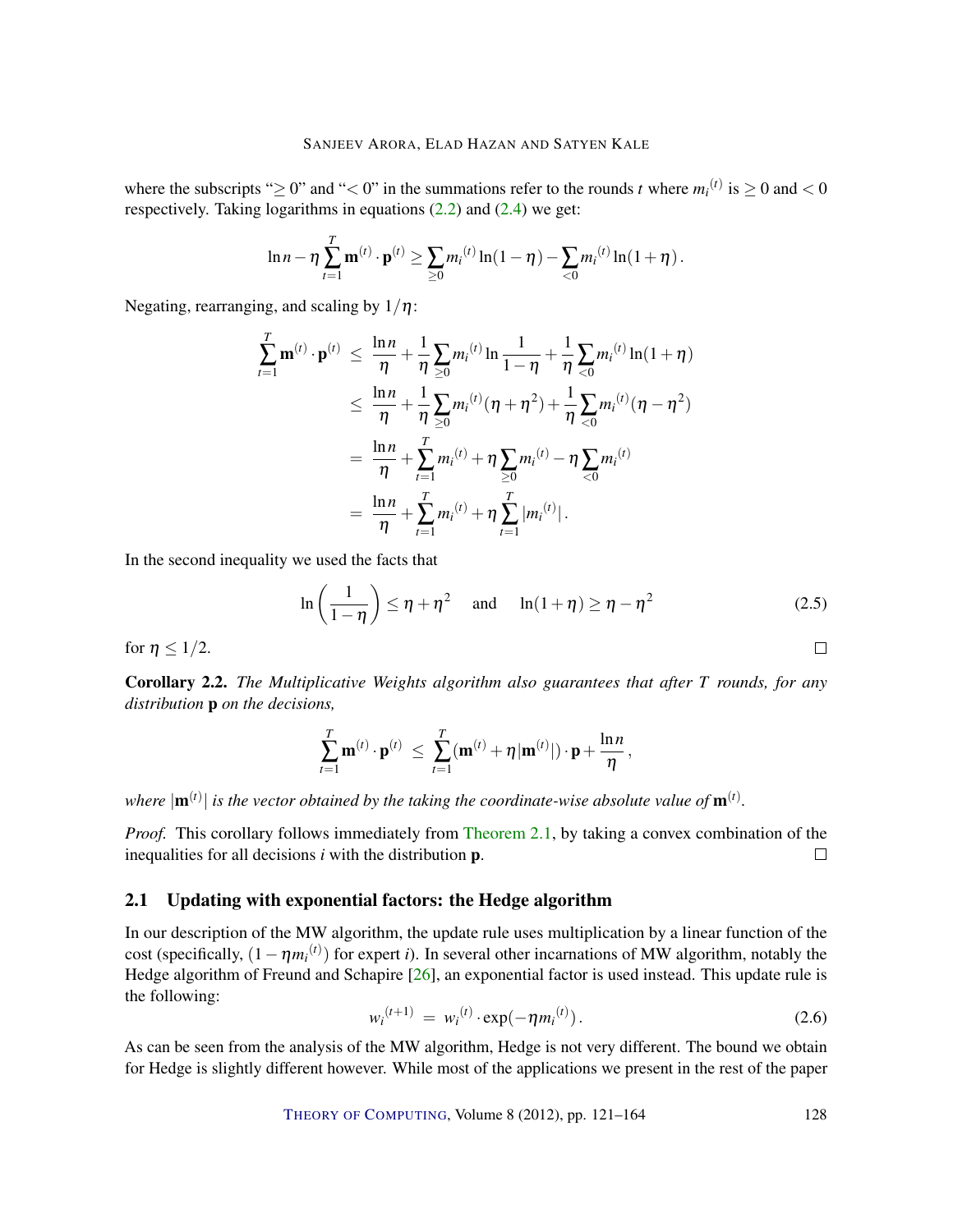can be derived using Hedge as well with a little extra calculation, some applications, such as the ones in Sections [3.3](#page-14-0) and [3.5,](#page-21-0) explicitly need the MW algorithm rather than Hedge to obtain better bounds. Here, we state the bound obtained for Hedge without proof—the analysis is on the same lines as before. The only difference is that instead of the inequalities  $(2.3)$ , we use the inequality

$$
\exp(-\eta x) \leq 1 - \eta x + \eta^2 x^2
$$

if  $|\eta x| \leq 1$ .

<span id="page-8-1"></span>**Theorem 2.3.** Assume that all costs  $m_i^{(t)} \in [-1,1]$  and  $\eta \leq 1$ . Then the Hedge algorithm guarantees *that after T rounds, for any decision i, we have*

$$
\sum_{t=1}^T \mathbf{m}^{(t)} \cdot \mathbf{p}^{(t)} \ \leq \ \sum_{t=1}^T m_i^{(t)} + \eta \sum_{t=1}^T (\mathbf{m}^{(t)})^2 \cdot \mathbf{p}^{(t)} + \frac{\ln n}{\eta}.
$$

*Here,*  $(\mathbf{m}^{(t)})^2$  is the vector obtained by taking coordinate-wise square of  $\mathbf{m}^{(t)}$ .

This guarantee is very similar to the one in [Theorem](#page-5-1) [2.1,](#page-5-1) with one important difference: the term multiplying  $\eta$  is a loss which depends on the algorithm's distribution. In [Theorem](#page-5-1) [2.1,](#page-5-1) this additional term depends on the loss of the best decision in hindsight. For some applications the latter guarantee is stronger (see [Section](#page-14-0) [3.3\)](#page-14-0).

#### <span id="page-8-0"></span>2.2 Proof via KL-divergence

In this section, we give an alternative proof of [Theorem](#page-5-1) [2.1](#page-5-1) based on the Kullback-Leibler (KL) divergence, or relative entropy. While this proof is somewhat more complicated, it gives a good insight into why the MW algorithm works: the reason is that it tends to reduce the KL-divergence to the optimal solution. Another reason for giving this proof is that it yields a more nuanced form of the MW algorithm that is useful in some applications (such as the construction of hard-core sets, see [Section](#page-24-0) [3.7\)](#page-24-0). Readers may skip this section without loss of continuity.

For two distributions  $\bf{p}$  and  $\bf{q}$  on the decision set, the relative entropy between them is

$$
\mathbf{RE}(\mathbf{p} \parallel \mathbf{q}) = \sum_{i} p_i \ln \frac{p_i}{q_i}.
$$

where the term  $p_i \ln(p_i/q_i)$  is defined to be zero if  $p_i = 0$  and infinite if  $p_i \neq 0$ ,  $q_i = 0$ .

Consider the following twist on the basic decision-making problem from [Section](#page-5-0) [2.](#page-5-0) Fix a convex subset of distributions over decisions, P (note: the basic setting is recovered when P is the set of *all* distributions). In each round *t*, the decision-maker is required to produce a distribution  $p^{(t)} \in \mathcal{P}$ . At that point, the cost vector  $\mathbf{m}^{(t)}$  is revealed and the decision-maker suffers cost  $\mathbf{m}^{(t)} \cdot \mathbf{p}^{(t)}$ . Since we make the restriction that  $p^{(t)} \in \mathcal{P}$ , we now want to compare the total cost of the decision-maker to the cost of the best fixed distribution in P. Consider the algorithm in [Figure](#page-9-0) [2.](#page-9-0)

Note that in the special case when  $\mathcal P$  is the set of all distributions on the decisions, this algorithm is exactly the basic MW algorithm presented in [Figure](#page-6-0) [1.](#page-6-0) The relative entropy projection step ensures that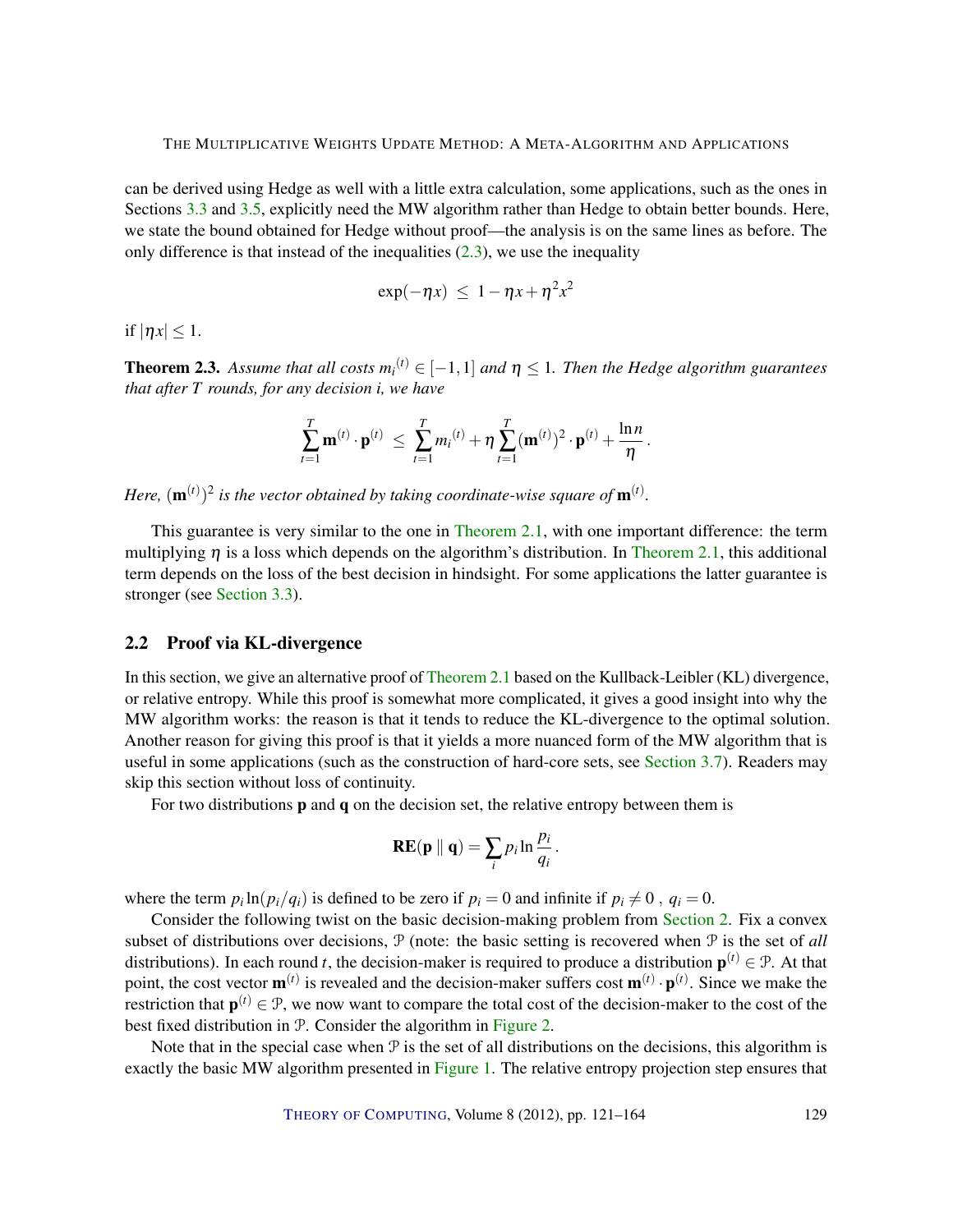#### Multiplicative Weights Update algorithm with Restricted Distributions

**Initialization:** Fix a  $\eta \leq \frac{1}{2}$  $\frac{1}{2}$ . Set **p**<sup>(1)</sup> to be be an arbitrary distribution in  $\mathcal{P}$  initialized to 1. For  $t = 1, 2, ..., T$ :

- 1. Choose decision *i* by sampling from  $p^{(t)}$ .
- 2. Observe the costs of the decisions  $\mathbf{m}^{(t)}$ .
- 3. Compute the probability vector  $\hat{\mathbf{p}}^{(t+1)}$  using the usual multiplicative update rule: for every expert *i*,

$$
p_i^{(t+1)} = p_i^{(t)} (1 - \eta m_i^{(t)}) / \Phi^{(t)}
$$
\n(2.7)

where  $\Phi^{(t)}$  is the normalization factor to make  $\hat{\mathbf{p}}^{(t+1)}$  a distribution.

4. Set  $\mathbf{p}^{(t+1)}$  to be the relative entropy projection of  $\hat{\mathbf{p}}^{(t)}$  on the set  $\mathcal{P}$ , i.e.,

$$
\mathbf{p}^{(t+1)} \ = \ \arg\min_{\mathbf{p}\in\mathcal{P}} \mathbf{RE}(\mathbf{p} \parallel \hat{\mathbf{p}}^{(t)}).
$$

<span id="page-9-0"></span>Figure 2: The Multiplicative Weights algorithm with Restricted Distributions.

we always choose a distribution in P. This projection is a convex program since relative entropy is convex and  $P$  is a convex set, and hence can be computed using standard convex programming techniques.

We now prove a bound on the total cost of the algorithm (compare to [Corollary](#page-7-0) [2.2\)](#page-7-0). Note that in the basic setting when  $P$  is the set of all distributions, the bound given below is tighter than the one in [Theorem](#page-5-1) [2.1.](#page-5-1)

<span id="page-9-1"></span>**Theorem 2.4.** Assume that all costs  $m_i^{(t)} \in [-1,1]$  and  $\eta \leq 1/2$ . Then the Multiplicative Weights *algorithm with Restricted Distributions guarantees that after T rounds, for any*  $p \in \mathcal{P}$ *, we have* 

$$
\sum_{t=1}^T \mathbf{m}^{(t)} \cdot \mathbf{p}^{(t)} \ \leq \ \sum_{t=1}^T (\mathbf{m}^{(t)} + \eta \, |\mathbf{m}^{(t)}|) \cdot \mathbf{p} + \frac{\mathbf{RE}(\mathbf{p} \, \|\, \mathbf{p}^{(1)})}{\eta} \,,
$$

where  $|\mathbf{m}^{(t)}|$  is the vector obtained by taking the coordinate-wise absolute value of  $\mathbf{m}^{(t)}$ .

*Proof.* We use the relative entropy between **p** and  $\mathbf{p}^{(t)}$ ,  $\mathbf{RE}(\mathbf{p} \parallel \mathbf{p}^{(t)}) := \sum_i p_i \ln(p_i / p_i^{(t)})$  as a "potential" function. We have

$$
\begin{split} \mathbf{RE}(\mathbf{p} \parallel \hat{\mathbf{p}}^{t+1}) - \mathbf{RE}(\mathbf{p} \parallel \mathbf{p}^{(t)}) &= \sum_{i} p_i \ln \frac{p_i^{(t)}}{\hat{p}_i^{(t+1)}} \\ &= \sum_{i} p_i \ln \frac{\Phi^{(t)}}{(1 - \eta m_i^{(t)})} \\ &\leq \ln \frac{1}{1 - \eta} \sum_{\geq 0} p_i m_i^{(t)} + \ln(1 + \eta) \sum_{\leq 0} p_i m_i^{(t)} + \ln \Phi^{(t)} \\ &\leq \eta (\mathbf{m}^{(t)} + \eta |\mathbf{m}^{(t)}|) \cdot \mathbf{p} + \ln \Phi^{(t)}. \end{split}
$$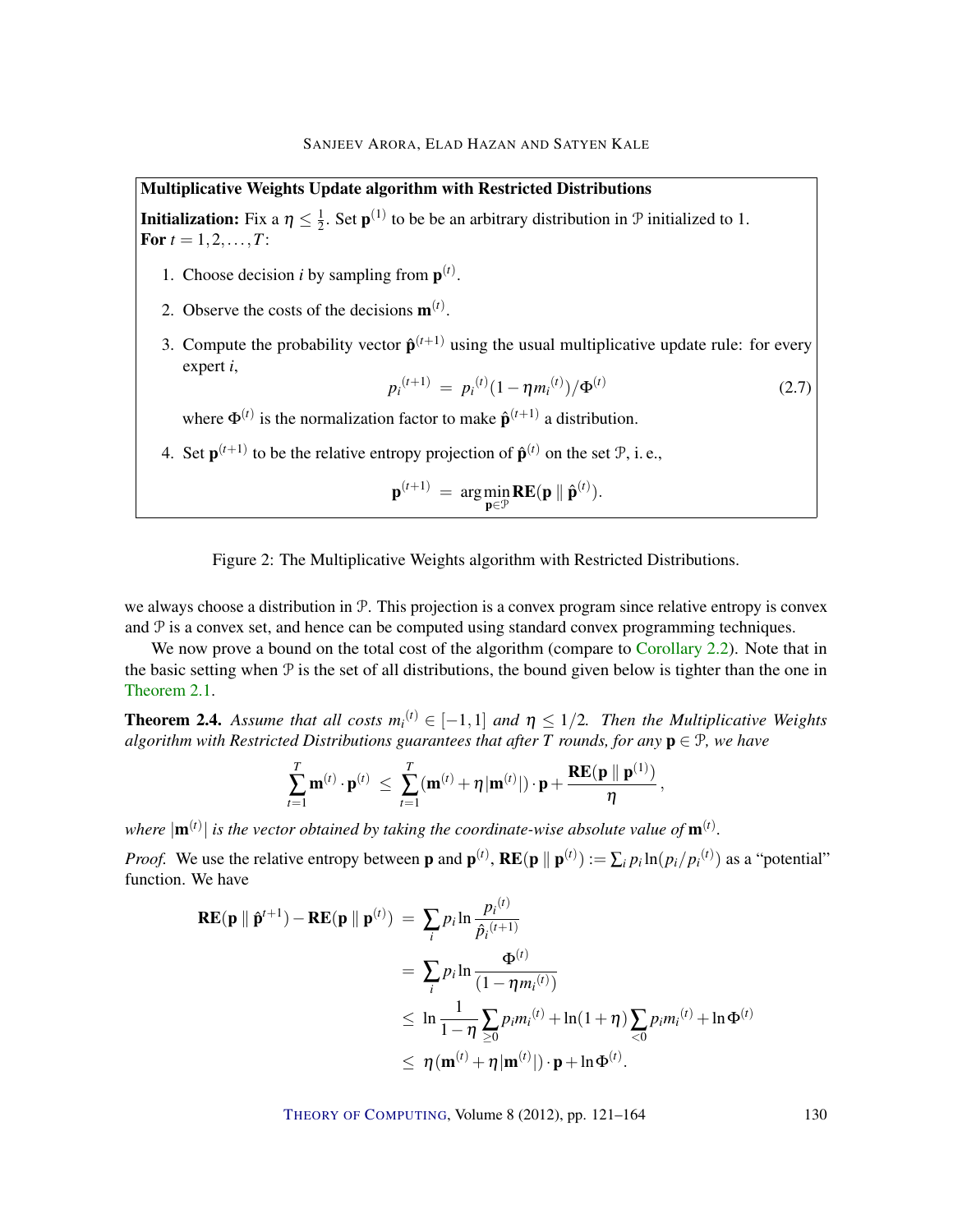<span id="page-10-3"></span>The first inequality above follows from  $(2.3)$ , and the second follows from  $(2.5)$ . Next, we have

$$
\ln \Phi^{(t)} \ = \ \ln \left[ \sum_i p_i^{(t)} (1 - \eta m_i^{(t)}) \right] = \ \ln[1 - \eta \mathbf{m}^{(t)} \cdot \mathbf{p}^{(t)}] \ \leq \ -\eta \mathbf{m}^{(t)} \cdot \mathbf{p}^{(t)}
$$

since  $\ln(1-x) \leq -x$  for  $x \leq 1$ . Thus, we get

$$
\mathbf{RE}(\mathbf{p} \parallel \hat{\mathbf{p}}^{t+1}) - \mathbf{RE}(\mathbf{p} \parallel \mathbf{p}^{(t)}) \leq \eta(\mathbf{m}^{(t)} + \eta \vert \mathbf{m}^{(t)} \vert) \cdot \mathbf{p} - \eta(\mathbf{m}^{(t)} \cdot \mathbf{p}^{(t)})
$$

This inequality essentially says that if the cost of the algorithm in round *t*,  $\mathbf{m}^{(t)} \cdot \mathbf{p}^{(t)}$ , is significantly larger than the cost of the comparator,  $\mathbf{m}^{(t)} \cdot \mathbf{p}$ , then  $\hat{\mathbf{p}}^{t+1}$  moves closer to  $\mathbf{p}$  (in the relative entropy distance) than  $\mathbf{p}^{(t)}$ .

Now, projection on the set P using the relative entropy as a distance function is a Bregman projection, and thus it satisfies the following Generalized Pythagorean inequality (see, e.g., [\[39\]](#page-40-5)), for any  $p \in \mathcal{P}$ :

$$
\mathbf{RE}(\mathbf{p} \parallel \mathbf{p}^{(t+1)}) + \mathbf{RE}(\mathbf{p}^{(t+1)} \parallel \hat{\mathbf{p}}^{(t+1)}) \leq \mathbf{RE}(\mathbf{p} \parallel \hat{\mathbf{p}}^{(t+1)})
$$

I. e., the projection step only brings the distribution closer to p. Since relative entropy is always nonnegative, we have  $\mathbf{RE}(\mathbf{p}^{(t+1)} \parallel \hat{\mathbf{p}}^{(t+1)}) \ge 0$  and so

$$
\mathbf{RE}(\mathbf{p} \parallel \mathbf{p}^{(t+1)}) - \mathbf{RE}(\mathbf{p} \parallel \mathbf{p}^{(t)}) \leq \eta(\mathbf{m}^{(t)} + \eta \vert \mathbf{m}^{(t)} \vert) \cdot \mathbf{p} - \eta(\mathbf{m}^{(t)} \cdot \mathbf{p}^{(t)})
$$

Summing up from  $t = 1$  to *T*, dividing by  $\eta$ , and simplifying using the fact that  $\mathbf{RE}(p \parallel p^{(T+1)})$  is non-negative, we get the stated bound.  $\Box$ 

#### <span id="page-10-0"></span>2.3 Gains instead of losses

There are situations where it makes more sense for the vector  $\mathbf{m}^{(t)}$  to specify *gains* for each expert rather than losses. Now our goal is to get as much total expected payoff as possible in comparison to the total payoff of the best expert. We can get an algorithm for this case simply by running the Multiplicative Weights algorithm using the cost vector  $-\mathbf{m}^{(t)}$ .

The resulting algorithm is identical, and the following theorem follows directly from [Theorem](#page-5-1) [2.1](#page-5-1) by simply negating the quantities:

<span id="page-10-2"></span>**Theorem 2.5.** Assume that all gains  $m_i^{(t)} \in [-1,1]$  and  $\eta \leq 1$ . Then the Multiplicative Weights algorithm *(for gains) guarantees that after T rounds, for any expert i, we have*

$$
\sum_{t=1}^T \mathbf{m}^{(t)} \cdot \mathbf{p}^{(t)} \ \geq \ \sum_{t=1}^T m_i^{(t)} - \eta \sum_{t=1}^T |m_i^{(t)}| - \frac{\ln n}{\eta}.
$$

We also have the following immediate corollary, corresponding to [Corollary](#page-7-0) [2.2:](#page-7-0)

<span id="page-10-1"></span>Corollary 2.6. *The Multiplicative Weights algorithm also guarantees that after T rounds, for any distribution* p *on the decisions,*

$$
\sum_{t=1}^T \mathbf{m}^{(t)} \cdot \mathbf{p}^{(t)} \ \geq \ \sum_{t=1}^T (\mathbf{m}^{(t)} - \eta \, |\mathbf{m}^{(t)}|) \cdot \mathbf{p} - \frac{\ln n}{\eta} \, ,
$$

where  $|\mathbf{m}^{(t)}|$  is the vector obtained by the taking the coordinate-wise absolute value of  $\mathbf{m}^{(t)}$ .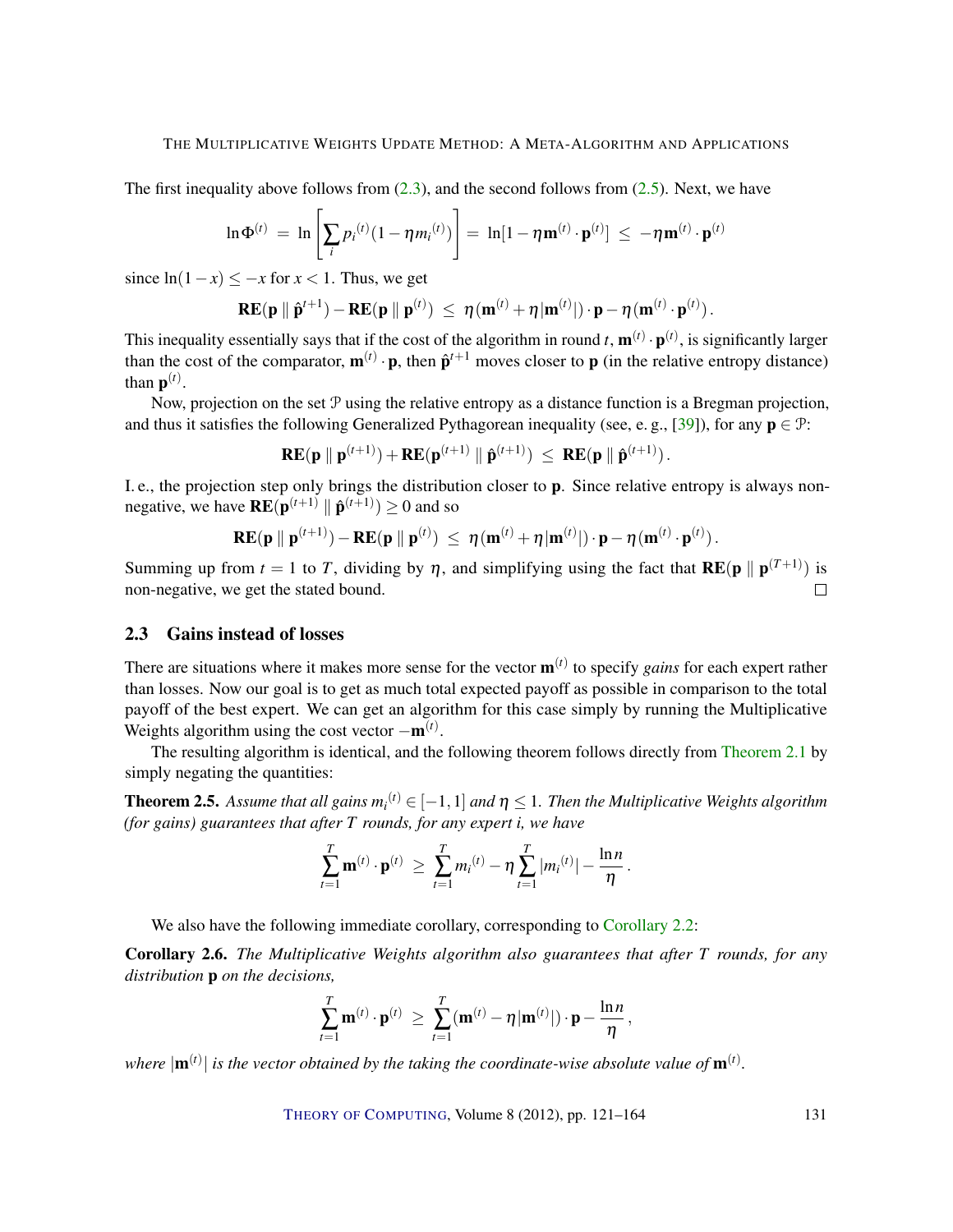## <span id="page-11-3"></span><span id="page-11-0"></span>3 Applications

Typically, the Multiplicative Weights method is applied in the following manner. A prototypical example is to solve a constrained optimization problem. We then let a decision represent each constraint in the problem, with costs specified by the points in the domain of interest. For a given point, the cost of a decision is made proportional to *how well* the corresponding constraint is satisfied on the point. This might seem counterintuitive, but recall that we *reduce* a decision's weight depending on its penalty, and if a constraint is well satisfied on points so far we would like its weight to be smaller, so that the algorithm focuses on constraints that are poorly satisfied.

In many applications (though not all) the choice of point is also under our control. Typically we will need to generate the *maximally adversarial* point, i. e., the point that maximizes the expected cost. Then the overall algorithm consists of two subprocedures: an "oracle" for generating the maximally adversarial point at each step, and the MW algorithm for updating the weights of the decisions. With this intuition, we can describe the following applications.

#### <span id="page-11-2"></span>3.1 Learning a linear classifier: the Winnow algorithm

To the best of our knowledge, the first time multiplicative weight updates were used was in the Winnow algorithm of Littlestone [\[50\]](#page-40-2). This is an algorithmic technique used in machine learning to learn linear classifiers. Equivalently, this can also be seen as solving a linear program.

The setup is as follows. We are given *m* labeled examples,  $(a_1, \ell_1), (a_2, \ell_2), \ldots, (a_m, \ell_m)$  where  $a_j \in \mathbb{R}^n$  are *feature vectors*, and  $\ell_j \in \{-1, 1\}$  are their labels. Our goal is to find non-negative weights such that for any example, the sign of the weighted combination of the features matches its labels, i. e., find  $\mathbf{x} \in \mathbb{R}^n$  with  $x_i \ge 0$  such that for all  $j = 1, 2, ..., m$ , we have  $sgn(\mathbf{a}_j \cdot \mathbf{x}) = \ell_j$ . Equivalently, we require that  $\ell_j \mathbf{a}_j \cdot \mathbf{x} \ge 0$  for all *j*. Without loss of generality, we may assume that the weights sum to 1 so that they form a distribution, i. e.,  $1 \cdot x = 1$ , where 1 is the all 1's vector.

Thus, for notational convenience, if we redefine  $\mathbf{a}_j$  to be  $\ell_j \mathbf{a}_j$ , then the problem reduces to finding a solution to the following LP:

<span id="page-11-1"></span>
$$
\forall j = 1, 2, \dots, m: \mathbf{a}_j \cdot \mathbf{x} \ge 0, \mathbf{1} \cdot \mathbf{x} = 1, \forall i: x_i \ge 0.
$$
\n(3.1)

Note this is a quite general form of LP, and many commonly seen LPs can be reduced to this form.

Now suppose there is a *large-margin* solution to this problem. I. e., there is an  $\varepsilon > 0$  and a distribution  $\mathbf{x}^*$  so that for all *j*, we have  $\mathbf{a}_j \cdot \mathbf{x}^* \ge \varepsilon$ . We now give an algorithm based on MW to solve the LP above. Define  $\rho = \max_i ||\mathbf{a}_i||_{\infty}$ .

We run the MW algorithm in the gain form (see [Section](#page-10-0) [2.3\)](#page-10-0) with  $\eta = \varepsilon/(2\rho)$ . The decisions are given by the *n* features, and gains are specified by the *m* examples. The gain for feature *i* for example *j* is  $a_{ij}/\rho$ . Note that these gains lie in the range  $[-1,1]$  as required.

In each round *t*, let **x** to be the distribution  $p^{(t)}$  generated by the MW algorithm. Now, we look for a misclassified example, i.e., an example *j* such that  $\mathbf{a}_j \cdot \mathbf{x} < 0$ . If no such constraint exists, we are done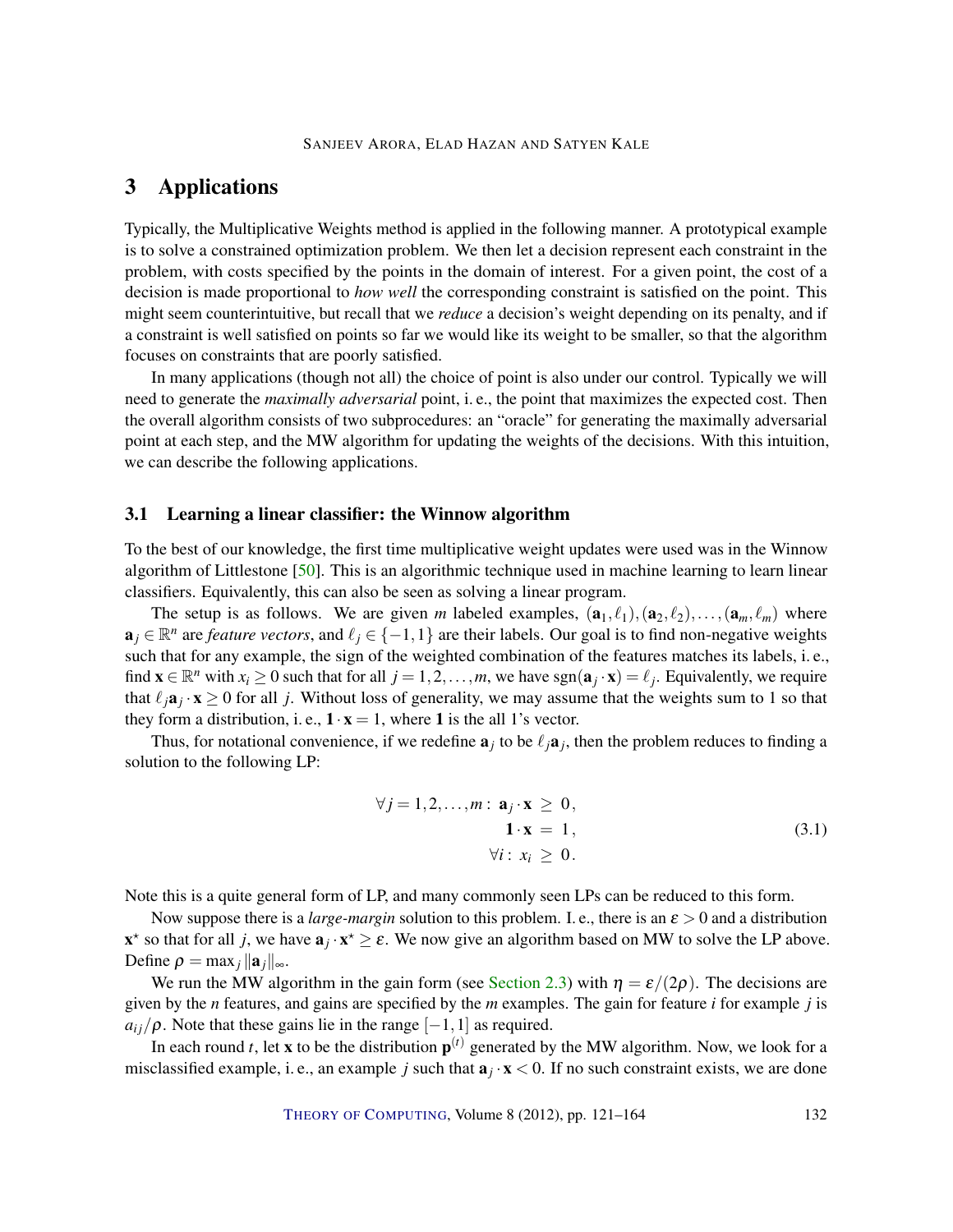<span id="page-12-2"></span>and we can stop. Otherwise, if *j* is a misclassified example, then it specifies the gains for round *t*. Note that the gain in round *t* is  $\mathbf{m}^{(t)} \cdot \mathbf{p}^{(t)} = (1/\rho) \mathbf{a}_j \cdot \mathbf{x} < 0$ , whereas for the solution  $\mathbf{x}^*$ , we have

$$
\mathbf{m}^{(t)} \cdot \mathbf{x}^{\star} = \frac{1}{\rho} \mathbf{a}_j \cdot \mathbf{x}^{\star} \geq \frac{\varepsilon}{\rho}.
$$

We keep running the MW algorithm until we find a good solution (i.e., one that classifies all examples correctly).

To get a bound on the number of iterations until we find a good solution, we apply [Corollary](#page-10-1) [2.6](#page-10-1) with  $\mathbf{p} = \mathbf{x}^*$ . Using the trivial bound  $\eta |\mathbf{m}^{(t)}| \cdot \mathbf{p} \leq \eta$ , we have

$$
0 > \sum_{t=1}^T \mathbf{m}^{(t)} \cdot \mathbf{p}^{(t)} \ \geq \ \sum_{t=1}^T (\mathbf{m}^{(t)} - \eta \, |\mathbf{m}^{(t)}|) \cdot \mathbf{p} - \frac{\ln n}{\eta} \ \geq \ \frac{\varepsilon}{2\rho} T - \frac{2\rho \ln n}{\varepsilon} \,,
$$

which implies that  $T < 4\rho^2 \ln(n)/\varepsilon^2$ . Thus, in at most  $\left[4\rho^2 \ln(n)/\varepsilon^2\right]$  iterations, we find a good solution.

#### <span id="page-12-0"></span>3.2 Solving zero-sum games approximately

We show how our general algorithm above can be used to approximately solve zero-sum games. (This is a duplication of the results of Freund and Schapire [\[27\]](#page-39-8), who gave the same algorithm but a different proof of convergence that used KL-divergence. Furthermore, convergence of simple algorithms to zero-sum game equilibria were studied earlier in [\[34\]](#page-39-6).)

Let A be the payoff matrix of a finite 2-player zero-sum game, with *n* rows (the number of columns will play no role). When the row player plays strategy *i* and the column player plays strategy *j*, then the payoff to the column player is  $A(i, j) := A_{ij}$ . We assume that  $A(i, j) \in [0, 1]$ . If the row player chooses his strategy *i* from a distribution p over the rows, then the expected payoff to the column player for choosing a strategy *j* is  $A(\mathbf{p}, j) := \mathbf{E}_{i \in \mathbf{p}}[A(i, j)]$ . Thus, the best response for the column player is the strategy *j* which maximizes this payoff. Similarly, if the column player chooses his strategy *j* from a distribution q over the columns, then the expected payoff he gets if the row player chooses the strategy *i* is  $A(i, \mathbf{q}) := \mathbf{E}_{i \in \mathbf{q}}[A(i, j)]$ . Thus, the best response for the row player is the strategy *i* which minimizes this payoff. John von Neumann's min-max theorem says that if each of the players chooses a distribution over their strategies to optimize their worst case payoff (or payout), then the value they obtain is the same:

$$
\min_{\mathbf{p}} \max_{j} A(\mathbf{p}, j) = \max_{\mathbf{q}} \min_{i} A(i, \mathbf{q})
$$
(3.2)

where p (resp., q) varies over all distributions over rows (resp., columns). Also, *i* (resp., *j*) varies over all rows (resp., columns). The common value of these two quantities, denoted  $\lambda^*$ , is known as the value of the game.

Let  $\varepsilon > 0$  be an error parameter. We wish to approximately solve the zero-sum game up to additive error of  $\varepsilon$ , namely, find mixed row and column strategies  $\tilde{p}$  and  $\tilde{q}$  such that

<span id="page-12-1"></span>
$$
\lambda^* - \varepsilon \le \min_i A(i, \tilde{\mathbf{q}}), \tag{3.3}
$$

$$
\max_{j} A(\tilde{\mathbf{p}}, j) \leq \lambda^* + \varepsilon. \tag{3.4}
$$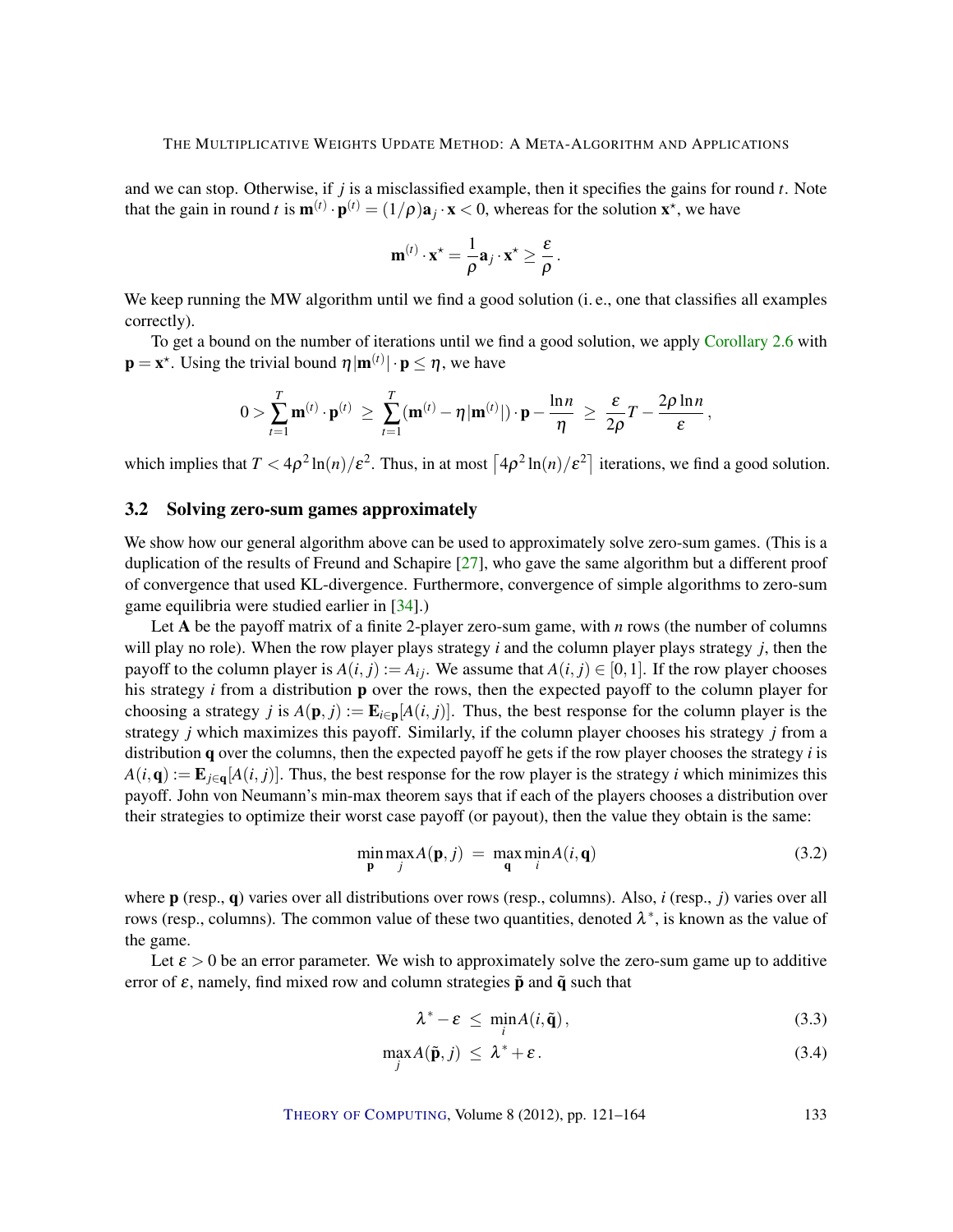The algorithmic assumption about the game is that given any distribution **p** on decisions, we have an efficient way to pick the best response, namely, the pure column strategy *j* that maximizes  $A(\mathbf{p}, i)$ . This quantity is at least  $\lambda^*$  from the definition above. Call this algorithm the ORACLE.

**Theorem 3.1.** *Given an error parameter*  $\varepsilon > 0$ , *there is an algorithm which solves the zero-sum game up to an additive factor of* ε *using O*(log(*n*)/ε 2 ) *calls to* ORACLE*, with an additional processing time of O*(*n*) *per call.*

*Proof.* We map our general algorithm from [Section](#page-5-0) [2](#page-5-0) to this setting by considering [\(3.3\)](#page-12-1) as specifying *n* linear constraints on the probability vector  $\tilde{\mathbf{q}}$ : viz., for all rows *i*,  $A(i, \tilde{\mathbf{q}}) \geq \lambda^* - \varepsilon$ . Now, following the intuition given in the beginning of this section, we make our decisions to correspond to pure strategies of the row player. Thus a distribution on the decisions corresponds to a mixed row strategy. Costs of the decisions are specified by pure strategies of the column player. The cost paid by a decision  $i$  when column player chooses strategy  $j$  is  $A(i, j)$ .

In each round, given a distribution  $p^{(t)}$  on the rows, we will choose the column  $j^{(t)}$  to be the best response strategy to  $p^{(t)}$  for the column player, by calling ORACLE. Thus, the cost vector  $m^{(t)}$  is the  $j^{(t)}$ -th column of the matrix **A**.

Since all  $A(i, j) \in [0, 1]$ , we can apply [Corollary](#page-7-0) [2.2](#page-7-0) to get that after *T* rounds, for any distribution on the rows p, we have

$$
\sum_{t=1}^T A(\mathbf{p}^{(t)}, j^{(t)}) \ \leq \ (1+\eta) \sum_{t=1}^T A(\mathbf{p}, j^{(t)}) + \frac{\ln n}{\eta}.
$$

Dividing by *T*, and using the fact that  $A(\mathbf{p}, j^{(t)}) \leq 1$  and that for all *t*,  $A(\mathbf{p}^{(t)}, j^{(t)}) \geq \lambda^*$ , we get

$$
\lambda^* \ \leq \ \frac{1}{T} \sum_{t=1}^T A(\mathbf{p}^{(t)}, j^{(t)}) \ \leq \ \frac{1}{T} \sum_{t=1}^T A(\mathbf{p}, j^{(t)}) + \eta + \frac{\ln n}{\eta T}.
$$

Setting  $\mathbf{p} = \mathbf{p}^*$ , the optimal row strategy, we have  $A(\mathbf{p}, j) \leq \lambda^*$  for any *j*. By setting  $\eta = \varepsilon/2$  and  $T = \lceil 4\ln(n)/\varepsilon^2 \rceil$ , we get that

<span id="page-13-0"></span>
$$
\lambda^* \leq \frac{1}{T} \sum_{t=1}^T A(\mathbf{p}^{(t)}, j^{(t)}) \leq \frac{1}{T} \sum_{t=1}^T A(\mathbf{p}, j^{(t)}) + \varepsilon \leq \lambda^* + \varepsilon.
$$
 (3.5)

Thus,  $\frac{1}{T} \sum_{t=1}^{T} A(\mathbf{p}^{(t)}, j^{(t)})$  is an (additive)  $\varepsilon$ -approximation to  $\lambda^*$ .

Let  $\tilde{t}$  be the round *t* with the minimum value of  $A(\mathbf{p}^{(t)}, j^{(t)})$ . We have, from [\(3.5\)](#page-13-0),

$$
A(\mathbf{p}^{(i)}, j^{(i)}) \ \leq \ \frac{1}{T} \sum_{t=1}^T A(\mathbf{p}^{(t)}, j^{(t)}) \ \leq \ \lambda^* + \varepsilon \, .
$$

Since  $j^{(\tilde{t})}$  maximizes  $A(\mathbf{p}^{(\tilde{t})},j)$  over all *j*, we conclude that  $\mathbf{p}^{(\tilde{t})}$  is an approximately optimal mixed row strategy, and thus we can set  $\mathbf{p}^* := \mathbf{p}^{(\tilde{t})}$ .<sup>1</sup>

<sup>1</sup>Alternatively, we can set  $\mathbf{p}^* = (1/T)\sum_t \mathbf{p}^{(t)}$ . For let *j*<sup>\*</sup> be the optimal column player response to  $\mathbf{p}^*$ . Then we have

$$
A(\mathbf{p}^*,j^*) = \frac{1}{T} \sum_t A(\mathbf{p}^{(t)},j^*) \leq \frac{1}{T} \sum_t A(\mathbf{p}^{(t)},j^{(t)}) \leq \lambda^* + \varepsilon.
$$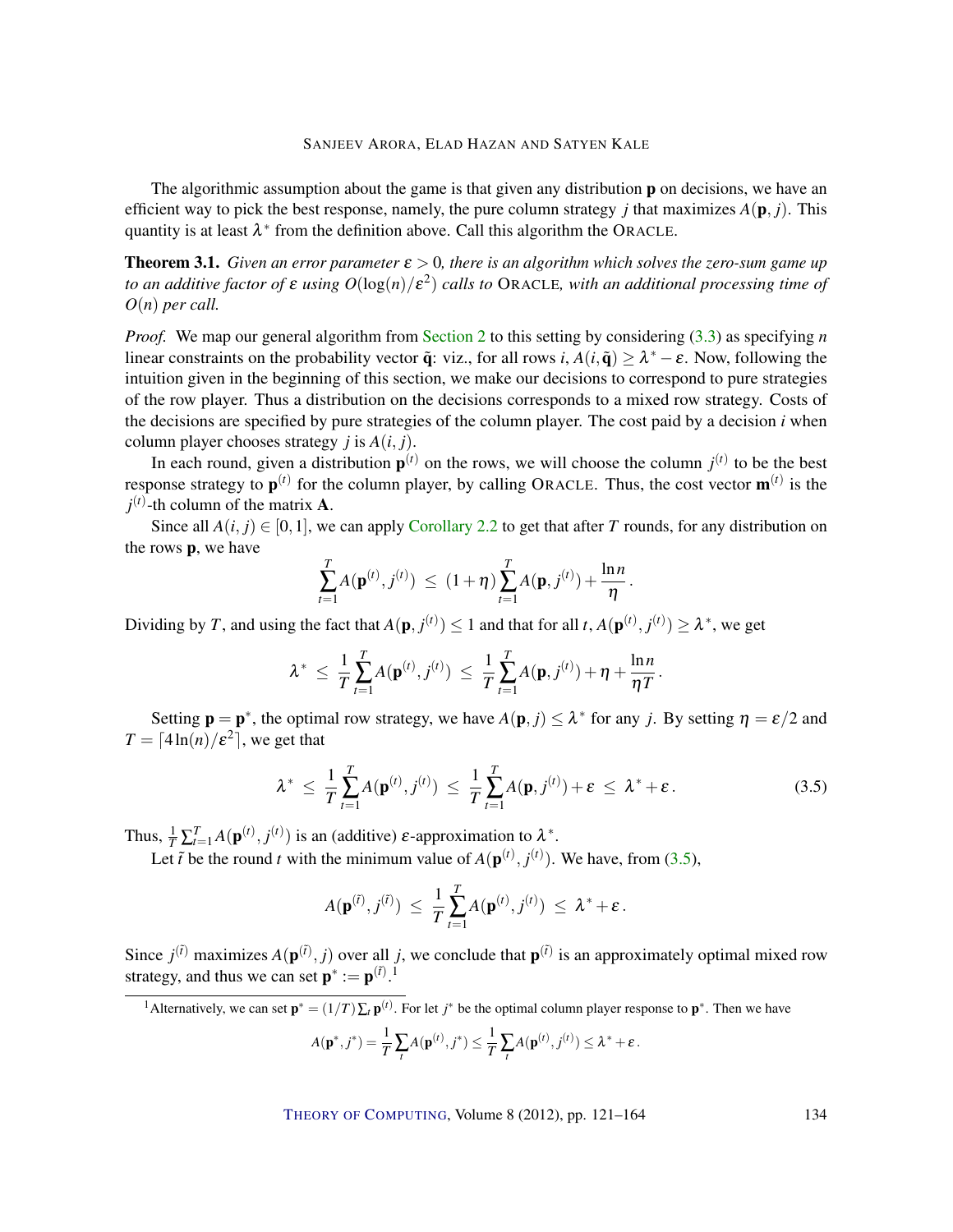<span id="page-14-3"></span>We set  $q^*$  to be the distribution which assigns to column *j* the probability

$$
\frac{|\{t: j^{(t)} = j\}|}{T}.
$$

From  $(3.5)$ , for any row strategy *i*, by setting **p** to be concentrated on the pure strategy *i*, we have

$$
\lambda^* - \varepsilon \ \leq \ \frac{1}{T} \sum_{t=1}^T A(i, j^{(t)}) \ = \ A(i, \mathbf{q}^*)
$$

which shows that  $q^*$  is an approximately optimal mixed column strategy.

 $\Box$ 

#### <span id="page-14-0"></span>3.3 Plotkin, Shmoys, Tardos framework for packing/covering LPs

Plotkin, Shmoys, and Tardos [\[56\]](#page-41-0) generalized some known flow algorithms to a framework for approximately solving *fractional packing and covering* problems, which are a special case of linear programming formally defined below. Their algorithm is a quantitative version of the classical *Lagrangean relaxation* idea, and applies also to general linear programs. Below, we derive the algorithm for general LPs and then mention the slight modification that yields better running time for packing-covering LPs. Also, we note that we could derive this algorithm as a special case of game solving, but for concreteness we describe it explicitly.

The basic problem is to check the feasibility of the following convex program:

<span id="page-14-1"></span>
$$
\exists ?\mathbf{x} \in \mathcal{P}: \quad \mathbf{A}\mathbf{x} \geq \mathbf{b},\tag{3.6}
$$

where  $A \in \mathbb{R}^{m \times n}$  is an  $m \times n$  matrix,  $\mathbf{x} \in \mathbb{R}^n$ , and  $\mathcal{P}$  is a convex set in  $\mathbb{R}^n$ . Intuitively, the set  $\mathcal{P}$  represents the "easy" constraints to satisfy, such as non-negativity, and A represents the "hard" constraints to satisfy.

We wish to design an algorithm that, given an error parameter  $\varepsilon > 0$ , either solves the problem to an additive error of  $\varepsilon$ , i.e., finds an  $\mathbf{x} \in \mathcal{P}$  such that for all *i*,  $\mathbf{A}_i \mathbf{x} > b_i - \varepsilon$ , or failing that, proves that the system is infeasible. Here,  $A_i$  is the *i*th row of  $A$ .

We assume the existence of an algorithm, called ORACLE, which, given a probability vector **p** on the *m* constraints, solves the following feasibility problem:

<span id="page-14-2"></span>
$$
\exists? \mathbf{x} \in \mathcal{P}: \quad \mathbf{p}^{\top} \mathbf{A} \mathbf{x} \geq \mathbf{p}^{\top} \mathbf{b}. \tag{3.7}
$$

One way to implement this procedure is by maximizing  $\mathbf{p}^\top A \mathbf{x}$  over  $\mathbf{x} \in \mathcal{P}$ . It is reasonable to expect such an optimization procedure to exist (indeed, such is the case for many applications) since we only need to check the feasibility of one constraint rather than  $m$ . If the feasibility problem  $(3.6)$  has a solution  $\mathbf{x}^*$ , then the same solution also satisfies [\(3.7\)](#page-14-2) for *any* probability vector p over the constraints. Thus, if there is a probability vector **p** over the constraints such that no  $\mathbf{x} \in \mathcal{P}$  satisfies [\(3.7\)](#page-14-2), then it is proof that the original problem is infeasible.

We assume that the ORACLE satisfies the following technical condition, which is necessary for deriving running time bounds.

THEORY OF C[OMPUTING](http://dx.doi.org/10.4086/toc), Volume 8 (2012), pp. 121–164 135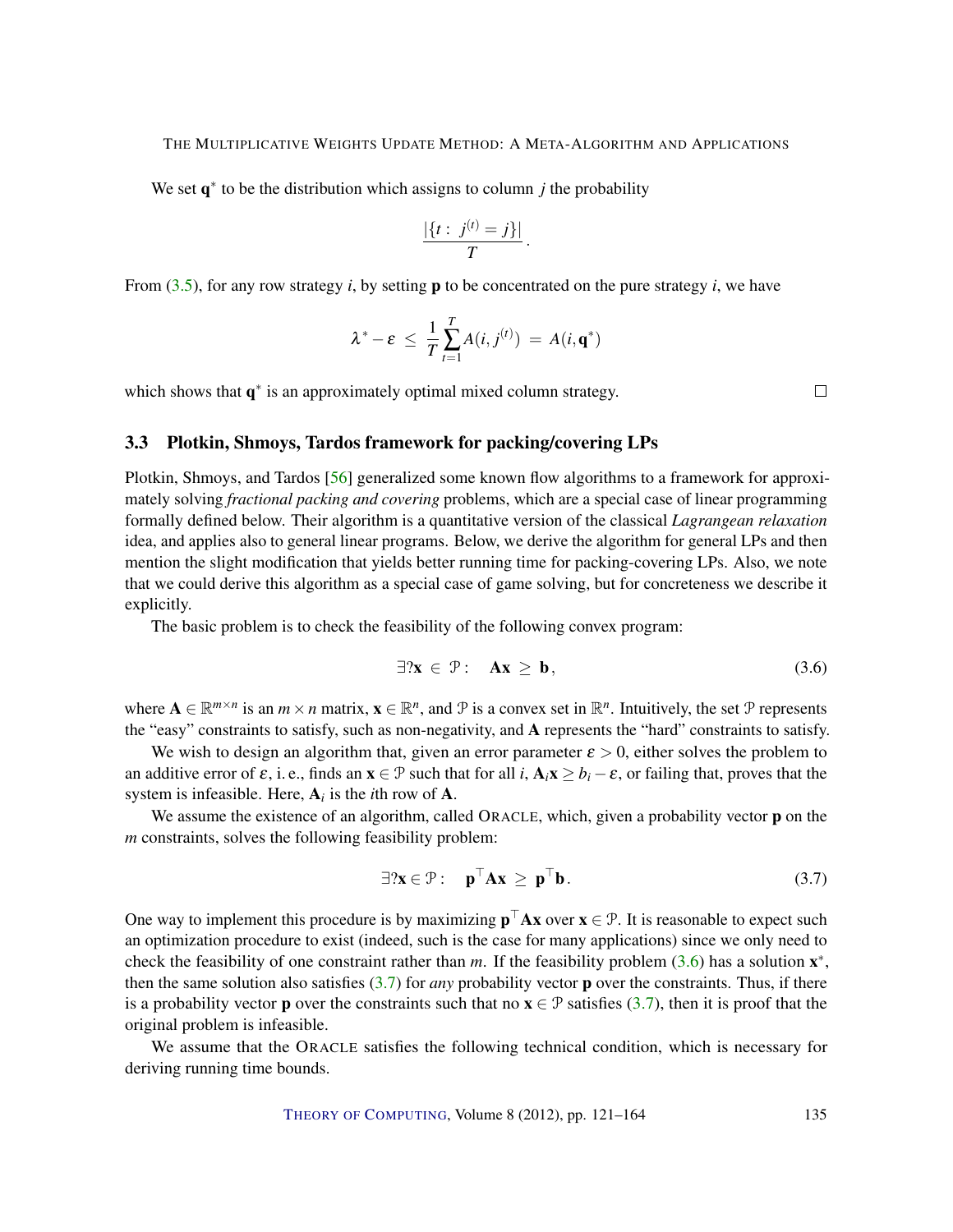<span id="page-15-1"></span>**Definition 3.2.** An  $(\ell, \rho)$ -**bounded** ORACLE, for parameters  $0 \leq \ell \leq \rho$ , is an algorithm which given a probability vector **p** over the constraints, solves the feasibility problem  $(3.7)$ . Furthermore, there is a fixed subset  $I \subseteq [m]$  of constraints such that whenever the ORACLE manages to find a point  $\mathbf{x} \in \mathcal{P}$  satisfying [\(3.7\)](#page-14-2), the following holds:

$$
\forall i \in I: \quad \mathbf{A}_i \mathbf{x} - b_i \in [-\ell, \rho],
$$
  

$$
\forall i \notin I: \quad \mathbf{A}_i \mathbf{x} - b_i \in [-\rho, \ell].
$$

The value  $\rho$  is called the **width** of the problem.

In previous work, such as [\[56\]](#page-41-0), only  $(\rho, \rho)$ -bounded ORACLEs are considered. We separate out the upper and lower bounds in order to obtain tighter guarantees on the running time. The results of [\[56\]](#page-41-0) can be recovered simply by setting  $\ell = \rho$ .

<span id="page-15-0"></span>**Theorem 3.3.** Let  $\varepsilon > 0$  be a given error parameter. Suppose there exists an  $(\ell, \rho)$ -bounded ORACLE *for the feasibility problem [\(3.7\)](#page-14-2). Assume that*  $\ell > \varepsilon/2$ *. Then there is an algorithm which either finds an* **x** *such that*  $\forall i$  .  $A_i x \ge b_i - \varepsilon$ , or correctly concludes that the system is infeasible. The algorithm makes only  $O(\ell \rho \log(m)/\varepsilon^2)$  calls to the ORACLE, with an additional processing time of  $O(m)$  per call.

*Proof.* The condition  $\ell > \varepsilon/2$  is only technical, and if it is not met we can just redefine  $\ell$  to be  $\varepsilon/2$ . To map our general framework to this situation, we have a decision representing each of the *m* constraints. Costs are determined by points  $\mathbf{x} \in \mathcal{P}$ . The cost of constraint *i* for point  $\mathbf{x}$  is  $(1/\rho)[\mathbf{A}_i\mathbf{x} - b_i]$  (so that the costs lie in the range  $[-1,1]$ ).

In each round *t*, given a distribution over the decisions (i. e., the constraints)  $p^{(t)}$ , we run the ORACLE with  $\mathbf{p}^{(t)}$ . If the ORACLE declares that there is no  $\mathbf{x} \in \mathcal{P}$  such that  $\mathbf{p}^{(t)}^\top \mathbf{A} \mathbf{x} \geq \mathbf{p}^{(t)}^\top \mathbf{b}$ , then we stop, because now  $\mathbf{p}^{(t)}$  is proof that the problem [\(3.6\)](#page-14-1) is infeasible.

So let us assume that this doesn't happen, i. e., in all rounds *t*, the ORACLE manages to find a solution  $\mathbf{x}^{(t)}$  such  $\mathbf{p}^{(t)}^\top \mathbf{A} \mathbf{x} \geq \mathbf{p}^{(t)}^\top \mathbf{b}$ . Since the cost vector to the Multiplicative Weights algorithm is specified to be  $\mathbf{m}^{(t)} := (1/\rho)[\mathbf{A}\mathbf{x}^{(t)} - \mathbf{b}]$ , we conclude that the expected cost in each round is non-negative:

$$
\mathbf{m}^{(t)} \cdot \mathbf{p}^{(t)} \ = \ \frac{1}{\rho} [\mathbf{A} \mathbf{x}^{(t)} - \mathbf{b}] \cdot \mathbf{p}^{(t)} \ = \ \frac{1}{\rho} [\mathbf{p}^{(t)}^\top \mathbf{A} \mathbf{x} - \mathbf{p}^{(t)}^\top \mathbf{b}] \ \geq \ 0 \, .
$$

Let  $i \in I$ . Then [Theorem](#page-5-1) [2.1](#page-5-1) tells us that after *T* rounds,

$$
0 \leq \sum_{t=1}^{T} \frac{1}{\rho} [\mathbf{A}_i \mathbf{x}^{(t)} - b_i] + \eta \sum_{t=1}^{T} \frac{1}{\rho} |\mathbf{A}_i \mathbf{x}^{(t)} - b_i| + \frac{\ln m}{\eta}
$$
  
=  $(1 + \eta) \sum_{t=1}^{T} \frac{1}{\rho} [\mathbf{A}_i \mathbf{x}^{(t)} - b_i] + 2\eta \sum_{t=0}^{T} \frac{1}{\rho} |\mathbf{A}_i \mathbf{x}^{(t)} - b_i| + \frac{\ln m}{\eta}$   
 $\leq (1 + \eta) \sum_{t=1}^{T} \frac{1}{\rho} [\mathbf{A}_i \mathbf{x}^{(t)} - b_i] + \frac{2\eta \ell}{\rho} T + \frac{\ln m}{\eta}.$ 

Here, the subscript " $< 0$ " refers to the rounds *t* when  $A_i x^{(t)} - b_i < 0$ . The last inequality follows because if  $\mathbf{A}_i \mathbf{x}^{(t)} - b_i < 0$ , then  $|\mathbf{A}_i \mathbf{x}^{(t)} - b_i| \le \ell$ . Dividing by *T*, multiplying by  $\rho$ , and letting  $\bar{\mathbf{x}} = (1/T) \sum_{t=1}^T \mathbf{x}^{(t)}$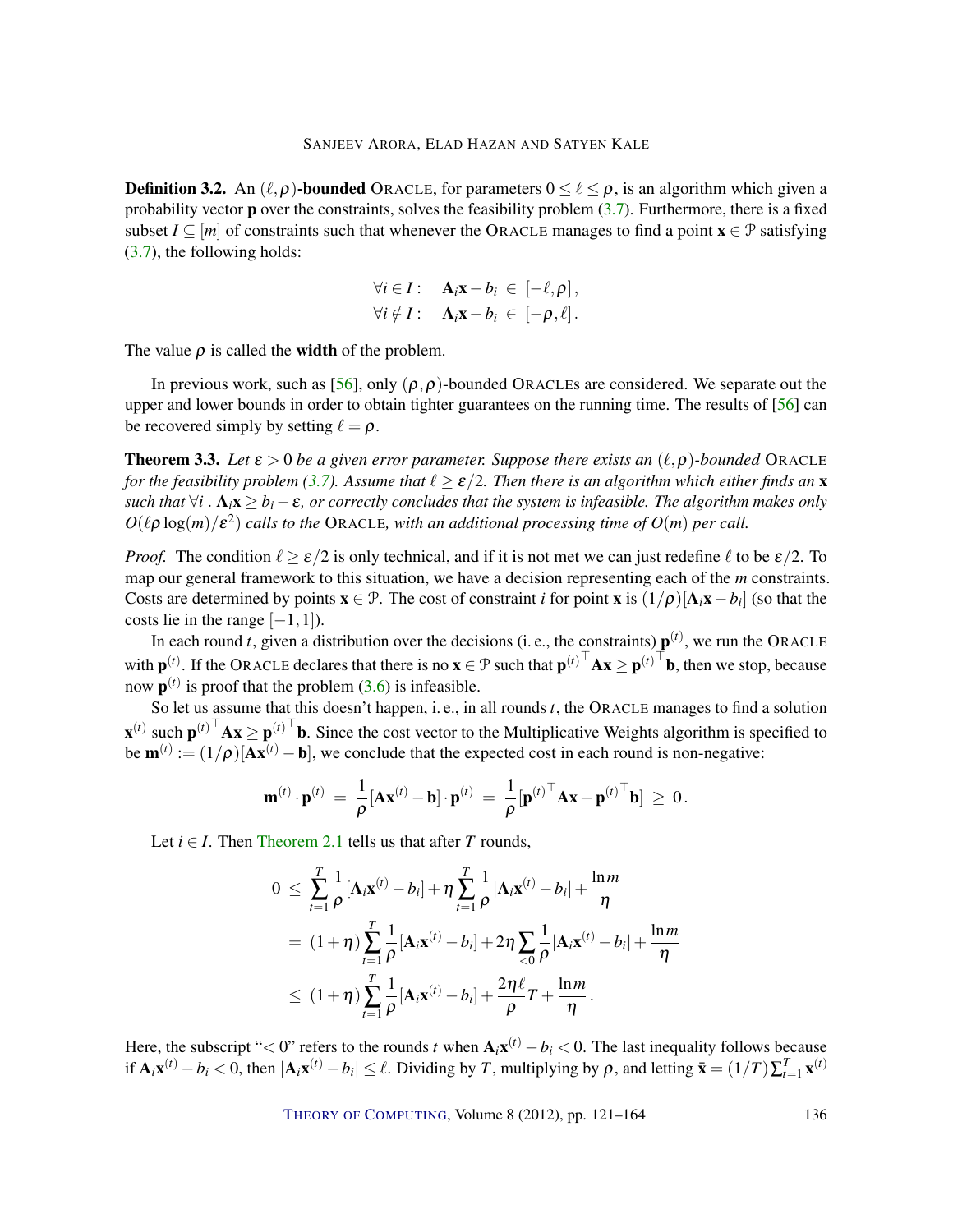(note that  $\bar{\mathbf{x}} \in \mathcal{P}$  since  $\mathcal{P}$  is a convex set), we get that

$$
0 \, \leq \, (1+\eta)[\mathbf{A}_i\bar{\mathbf{x}}-b_i]+2\eta\ell+\frac{\rho\ln(m)}{\eta\,T}.
$$

Now, if we choose  $\eta = \varepsilon/(4\ell)$  (note that  $\eta \le 1/2$  since  $\ell \ge \varepsilon/2$ ), and  $T = \lceil 8\ell\rho \ln(m)/\varepsilon^2 \rceil$ , we get that

$$
0 \leq (1+\eta)[\mathbf{A}_i\bar{\mathbf{x}}-b_i]+\varepsilon \implies \mathbf{A}_i\bar{\mathbf{x}} \geq b_i-\varepsilon.
$$

Reasoning similarly for  $i \notin I$ , we get the same inequality. Putting both together, we conclude that  $\bar{x}$ satisfies the feasibility problem  $(3.6)$  up to an additive  $\varepsilon$  factor, as desired.  $\Box$ 

#### 3.3.1 Concave constraints

The algorithm of [Section](#page-14-0) [3.3](#page-14-0) works not just for linear constraints over a convex domain, but also for concave constraints. Imagine that we have the following feasibility problem:

<span id="page-16-1"></span>
$$
\exists ?\mathbf{x} \in \mathcal{P}: \quad \forall i \in [m]: f_i(\mathbf{x}) \ge 0 \tag{3.8}
$$

where, as before,  $P \in \mathbb{R}^n$  is a convex domain, and for  $i \in [m]$ ,  $f_i : P \to \mathbb{R}$  are concave functions. We wish to satisfy this system approximately, up to an additive error of  $\varepsilon$ . Again, we assume the existence of an ORACLE, which, when given a probability distribution  $\mathbf{p} = (p_1, p_2, \dots, p_m)^\top$ , solves the following feasibility problem:

<span id="page-16-0"></span>
$$
\exists ?\mathbf{x} \in \mathcal{P}: \quad \sum_{i} p_i f_i(\mathbf{x}) \ge 0. \tag{3.9}
$$

An ORACLE would be called  $(\ell, \rho)$ -bounded there is a fixed subset of constraints  $I \subseteq [m]$  such that whenever it returns a feasible solution x to [\(3.9\)](#page-16-0), all constraints *i* ∈ *I* take values in the range  $[-\ell, \rho]$  on the point **x**, and all the rest take values in  $[-\rho, \ell]$ .

**Theorem 3.4.** Let  $\varepsilon > 0$  be a given error parameter. Suppose there exists an  $(\ell, \rho)$ -bounded ORACLE *for the feasibility problem [\(3.8\)](#page-16-1). Assume that*  $\ell \geq \varepsilon/2$ *. Then there is an algorithm which either solves the problem up to an additive error of* ε*, or correctly concludes that the system is infeasible, making only*  $O(\ell \rho \log(m)/\varepsilon^2)$  calls to the ORACLE, with an additional processing time of  $O(m)$  per call.

*Proof.* Just as before, we have a decision for every constraint, and costs are specified by points  $x \in \mathcal{P}$ . The cost of constraint *i* for point **x** is  $(1/\rho) f_i(\mathbf{x})$ .

Now we run the Multiplicative Weights algorithm with this setup. Again, if at any point the ORACLE declares that  $(3.9)$  is infeasible, we immediately halt and declare the system  $(3.8)$  infeasible. So assume this never happens. Then as before, the expected cost in each round is  $\mathbf{m}^{(t)} \cdot \mathbf{p}^{(t)} \ge 0$ . Now, applying [Theorem](#page-5-1) [2.1](#page-5-1) as before, we conclude that for any  $i \in I$ , we have

$$
0 \leq (1+\eta)\sum_{t=1}^T \frac{1}{\rho}f_i(\mathbf{x}^{(t)}) + \frac{2\eta \ell}{\rho}T + \frac{\ln m}{\eta}.
$$

Dividing by *T*, multiplying by  $\rho$ , and letting  $\bar{\mathbf{x}} = (1/T) \sum_{t=1}^{T} \mathbf{x}^{(t)}$  (note that  $\bar{\mathbf{x}} \in \mathcal{P}$  since  $\mathcal{P}$  is a convex set), we get that

$$
0 \, \leq \, (1+\eta)f_i(\bar{\mathbf{x}}) + 2\eta\ell + \frac{\rho\ln(m)}{\eta\,T}\,,
$$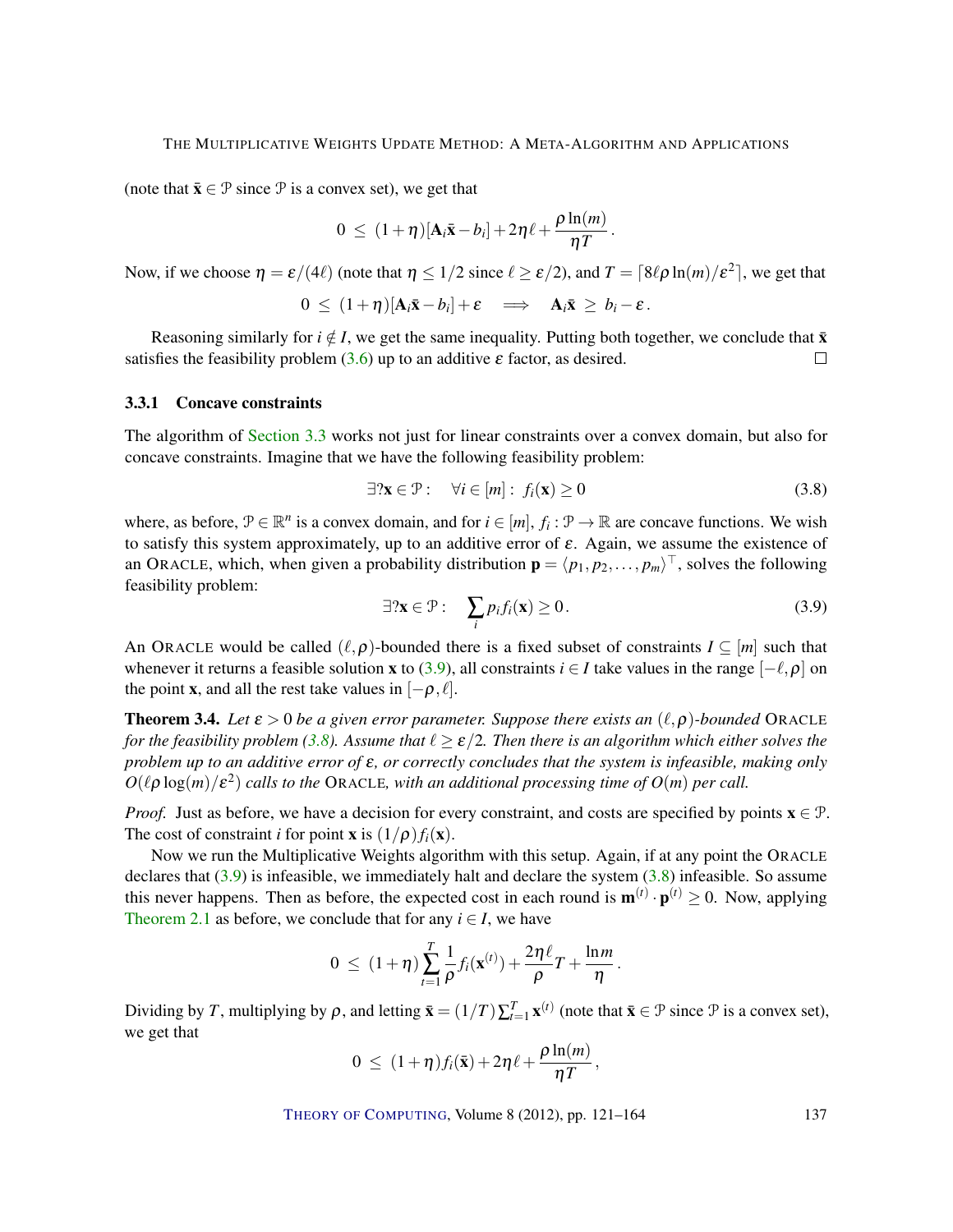since

$$
\frac{1}{T}\sum_{t=1}^T f_i(\mathbf{x}^{(t)}) \leq f_i\left(\frac{1}{T}\sum_{t=1}^T \mathbf{x}^{(t)}\right),\,
$$

by Jensen's inequality, since all the *f<sup>i</sup>* are concave.

Now, if we choose  $\eta = \varepsilon/4\ell$  (note that  $\eta \le 1/2$  since  $\ell \ge \varepsilon/2$ ), and  $T = \lceil 8\ell\rho \ln(m)/\varepsilon^2 \rceil$ , we get that

$$
0 \leq (1+\eta)f_i(\bar{\mathbf{x}})+\varepsilon \quad \Longrightarrow \quad f_i(\bar{\mathbf{x}}) \geq -\varepsilon.
$$

Reasoning similarly for  $i \notin I$ , we get the same inequality. Putting both together, we conclude that  $\bar{x}$ satisfies the feasibility problem  $(3.8)$  up to an additive  $\varepsilon$  factor, as desired.  $\Box$ 

#### 3.3.2 Approximate ORACLEs

The algorithm described in the previous section allows some slack for the implementation of the ORACLE. This slack is very useful in designing efficient implementations for the ORACLE.

Define a  $\varepsilon$ -approximate ORACLE for the feasibility problem [\(3.6\)](#page-14-1) to be one that solves the feasibility problem [\(3.7\)](#page-14-2) up to an additive error of  $\varepsilon$ . That is, given a probability vector **p** on the constraints, either it finds an  $\mathbf{x} \in \mathcal{P}$  such that  $\mathbf{p}^\top \mathbf{A} \mathbf{x} \geq \mathbf{p}^\top \mathbf{b} - \varepsilon$ , or it declares correctly that [\(3.7\)](#page-14-2) is infeasible.

**Theorem 3.5.** Let  $\varepsilon > 0$  be a given error parameter. Suppose there exists an  $(\ell, \rho)$ -bounded  $\varepsilon/3$ *approximate* ORACLE *for the feasibility problem* [\(3.6\)](#page-14-1)*.* Assume that  $\ell \geq \varepsilon/3$ *. Then there is an algorithm which either solves the problem up to an additive error of* ε*, or correctly concludes that the system is*  $\hat{m}$  *infeasible, making only*  $O(\ell \rho \log(m)/\varepsilon^2)$  calls to the ORACLE, with an additional processing time of *O*(*m*) *per call.*

*Proof.* We run the algorithm of the previous section with the given ORACLE, setting  $\eta = \varepsilon/6\ell$ . Now, in every round, the expected payoff is at least  $-\varepsilon/3\rho$ . Simplifying as before, we get that after *T* rounds, we have, the average point  $\bar{\mathbf{x}} = (1/T) \sum_{t=1}^{T} \mathbf{x}^{(t)}$  returned by the ORACLE satisfies

$$
-\frac{\varepsilon}{3} \, \leq \, (1+\eta)[\mathbf{A}_i\bar{\mathbf{x}}-b_i]+2\eta\ell+\frac{\rho\ln(m)}{\eta\,T}.
$$

Now, if  $T = \lceil 18\ell\rho \ln(m)/\varepsilon^2 \rceil$ , then we get that for all *i*,  $A_i\bar{x} \ge b_i - \varepsilon$ , as required.

 $\Box$ 

#### 3.3.3 Fractional Covering Problems

In fractional covering problems, the framework is the same as above, with the crucial difference that the coefficient matrix **A** is such that  $Ax \ge 0$  for all  $x \in \mathcal{P}$ , and  $b > 0$ . A  $\varepsilon$ -approximation solution to this system is an  $\mathbf{x} \in \mathcal{P}$  such that  $\mathbf{A}\mathbf{x} \geq (1-\varepsilon)\mathbf{b}$ .

We assume without loss of generality (by appropriately scaling the inequalities) that  $b_i = 1$  for all rows, so that now we desire to find an  $x \in \mathcal{P}$  which satisfies the system within an additive  $\varepsilon$  factor. Since for all  $\mathbf{x} \in \mathcal{P}$ , we have  $\mathbf{A}\mathbf{x} \geq 0$ , and since all  $b_i = 1$ , we conclude that for any *i*,  $\mathbf{A}_i\mathbf{x} - b_i \geq -1$ . Thus, we assume that there is a  $(1, \rho)$ -bounded ORACLE for this problem. Now, applying [Theorem](#page-15-0) [3.3,](#page-15-0) we get the following theorem.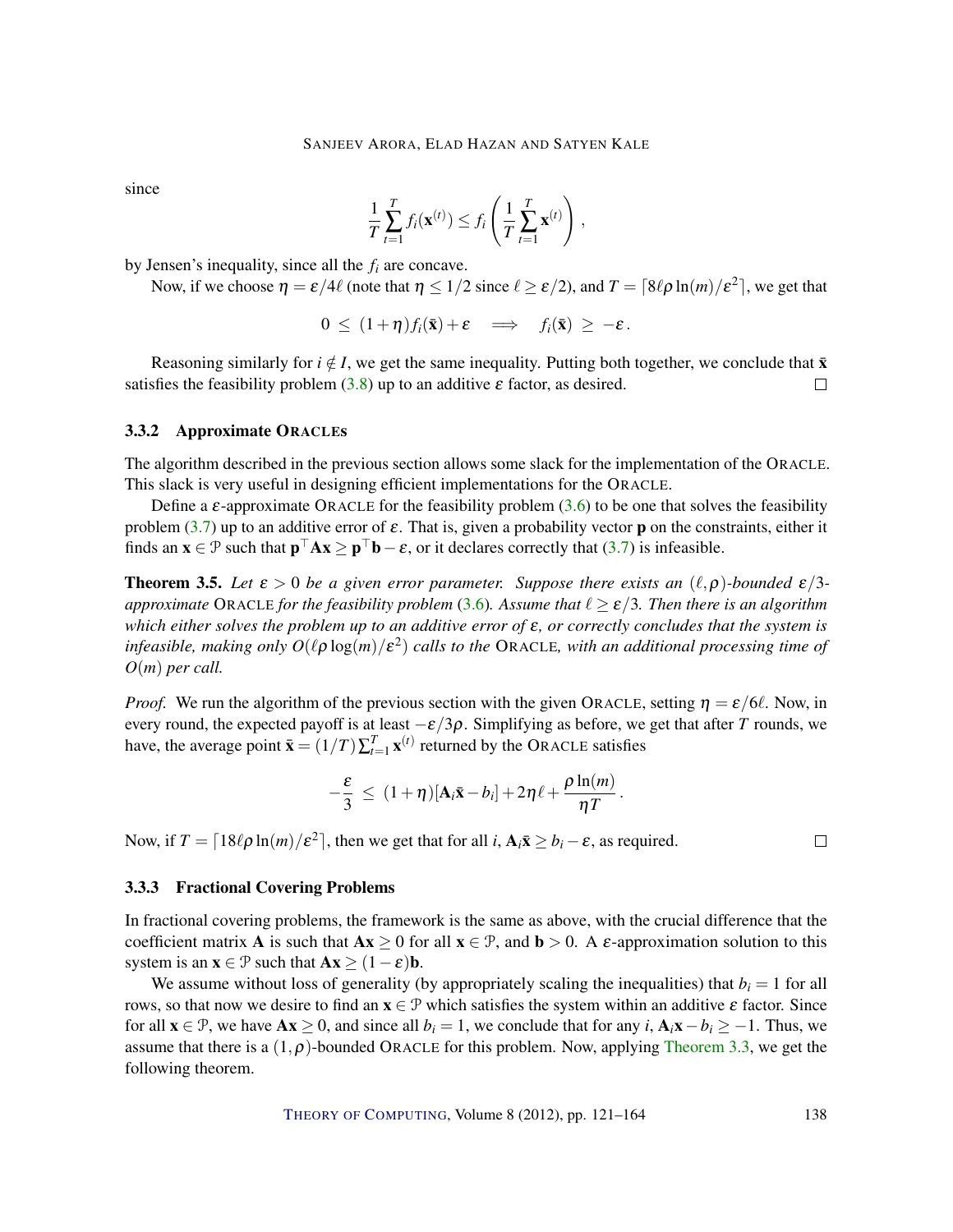<span id="page-18-2"></span>**Theorem 3.6.** *Suppose there exists a*  $(1, \rho)$ *-bounded* ORACLE *for the program*  $\mathbf{A}\mathbf{x} \geq 1$  *with*  $\mathbf{x} \in \mathcal{P}$ *. Given an error parameter* ε > 0*, there is an algorithm which computes a* ε*-approximate solution to the program, or correctly concludes that it is infeasible, using O*(ρ log(*m*)/ε 2 ) *calls to the* ORACLE*, plus an additional processing time of O*(*m*) *per call.*

#### <span id="page-18-1"></span>3.3.4 Fractional Packing Problems

A fractional packing problem can be written as

$$
\exists ?x\in\mathcal{P}:\quad Ax\,\leq\,b
$$

where P is a convex domain such that  $Ax \ge 0$  for all  $x \in \mathcal{P}$ , and  $b > 0$ . A  $\varepsilon$ -approximate solution to this system is an  $\mathbf{x} \in \mathcal{P}$  such that  $\mathbf{A}\mathbf{x} \leq (1+\varepsilon)\mathbf{b}$ .

Again, we assume that  $b_i = 1$  for all *i*, scaling the constraints if necessary. Now by rewriting this system as

$$
\exists ?x \in \mathcal{P}: \quad -Ax \, \geq \, -b
$$

we cast it in our general framework, and a solution  $x \in \mathcal{P}$  which satisfies this up to an additive  $\varepsilon$  is a  $\varepsilon$ -approximate solution to the original system. Since for all  $\mathbf{x} \in \mathcal{P}$ , we have  $\mathbf{A}\mathbf{x} \geq 0$ , and since all  $b_i = 1$ , we conclude that for any  $i, -A_i x + b_i \le 1$ . Thus, we assume that there is a  $(1, \rho)$ -bounded ORACLE for this problem. Now, applying [Theorem](#page-15-0) [3.3,](#page-15-0) we get the following:

**Theorem 3.7.** *Suppose there exists a*  $(1, \rho)$ *-bounded* ORACLE *for the program*  $-Ax \ge -1$  *with*  $x \in \mathcal{P}$ *. Given an error parameter* ε > 0*, there is an algorithm which computes a* ε*-approximate solution to the program, or correctly concludes that it is infeasible, using O*(ρ log(*m*)/ε 2 ) *calls to the* ORACLE*, plus an additional processing time of O*(*m*) *per call.*

#### <span id="page-18-0"></span>3.4 Approximating multicommodity flow problems

Multicommodity flow problems are represented by packing/covering LPs and thus can be approximately solved using the PST framework outlined above. The resulting flow algorithm is outlined below together with a brief analysis. Unfortunately, the algorithm is not polynomial-time because its running time is bounded by a polynomial function of the edge capacities (as opposed to the logarithm of the capacities, which is the number of bits needed to represent them). Garg and Könemann  $[29, 30]$  $[29, 30]$  $[29, 30]$  $[29, 30]$  fixed this problem with a better algorithm whose running time does not depend upon the edge capacities.

Here we derive the Garg-Könemann algorithm using our general framework. This will highlight the essential new idea, namely, a reweighting of penalties to reduce the *width* parameter. Note that algorithm is not quite the same as in  $[29, 30]$  $[29, 30]$  $[29, 30]$  (the termination condition is slightly different) and neither is the proof; the running time bound is the same however.

For illustrative purposes we focus on the *maximum multicommodity flow problem*. In this problem, we are given a graph  $G = (V, E)$  with capacities  $c_e$  on edges, and set of *k* source-sink pairs of nodes. Let  $P$  be the set of all paths between the source-sink pairs. The objective is to maximize the total flow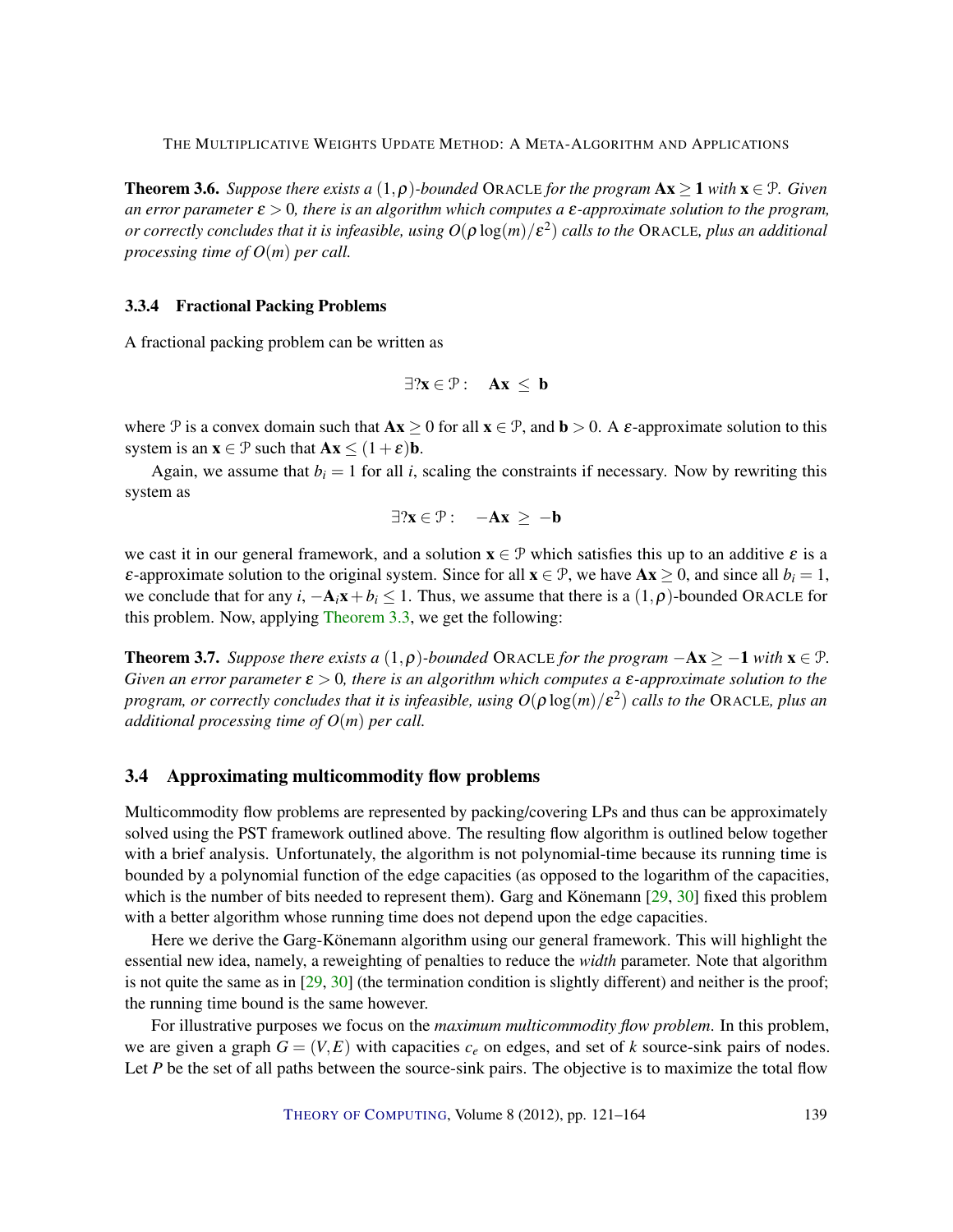between these pairs. The LP formulation is as follows:

$$
\max \sum_{p \in P} f_p,
$$
  
\n
$$
\forall e \in E: \sum_{p \ni e} f_p \le c_e,
$$
  
\n
$$
\forall p \in P: f_p \ge 0.
$$
\n(3.10)

Here, the variable  $f_p$  represents the flow on path  $p$ .

Before presenting the Garg-Könemann idea we first present the algorithm one would obtain by applying our packing-covering framework [\(Section](#page-14-0) [3.3\)](#page-14-0) in the obvious way.

First, note that by using binary search we can reduce the optimization problem to feasibility, by iteratively introducing a new constraint that gives a lower bound on the objective. So assume without loss of generality that we know the value  $F^{\text{opt}}$  of the total flow in the optimum solution. Then we want to solve the following feasibility problem:

$$
\exists \exists \in \mathcal{P} : \ \forall e \in E : \ \sum_{p \ni e} f_p \leq c_e \,,
$$

where

$$
\mathcal{P} := \left\{ \mathbf{f} : \forall p \in P : f_p \geq 0, \sum_{p \in P} f_p = F^{\text{opt}} \right\}.
$$

In this form, the feasibility problem given above is a packing LP, thus, we can apply the Multiplicative Weights algorithm of [Section](#page-18-1) [3.3.4.](#page-18-1)

As outlined in [Section](#page-14-0) [3.3,](#page-14-0) the obvious algorithm would maintain at each step *t* a weight  $w_e^{(t)}$  for each edge *e*. The ORACLE can be implemented by finding the flow in P which minimizes

$$
\sum_{e} w_e^{(t)} \sum_{p \ni e} f_p / c_e = \sum_{p} f_p \sum_{e \in p} w_e^{(t)} / c_e.
$$

The optimal flow is supported on a single path, namely, the path  $p^{(t)} \in P$  that has minimum length, when every edge  $e \in E$  is given length  $w_e^{(t)}/c_e$ . Thus in every round we find this path  $p^{(t)}$  and pass a flow  $F^{opt}$ on this path. Note that the final flow will be an average of the flows in each event, and hence will also have value  $F<sup>opt</sup>$ . Costs for the edges are defined as in [Section](#page-14-0) [3.3.](#page-14-0)

Unfortunately the width parameter is

$$
\rho = \max_{\mathbf{f} \in \mathcal{P}} \max_{e} \sum_{p \ni e} f_p / c_e = F^{\text{opt}} / c_{\text{min}}
$$

where  $c_{\text{min}}$  is the capacity of the minimum capacity edge in the graph. The algorithm requires  $T =$  $\rho \ln(n)/\varepsilon^2$  iterations to get an  $(1-\varepsilon)$ -approximation to the optimal flow. The overall running time is  $\tilde{O}(F^{\text{opt}}T_{\text{sp}}/c_{\text{min}})$  where  $T_{\text{sp}} = \tilde{O}(mk)$  is the time needed to compute *k* shortest paths. As already mentioned, this is not polynomial-time since it depends upon  $1/c_{\text{min}}$  rather than the logarithm of this value.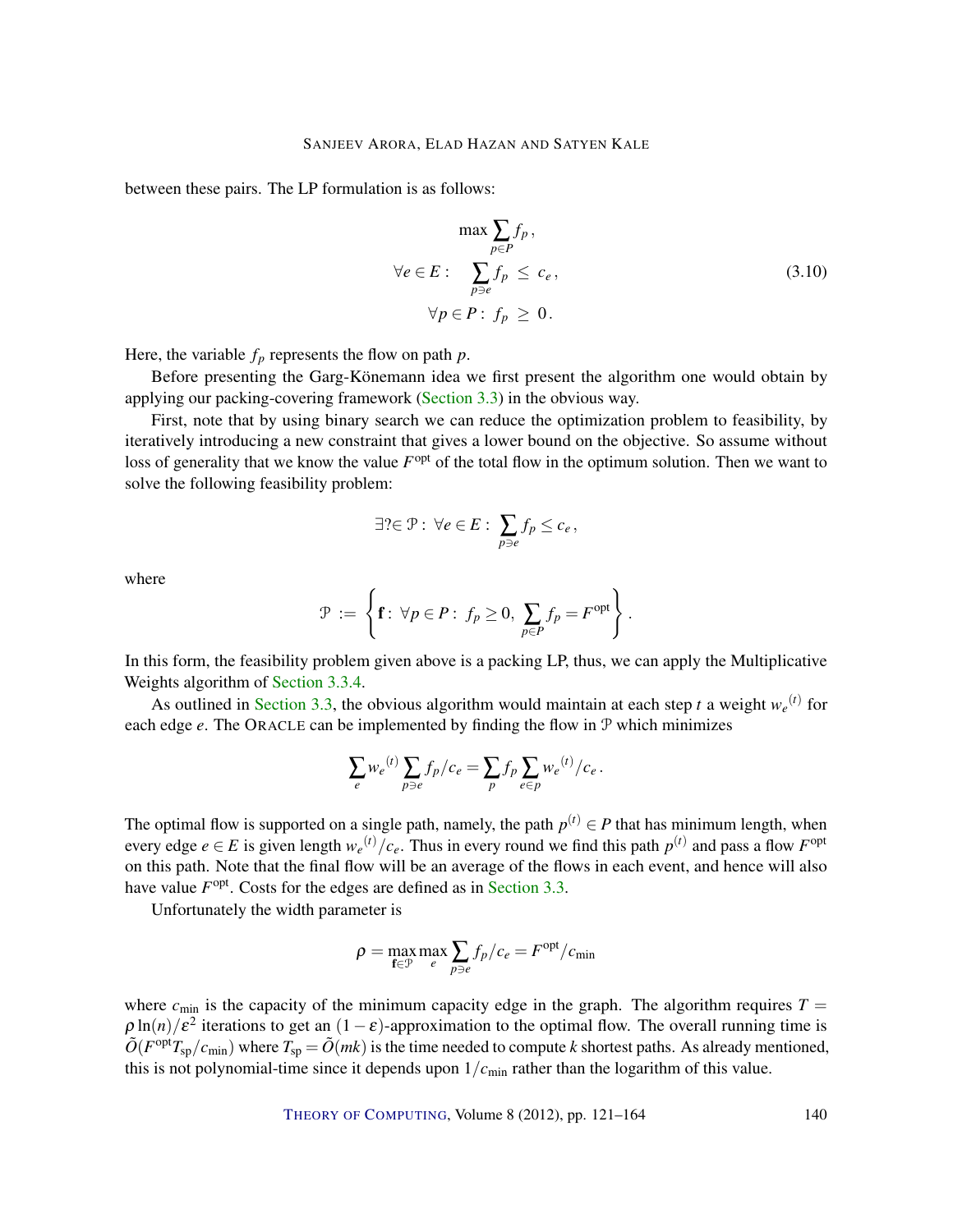Now we describe the Garg-Könemann modification. We continue to maintain weights  $w_e^{(t)}$  for every edge *e*, where initially,  $w_e^{(1)} = 1$  for all *e*. The costs are determined by flows as before, however, we consider a larger set of flows, viz.,

$$
\mathcal{P}' := \{ \mathbf{f} : \forall p \in P : f_p \geq 0 \}.
$$

Note that we no longer need to use the value  $F^{\text{opt}}$ . Again, in each round we choose a flow  $f \in \mathcal{P}'$  that is supported on the shortest path  $p^{(t)} \in P$  with edge lengths  $w_e/c_e$ .

The main idea behind width reduction is the following: instead of routing the same flow  $F^{\text{opt}}$  at each time step, we route only as much flow as is allowed by the minimum capacity edge on the path. In other words, at time *t* we route a flow of value  $c^{(t)}$  on path  $p^{(t)}$ , where  $c^{(t)}$  is the minimum capacity of an edge on the path  $p^{(t)}$ . The cost incurred by edge *e* is  $m_e^{(t)} = c^{(t)}/c_e$ . (In other words, a cost of  $1/c_e$  per unit of flow passing through *e*.) *The width is therefore automatically upper bounded by* 1*.*

We run the MW algorithm with  $\eta = \varepsilon/2$ . The update rule in this setting consists of updating the weights of all edges in path  $p^{(t)}$  and leaving other weights unchanged at that step:

$$
\forall e \in p^{(t)}: \quad w_e^{(t+1)} = w_e^{(t)} \left( 1 + \eta \cdot \frac{c^{(t)}}{c_e} \right).
$$

The *termination rule* for the algorithm is to stop when as soon as for some edge *e*, the *congestion*  $f_e/c_e \geq \ln(m)/\eta^2$ , where  $f_e$  is the total amount of flow routed by the algorithm so far on edge *e*.

#### 3.4.1 Analysis

We apply [Theorem](#page-10-2) [2.5.](#page-10-2) Since we have  $m_e^{(t)} \in [0,1]$  for all edges *e* and rounds *t*, we conclude that for any edge *e*, we have

<span id="page-20-2"></span>
$$
\sum_{t=1}^{T} \mathbf{m}^{(t)} \cdot \mathbf{p}^{(t)} \ge (1 - \eta) \sum_{t=1}^{T} m_e^{(t)} - \frac{\ln(m)}{\eta}.
$$
 (3.11)

We now analyze both sides of this inequality. In round *t*, for any edge *e*, we have  $m_e^{(t)} = c^{(t)}/c_e$  if  $e \in p^{(t)}$ , and 0 if  $e \notin p$ . Thus, we have

<span id="page-20-1"></span>
$$
\sum_{t=1}^{T} \mathbf{m}_e^{(t)} = \frac{f_e}{c_e},
$$
\n(3.12)

where  $f_e$  is the total amount of flow on *e* at the end of the algorithm, and

<span id="page-20-0"></span>
$$
\sum_{t=1}^{T} \mathbf{m}^{(t)} \cdot \mathbf{p}^{(t)} = \sum_{t=1}^{T} \frac{\sum_{e \in p^{(t)}} \frac{c^{(t)}}{c_e} \cdot w_e^{(t)}}{\sum_e w_e^{(t)}} = \sum_{t=1}^{T} c^{(t)} \cdot \frac{\sum_{e \in p^{(t)}} \frac{w_e^{(t)}}{c_e}}{\sum_e w_e^{(t)}}.
$$
(3.13)

Now, suppose the optimum flow assigns  $f_p^{\text{opt}}$  flow to path *p*, and let  $F^{\text{opt}} = \sum_p f_p^{\text{opt}}$  be the total flow. For any set of edge lengths  $w_e/c_e$ , the shortest path  $p \in P$  with these edge lengths satisfies

$$
\frac{\sum_e w_e}{\sum_{e \in p} \frac{w_e}{c_e}} \geq \frac{\sum_e w_e \cdot \sum_{p' \ni e} \frac{f_{p'}^{\text{opt}}}{c_e}}{\sum_{e \in p} \frac{w_e}{c_e}} = \frac{\sum_{p'} f_{p'}^{\text{opt}} \cdot \sum_{e \in p'} \frac{w_e}{c_e}}{\sum_{e \in p} \frac{w_e}{c_e}} \geq \sum_{p'} f_{p'}^{\text{opt}} = F^{\text{opt}}.
$$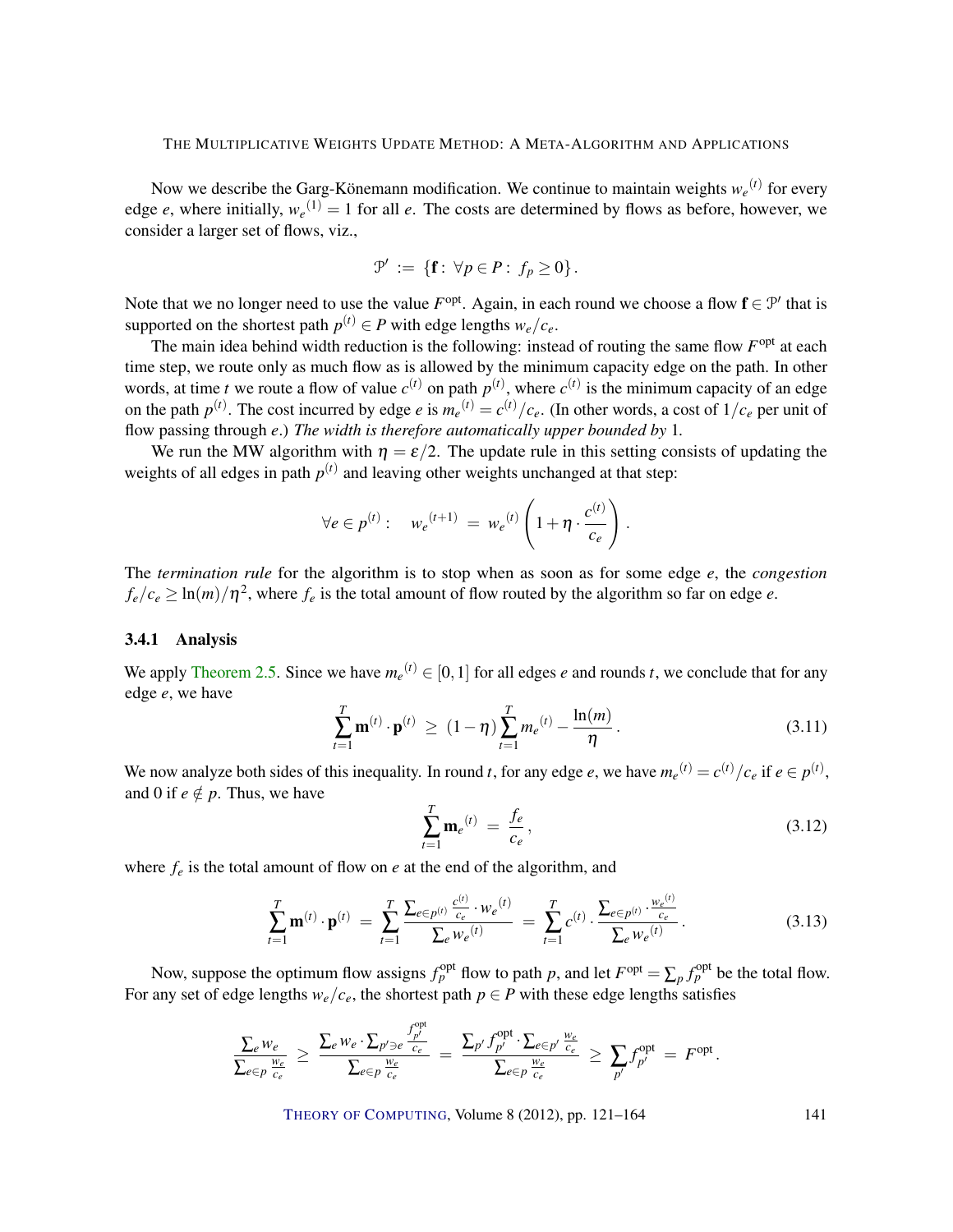<span id="page-21-2"></span>The first inequality follows because for any edge *e*, we have  $\sum_{p' \ni e} f_{p'}^{\text{opt}}$  $p^{\text{opt}} \leq c_e$ . The second inequality follows from the fact that *p* is the shortest path with edge lengths given by  $w_e/c_e$ . Using this bound in  $(3.13)$ , we get that

<span id="page-21-1"></span>
$$
\sum_{t=1}^{T} \mathbf{m}^{(t)} \cdot \mathbf{p}^{(t)} \le \sum_{t=1}^{T} \frac{c^{(t)}}{F^{\text{opt}}} = \frac{F}{F^{\text{opt}}},\tag{3.14}
$$

.

where  $F = \sum_{t=1}^{T} c^{(t)}$  is the total amount of flow passed by the algorithm.

Plugging  $(3.12)$  and  $(3.14)$  into  $(3.11)$ , we get that

$$
\frac{F}{F^{\text{opt}}} \ge (1 - \eta) \max_{e} \left\{ \frac{f_e}{c_e} \right\} - \frac{\ln(m)}{\eta}
$$

We stop the algorithm as soon as there we have an edge *e* with congestion  $f_e/c_e \ge \ln(m)/\eta^2$ , so when the algorithm terminates we have

$$
\frac{F}{F^{\rm opt}} \, \geq \, (1-2\eta) \max_{e} \left\{ \frac{f_e}{c_e} \right\}.
$$

Now,  $C := \max_{e} \{ f_e/c_e \}$  is the maximum congestion of the flow passed by the algorithm. So, the flow scaled down by *C* respects all capacities. For this scaled down flow, we have that the total flow is

$$
\frac{F}{C} \ge (1-2\eta)F^{\text{opt}},
$$

which shows that the scaled-down flow is within  $(1-2\eta) = (1-\varepsilon)$  of optimal.

Running time. In every iteration *t* of the algorithm, consider the minimum capacity edge *e* on the chosen path  $p^{(t)}$ . It gets congested by the flow of value  $c^{(t)} = c_e$  sent in that round. Since we stop the algorithm as soon as the congestion on any edge is at least  $\ln(m)/\eta^2$ , any given edge can be the minimum capacity edge on the chosen path at most  $\lceil \ln(m)/\eta^2 \rceil$  times in the entire run of the algorithm. Since there are *m* edges, the number of iterations is therefore at most  $m \cdot [\ln(m)/\eta^2] = O(m \log(m)/\epsilon^2)$ .

Each iteration involves  $k$  shortest path computations. Recall that  $T_{sp}$  is the time needed for this. Thus, the overall running time is  $O(T_{sp} \cdot m \log m / \varepsilon^2)$ .

#### <span id="page-21-0"></span>3.5 *O*(log*n*)-approximation for many NP-hard problems

For many NP-hard problems, typically integer versions of packing-covering problems, one can compute a *O*(log*n*)-approximation by solving the obvious LP relaxation and then using Raghavan-Thompson [\[58\]](#page-41-6) randomized rounding. This yields a randomized algorithm; to obtain a deterministic algorithm, derandomize it using Raghavan's [\[57\]](#page-41-7) method of *pessimistic estimators*.

Young [\[65\]](#page-42-3) has given an especially clear framework for understanding these algorithms which as a bonus also yields faster, combinatorial algorithms for approximating integer packing/covering programs. He observes that one can collapse the three ideas in the algorithm above—LP solving, randomized rounding, derandomization—into a single algorithm that uses the multiplicative update rule, and does not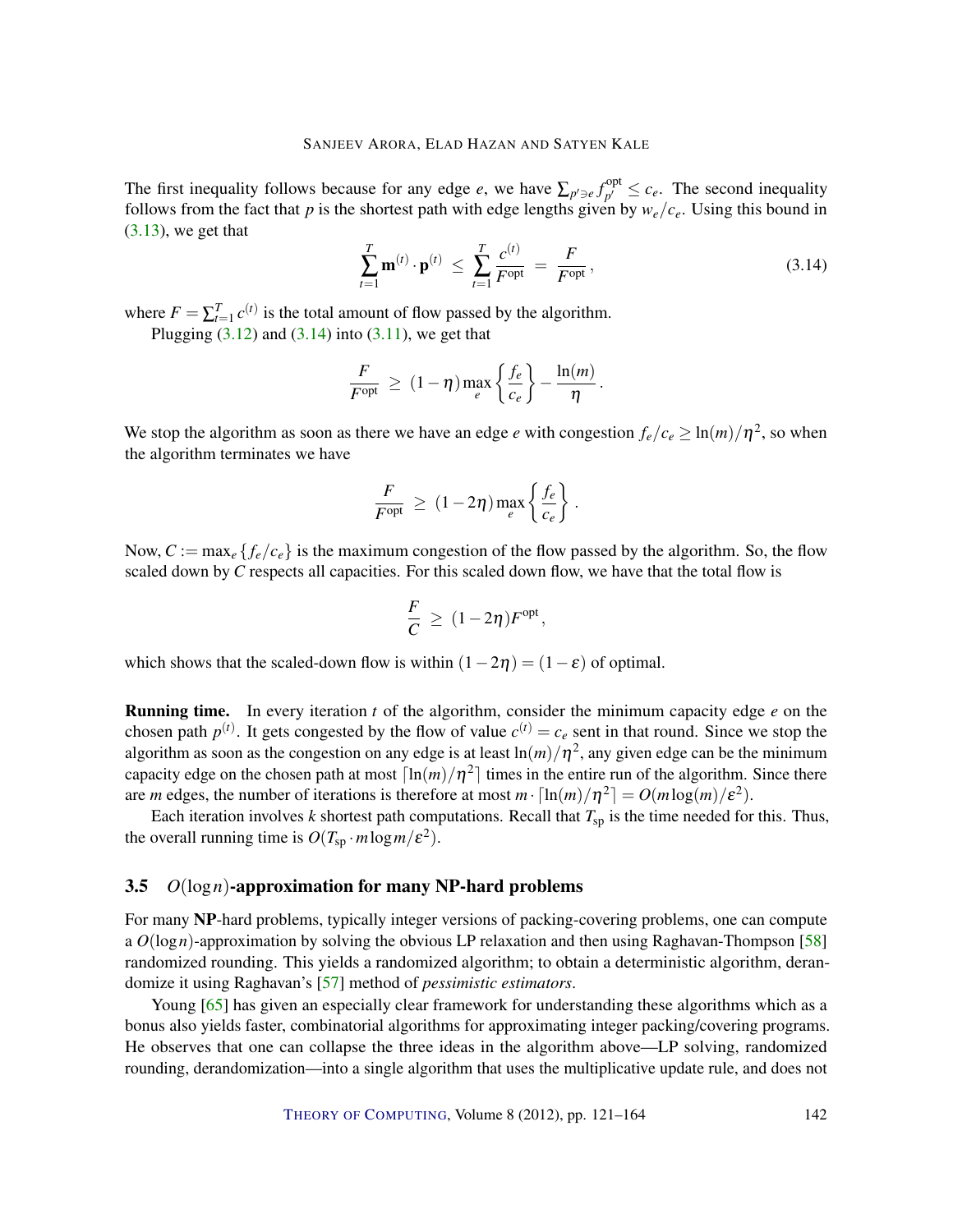<span id="page-22-0"></span>need to solve the LP relaxation directly. (Young's paper is titled "*Randomized rounding without solving the linear program.*")

At the root of Young's algorithm is the observation that the analysis of randomized rounding uses the Chernoff-Hoeffding bounds. These bounds show that the sum of bounded independent random variables  $X_1, X_2, \ldots, X_n$  (which should be thought of as the random variables generated in the randomized rounding algorithm) is sharply concentrated about its mean, and are proved by applying Markov's inequality to the variable  $e^{\eta(\sum_i X_i)}$  for some parameter  $\eta$ . The key observation now is that the aforementioned application of Markov's inequality bounds the probability of failure (of the randomized rounding algorithm) away from 0 in terms of  $\mathbf{E}[e^{\eta(\sum_i X_i)}]$ . Thus, one can treat  $\mathbf{E}[e^{\eta(\sum_i X_i)}]$  as a pessimistic estimator (up to scaling by a constant) of the failure probability, and derandomization can be achieved by greedily (and hence, deterministically) choosing the  $X_i$  sequentially to decrease this pessimistic estimator. The resulting algorithm is essentially the MW algorithm: in each round *t*, the deterministic part of the pessimistic estimator, viz.  $e^{\eta \sum_{\tau \leq t} X_{\tau}}$ , plays the role of the weight.

Below, we illustrate this idea using the canonical problem in this class, SET COVER. (A similar analysis works for other problems.) Since we have developed the multiplicative weights framework already, we do not detail Young's original intuition involving Chernoff bound arguments and can proceed directly to the algorithm. In fact, the algorithm can be simplified so it becomes exactly the classical greedy algorithm, and we obtain a ln*n*-approximation, which is best-possible for this problem up to constant factors (assuming reasonable complexity-theoretic conjectures [\[23\]](#page-38-8)).

In the SET COVER problem, we are given a universe of *n* elements, say  $U = \{1, 2, 3, ..., n\}$  and a collection C of subsets of *U* whose union equals *U*. We are required to pick the minimum number of sets from C which cover all of *U*. Let this minimum number be denoted OPT. The Greedy Algorithm picks subsets iteratively, each time choosing that set which covers the maximum number of uncovered elements.

We analyze the Greedy Algorithm in our setup as follows. Each element of the universe represents a constraint that the union of sets picked by the algorithm must cover it. Following the guidelines given in the beginning of [Section](#page-11-0) [3,](#page-11-0) we cast the problem in our framework by letting decisions correspond to elements in the universe, and costs determined by sets  $C_j \in \mathcal{C}$ . The cost of the constraint corresponding to element *i* for a given set  $C_j$  is 1 if  $i \in C_j$  and 0 otherwise.

To translate the greedy algorithm to our framework, suppose we run the Multiplicative Weights Update algorithm with this setup with  $\eta = 1$ . Since the analysis in the proof of [Theorem](#page-5-1) [2.1](#page-5-1) technically requires  $\eta \leq 1/2$ , in the following we repeat the same potential function analysis for the current setting for  $\eta = 1$ . For  $\eta = 1$ , the update rule  $w_i^{(t+1)} = w_i^{(t)}(1 - \eta m_i^{(t)})$  implies that elements that have been covered so far have weight 0 while all the rest have weight 1. Thus, the distribution  $p^{(t)}$  is simply the uniform distribution on the uncovered elements until time *t*. Since cost of an element for a given set is 1 if it is in the set and 0 otherwise, the set that maximizes the expected cost under  $p^{(t)}$  is the one that maximizes the number of uncovered elements. The resulting algorithm is the Greedy Set Cover algorithm.

Since OPT sets cover all the elements, for any distribution  $p_1, p_2, \ldots, p_n$  on the elements, one set must cover at least 1/OPT fraction of elements. This implies that if we choose set *C* in round *t* that maximizes the number of uncovered elements, we have

$$
\mathbf{m}^{(t)} \cdot \mathbf{p}^{(t)} = \max_{C} \sum_{i \in C} p_i \geq 1/\text{OPT}.
$$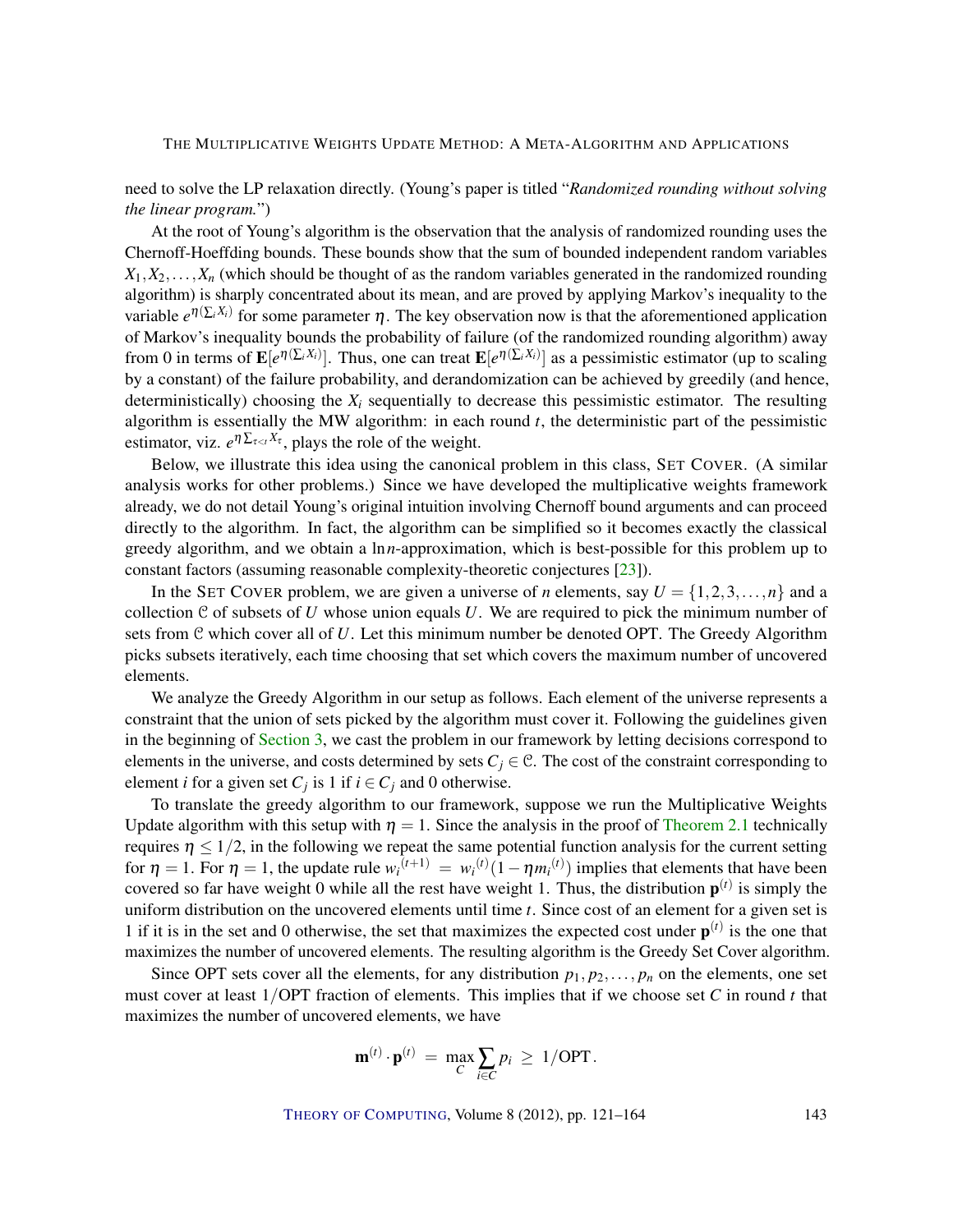<span id="page-23-1"></span>Following the analysis of [Theorem](#page-5-1) [2.1,](#page-5-1) the change in potential for each round is:

$$
\Phi^{(t+1)} = \Phi^{(t)}(1 - \eta \mathbf{m}^{(t)} \cdot \mathbf{p}^{(t)}) < \Phi^{(t)} e^{-\eta/\text{OPT}} = \Phi^{(t)} e^{-1/\text{OPT}}.
$$

The strict inequality holds because  $\mathbf{m}^{(t)} \cdot \mathbf{p}^{(t)} > 0$  as long as there are uncovered elements. Thus, the potential drops by a factor of  $e^{-1/\text{OPT}}$  every time.

We run this as long as some element has not yet been covered. We show that  $T = \lceil \ln n \rceil$  OPT iterations suffice, which implies that we have a  $\lceil \ln n \rceil$  approximation to OPT. We have

$$
\Phi^{(T+1)} < \Phi^{(1)} e^{-T/\text{OPT}} = n e^{-\lceil \ln n \rceil \text{OPT}/\text{OPT}} = n e^{-\lceil \ln n \rceil} \leq 1.
$$

Note that with  $\eta = 1$ ,  $\Phi^{(T+1)}$  is exactly the number of elements left uncovered after *T* iterations. So we conclude that all elements are covered.

#### <span id="page-23-0"></span>3.6 Learning theory and boosting

Boosting [\[60\]](#page-41-8)—the process of combining several moderately accurate rules-of-thumb into a single highly accurate prediction rule—is a central idea in Machine Learning today. Freund and Schapire's *AdaBoost* [\[26\]](#page-39-0) uses the Multiplicative Weights Update Rule and fits in our framework. Here we explain the main idea using some simplifying assumptions.

Let X be some set (*domain*) and suppose we are trying to learn an unknown function (*concept*)  $c: \mathcal{X} \to \{0,1\}$  chosen from a concept class C. Given a sequence of training examples  $(x, c(x))$  where *x* is generated from a fixed but unknown distribution  $D$  on the domain  $X$ , the learning algorithm is required to output a *hypothesis*  $h : \mathcal{X} \to \{0,1\}$ . The *error* of the hypothesis is defined to be  $\mathbf{E}_{x \sim \mathcal{D}}[|h(x) - c(x)|]$ .

A *strong learning algorithm* is one that, for every distribution D, given  $\varepsilon$ ,  $\delta > 0$  and access to random examples drawn from D, outputs with probability at least  $1-\delta$  a hypothesis whose error is at most  $\varepsilon$ . Furthermore, the running time is required to be polynomial in  $1/\varepsilon$ ,  $1/\delta$  and othe relevant parameters. A *γ-weak learning algorithm*, for some given  $\gamma > 0$ , is an algorithm satisfying the same conditions but the error can be as high as  $1/2 - \gamma$ . Boosting shows that if a γ-weak learning algorithm exists for a concept class, then a strong learning algorithm exists. (The running time of the algorithm and the number of samples may depend on  $\gamma$ .)

We prove this result in the so-called *boosting by sampling framework*, which uses a fixed training set *S* of *N* examples drawn from the distribution D. The goal is to make sure that the final hypothesis erroneously classifies at most  $\varepsilon$  fraction of this training set. Using VC-dimension theory (see [\[26\]](#page-39-0)) one can then show that if the weak learner produces hypotheses from a class  $H$  of bounded VC-dimension, and if *N* is chosen large enough (in terms of the error and confidence parameters, and the VC-dimension of the hypothesis class  $\mathcal{H}$ ), then with probability at least  $1-\delta$  over the choice of the sample set, the error of the hypothesis over the entire domain  $\mathfrak X$  (under distribution  $\mathfrak D$ ) is at most  $2\varepsilon$ .

The idea in boosting is to repeatedly run the weak learning algorithm on different distributions defined on the fixed training set *S*. The final hypothesis has error ε under the *uniform* distribution on *S*. We run the MW algorithm with  $\eta = \gamma$  for  $T = \left[ (2/\gamma^2) \ln(1/\varepsilon) \right]$  rounds. The decisions correspond to samples in *S* and costs are specified by a hypothesis generated by the weak learning algorithm, in the following way. If hypothesis *h* is generated, the cost for decision point *x* is 1 or 0 depending on whether  $h(x) = c(x)$  or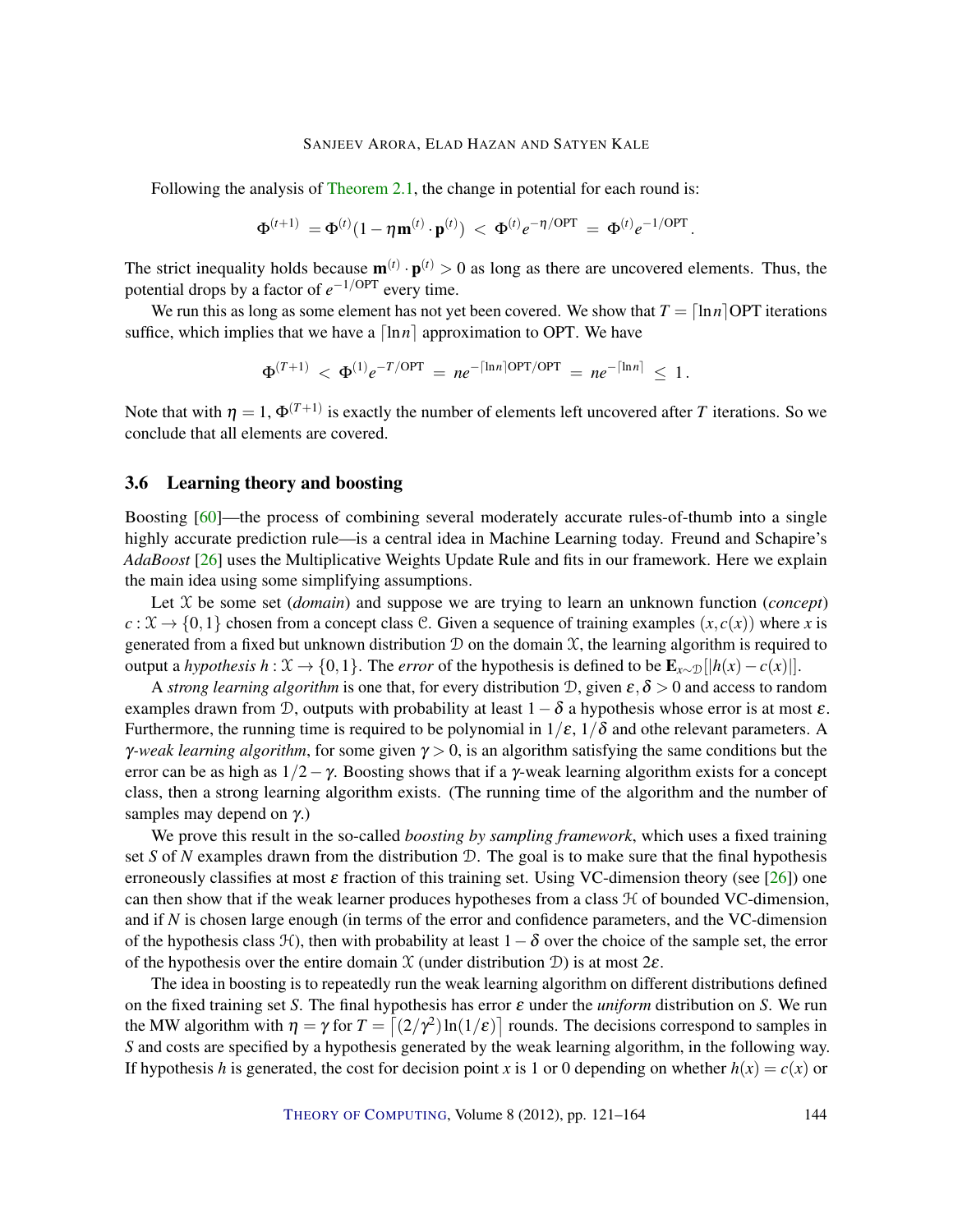<span id="page-24-1"></span>not. In other words, the cost vector **m** (indexed by *x* rather than *i*) is specified by  $m_x = 1 - |h(x) - c(x)|$ . Intuitively, we want the weight of an example to *increase* if the hypothesis labels it incorrectly.

In each iteration, the algorithm presents the current distribution  $p^{(t)}$  on the examples to the weak learning algorithm, and in return obtains a hypothesis  $h^{(t)}$  whose error with respect to the distribution  $p^{(t)}$ is not more than  $1/2 - \gamma$ , in other words, the expected cost in each iteration satisfies

$$
\mathbf{m}^{(t)}\cdot\mathbf{p}^{(t)}\ \geq\ \frac{1}{2}+\gamma.
$$

The algorithm is run for *T* rounds, where *T* will be specified shortly. The final hypothesis,  $h_{final}$ , labels  $x \in \mathcal{X}$  according to the majority vote among  $h^{(1)}(x), h^{(2)}(x), \ldots, h^{(T)}(x)$ .

Let *E* be the set of  $x \in S$  incorrectly labeled by  $h_{\text{final}}$ . The total cost of each  $x \in E$ ,

$$
\sum_{t} \mathbf{m}_x^{(t)} = \sum_{t} 1 - |h^{(t)}(x) - c(x)| \leq \frac{T}{2}
$$

since the majority vote gives an incorrect label for it. Instead of applying [Theorem](#page-5-1) [2.1,](#page-5-1) we apply [Theorem](#page-9-1) [2.4](#page-9-1) which gives a more nuanced bound. The set  $P$  in this theorem is simply the set of all possible distributions on *S*. Choosing **p** to be the uniform distribution on  $E$ , we get

$$
\left(\frac{1}{2}+\gamma\right)T \leq \sum_{t} \mathbf{m}^{(t)}\cdot \mathbf{p}^{(t)} \leq (1+\eta)\sum_{t} \mathbf{m}^{(t)}\cdot \mathbf{p} + \frac{\mathbf{RE}(\mathbf{p}\parallel \mathbf{p}^{(1)})}{\eta} \leq (1+\eta)\frac{T}{2} + \frac{\log(n/|E|)}{\eta}.
$$

Since  $\eta = \gamma$  and  $T = \left[ (2/\gamma^2) \ln(1/\varepsilon) \right]$ , the above inequality implies that the fraction of errors,  $|E|/n$ , is at most  $\varepsilon$  as desired.

#### <span id="page-24-0"></span>3.7 Hard-core sets and the XOR Lemma

A boolean function  $f: X \to \{0, 1\}$ , where *X* is a finite domain, is *y*-strongly hard, for circuits of size *S* if for every circuit *C* of size at most *S*,

$$
\Pr_x[C(x) = f(x)] \leq \frac{1}{2} + \gamma.
$$

Here  $x \in X$  is drawn uniformly at random, and  $\gamma < 1/2$  is a parameter. For some parameter  $\varepsilon > 0$ , it is ε*-weakly hard* for circuits of size *S* if for every circuit *C* of size at most *S*, we have

$$
\Pr_x[C(x) = f(x)] \leq 1 - \varepsilon.
$$

Now given  $f: \{0,1\}^n \to \{0,1\}$ , define  $f^{\oplus k}: \{0,1\}^{nk} \to \{0,1\}$  to be the boolean function obtained by dividing up the input *nk*-bit string into *k* blocks of *n* bits each in the natural way, applying *f* to each block in turn, and taking the XOR of the *k* outputs. Yao's XOR Lemma [\[64\]](#page-41-9) shows that if *f* is ε-weakly hard against circuits of size *S* then  $f^{\oplus k}$  is  $\gamma + (1 - \varepsilon)^k$ -strongly hard for circuits of size  $S \varepsilon^2 \gamma^2 / 8$ .

The original proofs were difficult but Impagliazzo [\[40\]](#page-40-0) suggested a simpler proof that as a byproduct proves an interesting fact about weakly hard functions: there is a reasonably large subset (at least  $\varepsilon$ fraction of *X*) of inputs on which the function behaves like a strongly hard function, for somewhat smaller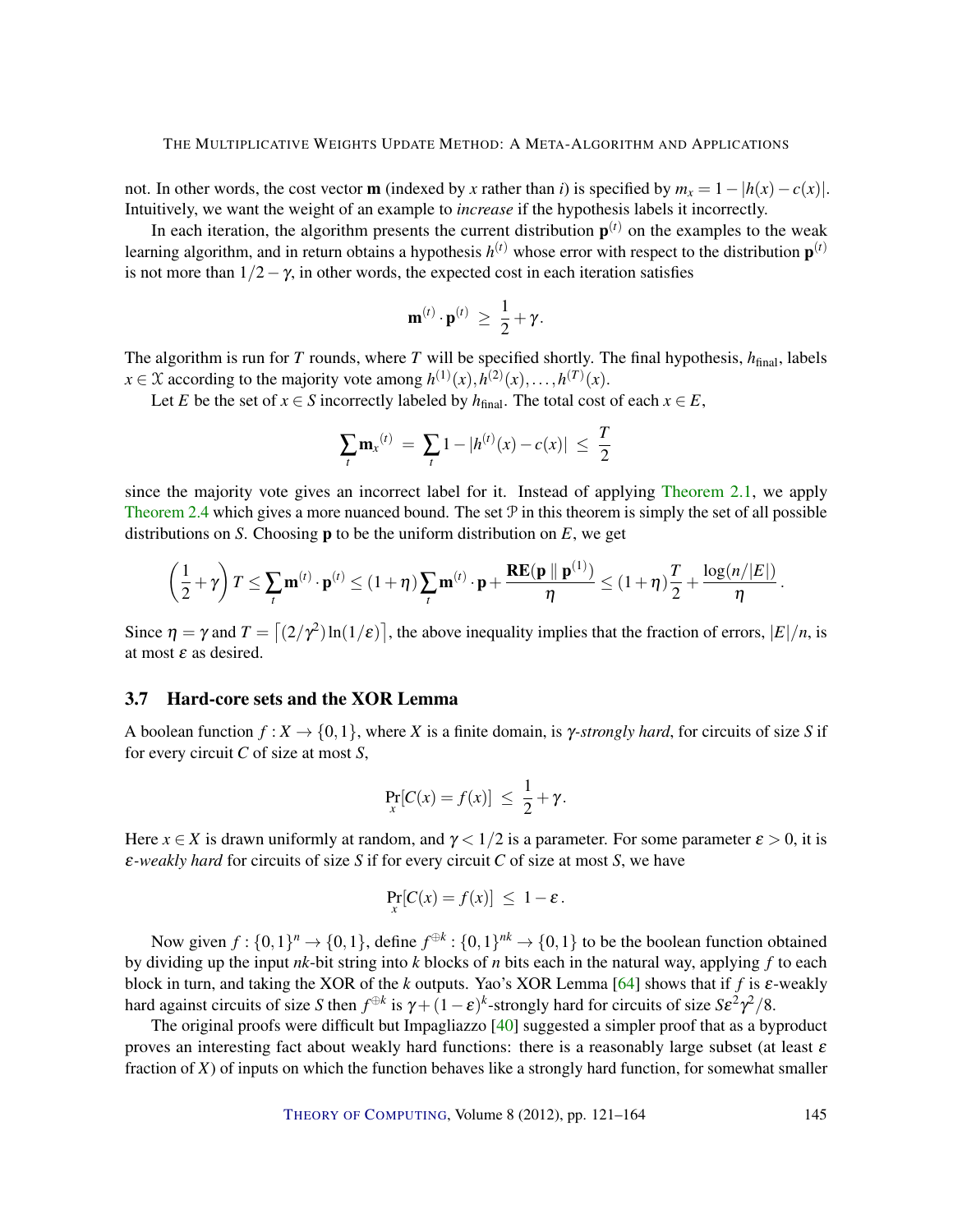<span id="page-25-0"></span>circuit size *S* 0 . This subset is called a *hard-core set*. For technical reasons, to prove such a result, it suffices to exhibit a "smooth" distribution p on *X* (precise definition given momentarily), such for any circuit  $C$  of size at most  $S'$ , we have

$$
\Pr_{x \sim \mathbf{p}}[C(x) = f(x)] \leq \frac{1}{2} + \gamma.
$$

An  $\varepsilon$ -smooth distribution **p** (the same  $\varepsilon$  from the weak hardness assumption on *f*) is one that doesn't assign too much probability to any single input:  $p_x \leq 1/(\varepsilon|X|)$  for any  $x \in X$ . Such a distribution be decomposed as a convex combination of probability distributions over subsets of size at least ε|*X*|.

Klivans and Servedio [\[49\]](#page-40-4) observed that Impagliazzo's proof is an application of a boosting algorithm. The argument is as follows. We are given a boolean function  $f$  that is  $\varepsilon$ -weakly hard for circuits of size  $S$ . Assume for the sake of contradiction *f* is not γ-strongly hard on any smooth distribution for circuits of some size  $S' < S$ . Then for any smooth distribution, we can find a small circuit of size  $S'$  that calculates  $f$ correctly with probability better than  $1/2 + \gamma$  when inputs are drawn from the distribution. Treat this as a weak learning algorithm, and apply boosting. Boosting combines the small circuits of size S' found by the weak learning algorithm into a larger circuit that calculates *f* correctly with probability at least  $1-\varepsilon$ on the uniform distribution on *X*, contradicting the fact  $f$  is  $\varepsilon$ -weakly hard, if we ensure that the size of the larger circuit is smaller than *S*. This can be done if the  $S'$  is set to  $O(S/T)$ , where *T* is the number of boosting rounds.

With this insight, the problem now boils down to designing boosting algorithms that (a) are able to deal with smooth distributions on inputs and (b) have a small number of boosting rounds. The lower the number of boosting rounds, the better circuit size bound we get for showing γ-strong hardness.

The third author  $[45]$  has shown how to construct such a boosting algorithm using the MW algorithm for restricted distributions (see [Section](#page-8-0) [2.2\)](#page-8-0). This boosting algorithm obtains the best known parameters in hard-core set constructions directly without having to resort to composing two different boosting algorithms as in [\[49\]](#page-40-4). This technique was extended in [\[8\]](#page-37-0) to obtain *uniform* constructions of hard-core sets with the best known parameters.

We describe the boosting algorithm of  $[45]$  now. The main observation is that the set of all  $\varepsilon$ -smooth distributions is convex. Call this set P. Then, exactly as in [Section](#page-23-0) [3.6,](#page-23-0) the boosting algorithm simply runs the MW algorithm, with the only difference being that the distributions it generates are restricted to be in  $\mathcal P$  using relative entropy projections, as in the algorithm of [Section](#page-8-0) [2.2.](#page-8-0) We can now apply the same analysis as in [Section](#page-23-0) [3.6.](#page-23-0) Following this analysis, let  $E \subseteq X$  be the set of inputs on which the final majority hypotheses incorrectly computes *f*. Now we claim that  $|E| < \varepsilon |X|$ : otherwise, since the uniform distribution on *E* is  $\varepsilon$ -smooth, we obtain a contradiction for  $T = [(2/\gamma^2) \ln(1/\varepsilon)]$  as before. Thus, the final majority hypothesis computes *f* correctly on at least a  $1 - \varepsilon$  fraction of inputs from *X*.

This immediately implies the following hard-core set existence result, which has the best known parameters to date:

**Theorem 3.8.** *Given a function*  $f: X \to \{0,1\}$  *that is*  $\varepsilon$ *-weakly hard for circuits of size S, there is a subset of X of size at least* ε|*X*| *on which f is* γ*-strongly hard for circuits of size*

$$
S' = O\left(\frac{\gamma^2}{\log(1/\varepsilon)}S\right).
$$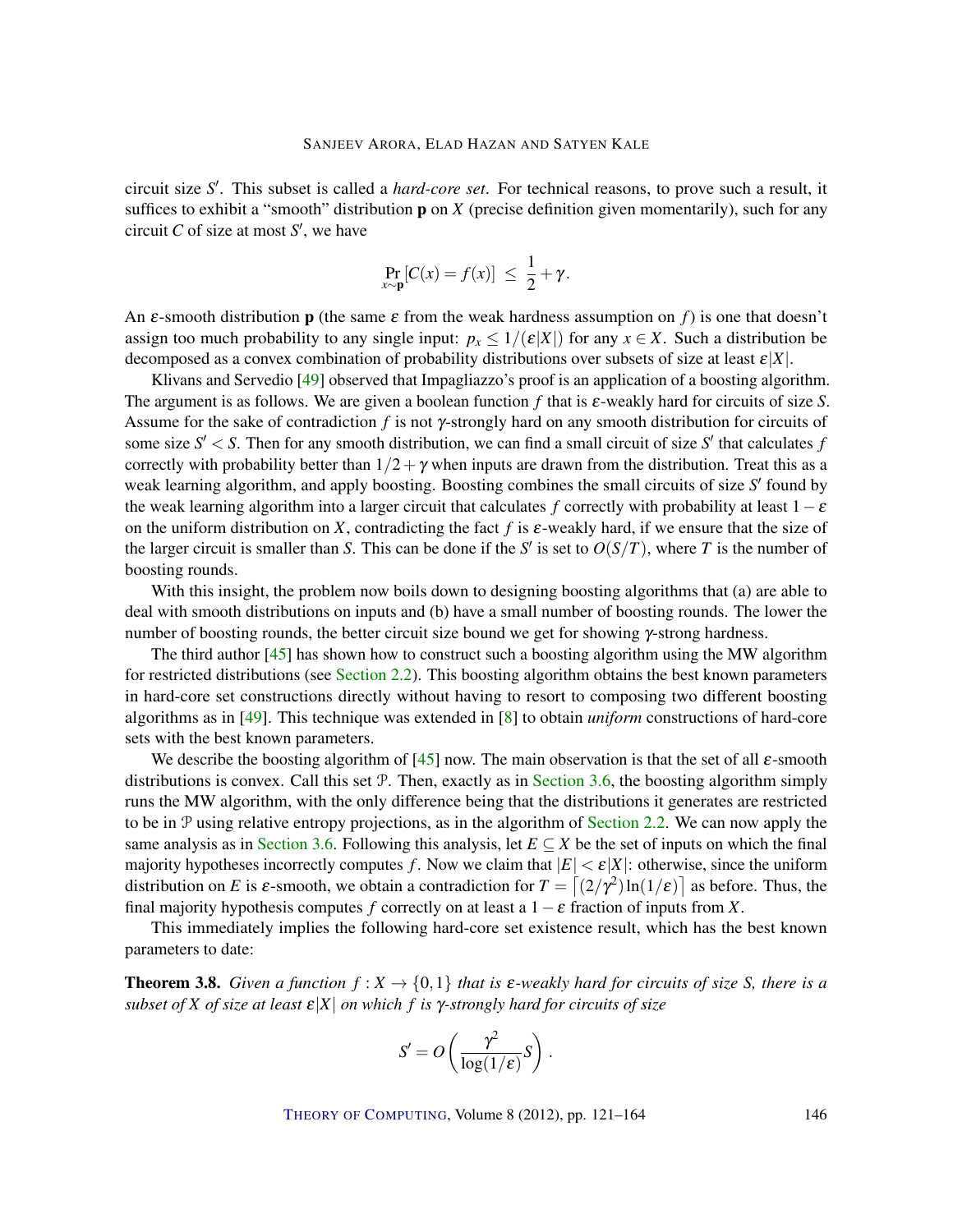#### <span id="page-26-1"></span><span id="page-26-0"></span>3.8 Hannan's algorithm and multiplicative weights

Perhaps the earliest decision-making algorithm which attains bounds similar to the MW algorithm is Hannan's algorithm [\[34\]](#page-39-6), dubbed "follow the perturbed leader" by Kalai and Vempala [\[43\]](#page-40-3). This algorithm is given below.

**Initialization:** Pick random numbers  $r_1, r_2, \ldots, r_n$ , one for each decision. For  $t = 1, 2, ..., T$ :

1. Choose the decision which minimizes the total cost including random initial cost:

$$
i^{(t)} = \arg\min_{i} \left\{ L_i^{(t)} + r_i \right\}
$$
 (3.15)

where  $L_i^{(t)} = \sum_{\tau \le t} m_i^{(\tau)}$  is the total cost so far for the *i*th decision.

2. Observe the costs of the decisions  $\mathbf{m}^{(t)}$ .

#### Figure 3: Hannan's algorithm.

In this section we show that for a particular choice of random initialization numbers  $\{r_i\}$ , the algorithm above exactly reproduces the multiplicative weights algorithm, or more precisely the Hedge algorithm as in [Section](#page-7-2) [2.1.](#page-7-2) This observation is due to Adam Kalai [\[42\]](#page-40-7).

**Theorem 3.9** ([\[42\]](#page-40-7)). Let  $u_1, \ldots, u_n$  be *n* independent random numbers chosen uniformly from [0,1], and *consider the algorithm above with*  $r_i = \frac{1}{n}$  $\frac{1}{\eta}$  ln ln  $\frac{1}{u_i}$ . Then for any decision j, we have

$$
\Pr\left[i^{(t)} = j\right] \ = \ \frac{e^{-\eta L_j^{(t)}}}{\sum_i e^{-\eta L_i^{(t)}}} \, .
$$

*Proof.* By monotonicity of the exponential function, we have:

$$
\arg\min_{i} \left\{ L_i^{(t)} + \frac{1}{\eta} \ln \ln \frac{1}{u_i} \right\} = \arg\min_{i} \left\{ \eta L_i^{(t)} + \ln \ln \frac{1}{u_i} \right\}
$$

$$
= \arg\max_{i} \left\{ \frac{e^{-\eta L_i^{(t)}}}{\ln \frac{1}{u_i}} \right\}
$$

$$
= \arg\max_{i} \left\{ \frac{w_i^{(t)}}{s_i} \right\}.
$$

Where  $w_i^{(t)} = e^{-\eta L_i^{(t)}}$  and  $s_i = \ln \frac{1}{u_i}$  are independent exponentially distributed random variables with mean 1. The result now follows from [Lemma](#page-27-0) [3.10](#page-27-0) below.  $\Box$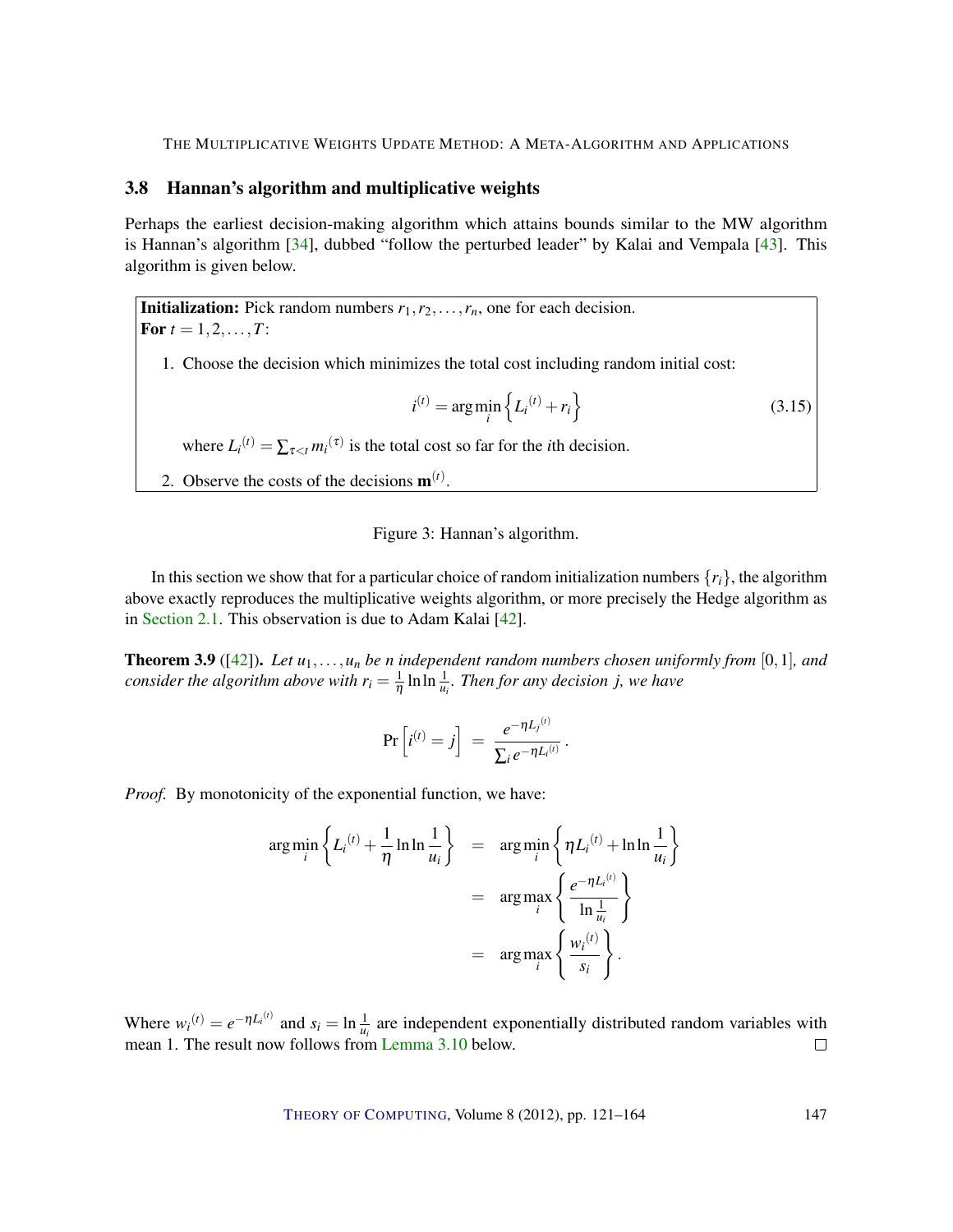<span id="page-27-1"></span><span id="page-27-0"></span>**Lemma 3.10.** *Let*  $w_1, \ldots, w_n$  *be arbitrary non-negative real numbers, and let*  $s_1, \ldots, s_n$  *be independent exponential random variables with mean* 1*. Then*

$$
\Pr\left[\arg\max_{i} \frac{w_i}{s_i} = j\right] = \frac{w_j}{\sum_i w_i}.
$$

*Proof.* The probability density function of  $s_i$  is  $e^{-s_i}$ . Conditioning on the value of  $s_j$ , for a particular  $i \neq j$ we have

$$
\Pr\left[\frac{w_i}{s_i} \leq \frac{w_j}{s_j} \middle| s_j\right] = \int_{s_i = \frac{w_i s_j}{w_j}}^{\infty} e^{-s_i} ds_i = e^{-\frac{w_i s_j}{w_j}}.
$$

Since all variables  $s_1, s_2, \ldots, s_n$  are independent, we have

$$
\Pr\left[\forall i\neq j:\; \frac{w_i}{s_i}\leq \frac{w_j}{s_j}\;\middle|\; s_j\right] \;=\; e^{-\sum_{i\neq j} \frac{w_i s_j}{w_j}}\,.
$$

Integrating to remove the conditioning on  $s_j$ , we have

$$
\Pr\left[\forall i\neq j:\; \frac{w_i}{s_i}\leq \frac{w_j}{s_j}\right] \;=\; \int_{s_j=0}^\infty e^{-\sum_{i\neq j}\frac{w_i s_j}{w_j}}e^{-s_j}ds_j\;=\; \int_{s_j=0}^\infty e^{-s_j\frac{\sum_i w_i}{w_j}}ds_j\;=\;\frac{w_j}{\sum_i w_i}\,.
$$

#### 3.9 Online convex optimization

Online convex optimization is a very general framework that can be applied to many of the problems discussed in the applications section and many more. Here "online" means that the algorithm does not know the entire input at the start, and the input is presented to it in pieces over many rounds. In this section we describe the framework and the central role of the multiplicative weights method. For a much more detailed treatment of online learning techniques see [\[16\]](#page-38-9).

In online convex optimization, we move from a discrete decision set to a continuous one. Specifically, the set of decisions is a convex, compact set  $K \subseteq \mathbb{R}^n$ . In each round  $t = 1, 2, \dots$ , the online algorithm is required to choose a decision, i.e., point  $p^{(t)} \in K$ . A convex loss function  $f^{(t)}$  is presented, and the decision maker incurs a loss of  $f^{(t)}(\mathbf{p}^{(t)})$ . The goal of the online algorithm A is to minimize loss compared to the best fixed offline strategy. This quantity is called *regret* in the game theory and machine learning literature.

$$
\mathcal{R}_T(\mathcal{A}) \ = \ \sum_{t=1}^T f^{(t)}(\mathbf{p}^{(t)}) - \min_{\mathbf{p} \in K} \sum_{t=1}^T f^{(t)}(\mathbf{p}) \, .
$$

The basic decision-making problem described in [Section](#page-5-0) [2](#page-5-0) with *n* discrete decisions is recovered as a special case of online convex optimization as follows. The convex set *K* is the *n*-dimensional simplex corresponding to the set of all distributions over the *n* decisions, and the payoff functions  $f^{(t)}$  are defined as  $f^{(t)}(\mathbf{p}^{(t)}) = \mathbf{m}^{(t)} \cdot \mathbf{p}^{(t)}$  given the cost vector  $\mathbf{m}^{(t)}$ . It also generalizes other online learning problems such as the online portfolio selection problem and online routing (see [\[35\]](#page-39-9) for more discussion on applications). Zinkevich [\[66\]](#page-42-4) gives algorithms for the general online convex optimization problem. More efficient

 $\Box$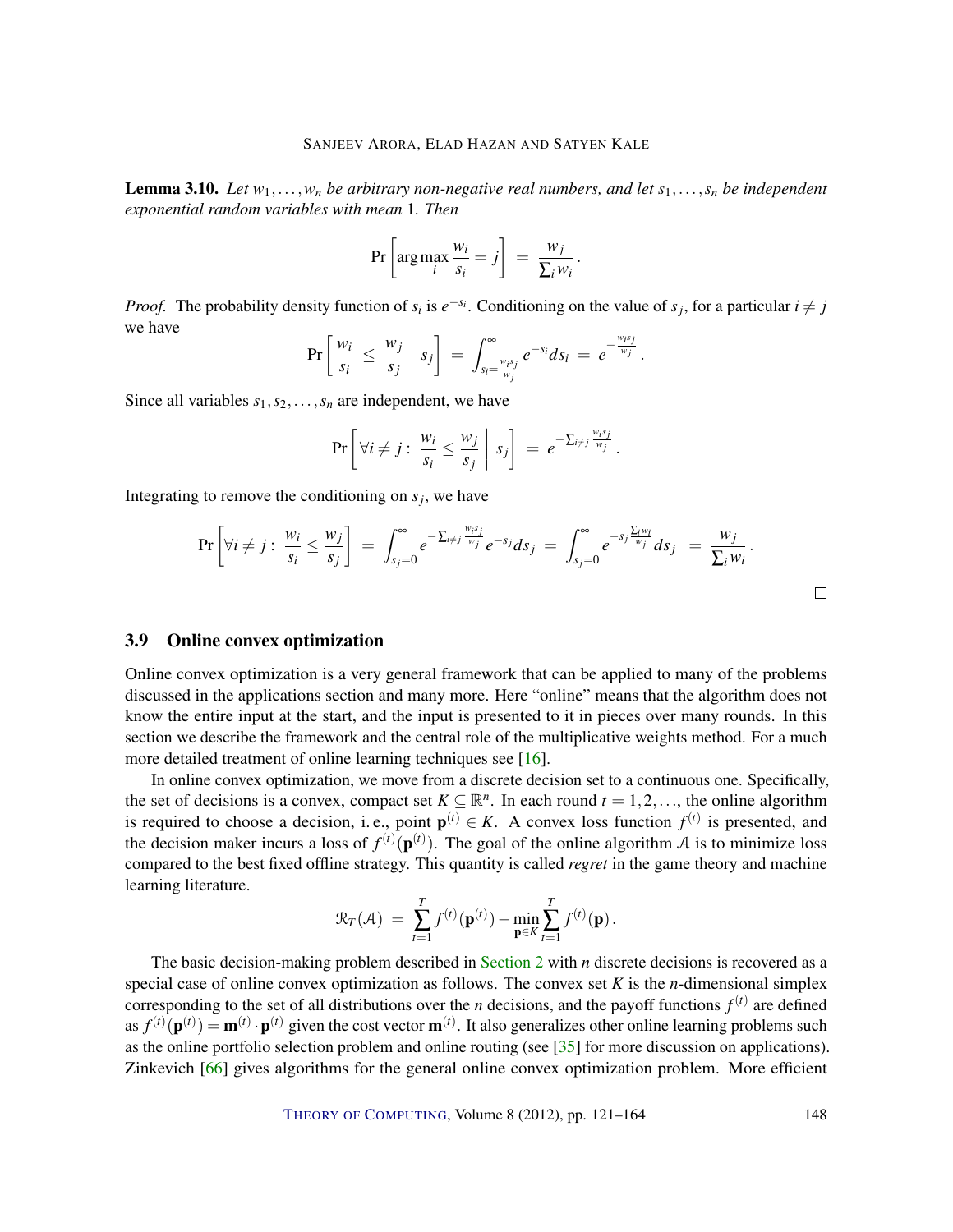<span id="page-28-2"></span>algorithms for online convex optimization based on strong convexity of the loss functions have also been developed [\[37\]](#page-40-8).

We now describe how to use the Multiplicative Weights algorithm to the online convex optimization problem for the special case where *K* is the *n* dimensional simplex of distributions on the coordinates. The advantage is that this algorithm has much better dependance on the dimension *n* than Zinkevich's algorithm (see [\[35\]](#page-39-9) for more details). This algorithm has several applications such as in online portfolio selection [\[38\]](#page-40-9). Here is the algorithm. First, define

$$
\rho := \max_{\mathbf{p} \in K} \max_{t} \|\nabla f^{(t)}(\mathbf{p})\|_{\infty},
$$

where  $\nabla f^{(t)}(\mathbf{p})$  is the (sub)gradient of the function  $f^{(t)}$  at point **p**. The parameter  $\rho$  is called the *width* of the problem. Then, run the standard Multiplicative Weights algorithm with  $\eta = \sqrt{\ln(n)/T}$  and the costs defined as

$$
\mathbf{m}^{(t)} := \frac{1}{\rho} \nabla f^{(t)}(\mathbf{p}^{(t)})
$$

where  $p^{(t)}$  is the point played in round *t*. Note that for all *t* and all *i*,  $|m_i^{(t)}| \le 1$  as required by the MW algorithm.

Theorem 3.11. *After T rounds of applying the Multiplicative Weights algorithm to the online convex optimization framework, for any*  $p \in K$  *we have* 

$$
\sum_{t=1}^T f^{(t)}(\mathbf{p}^{(t)}) - \sum_{t=1}^T f^{(t)}(\mathbf{p}) \ \leq \ 2\rho \sqrt{\ln(n)T} \, .
$$

*Proof.* If  $f : K \to \mathbb{R}$  is a differentiable convex function, then for any two points  $p, q \in K$  we have

$$
f(\mathbf{q}) \geq f(\mathbf{p}) + \nabla f(\mathbf{p}) \cdot (\mathbf{q} - \mathbf{p}),
$$

where  $\nabla f(\mathbf{p})$  is the gradient of *f* at **p**. Rearranging we get

<span id="page-28-0"></span>
$$
f(\mathbf{p}) - f(\mathbf{q}) \le \nabla f(\mathbf{p}) \cdot (\mathbf{p} - \mathbf{q}). \tag{3.16}
$$

Applying [Corollary](#page-7-0) [2.2,](#page-7-0) we get that for any  $p \in K$ ,

<span id="page-28-1"></span>
$$
\sum_{t=1}^{T} \mathbf{m}^{(t)} \cdot \mathbf{p}^{(t)} \leq \sum_{t=1}^{T} (\mathbf{m}^{(t)} + \eta |\mathbf{m}^{(t)}|) \cdot \mathbf{p} + \frac{\ln n}{\eta} \leq \sum_{t=1}^{T} \mathbf{m}^{(t)} \cdot \mathbf{p} + \eta + \frac{\ln n}{\eta},
$$
(3.17)

since  $\|\mathbf{m}^{(t)}\|_{\infty} \leq 1$ . Now we have

$$
\sum_{t} [f^{(t)}(\mathbf{p}^{(t)}) - f^{(t)}(\mathbf{p})] \leq \sum_{t=1}^{T} \nabla f^{(t)}(\mathbf{p}^{(t)}) \cdot (\mathbf{p}^{(t)} - \mathbf{p})
$$
 (from (3.16))  
\n
$$
= \sum_{t=1}^{T} \rho \mathbf{m}^{(t)} \cdot (\mathbf{p}^{(t)} - \mathbf{p})
$$
  
\n
$$
\leq \eta \rho T + \frac{\rho \ln n}{\eta}.
$$
 (from (3.17))

Substituting  $\eta = \sqrt{\ln n/T}$  completes the proof.

THEORY OF C[OMPUTING](http://dx.doi.org/10.4086/toc), Volume 8 (2012), pp. 121–164 149

 $\Box$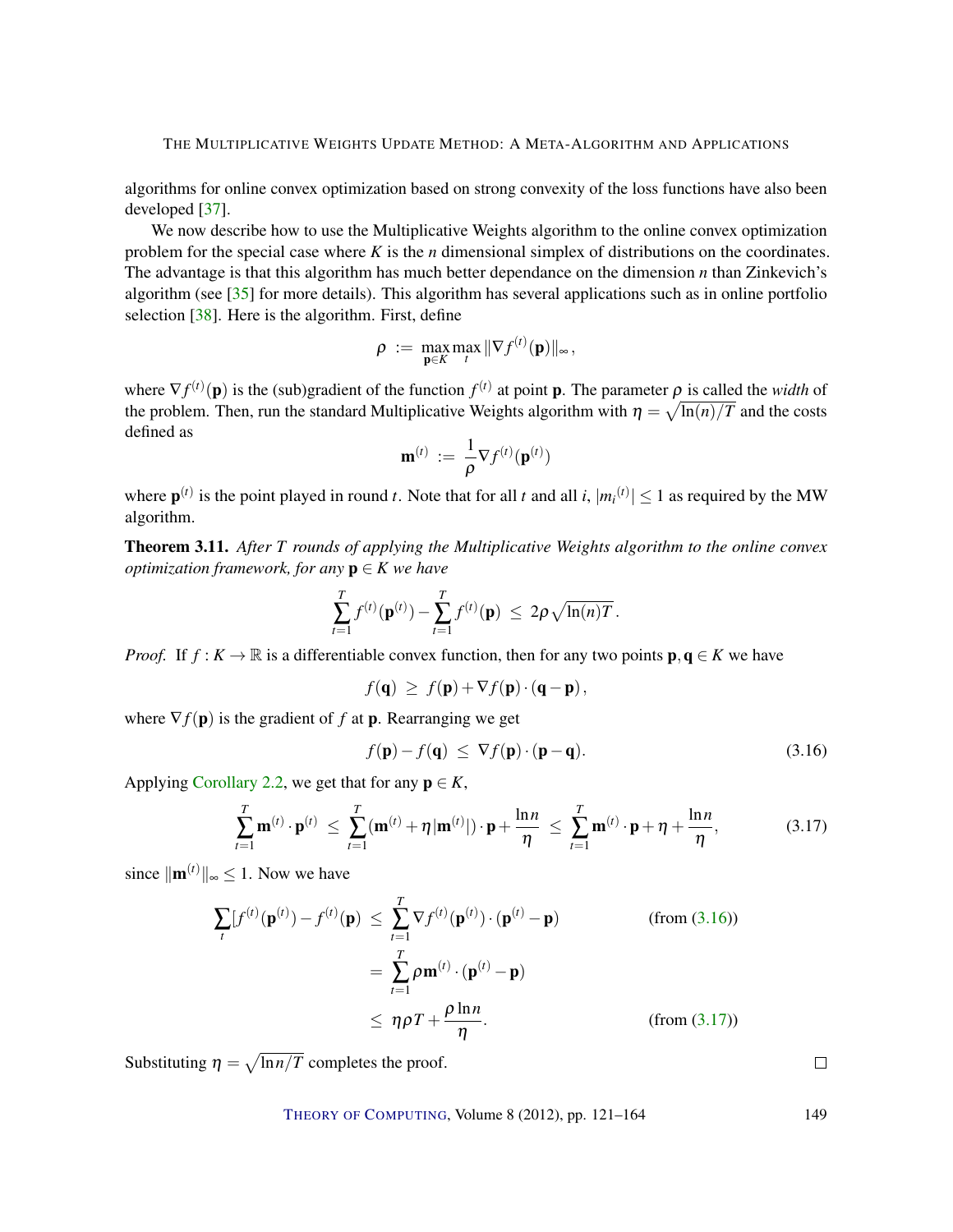#### <span id="page-29-0"></span>3.10 Other applications

#### 3.10.1 Approximately solving certain semidefinite programs

*Semidefinite programming* (SDP) is a special case of convex programming. A semidefinite program is derived from a linear program by imposing the additional constraint that some subset of *n* <sup>2</sup> variables form an  $n \times n$  positive semidefinite matrix. Since the work of Goemans and Williamson [\[31\]](#page-39-10), SDP has become an important tool in design of approximation algorithms for NP-hard optimization problems. Though this yields polynomial-time algorithms, their practicality is suspect because solving SDPs is a slow process. Therefore there is great interest in computing approximate solutions to SDPs, especially the types that arise in approximation algorithms. Since the SDPs in question are being used to design approximation algorithms anyway, it is permissible to compute approximate solutions to these SDPs.

Klein and Lu  $[47]$  use the PST framework [\(Section](#page-14-0) [3.3\)](#page-14-0) to derive a more efficient 0.878-approximation algorithm for MAX-CUT than the original SDP-based method in Goemans-Williamson [\[31\]](#page-39-10). The main idea in Klein-Lu is to approximately solve the MAX-CUT SDP. However, their idea does work very well for other SDPs. The main issue is that the width  $\rho$  (see [3.3\)](#page-14-0) is too high for certain SDPs of interest.

To be more precise, an SDP feasibility problem is given by:

$$
\forall j = 1, 2, \dots, m: \mathbf{A}_j \bullet \mathbf{X} \ge b_j, \mathbf{X} \in \mathcal{P}.
$$

Here, we use the notation  $\mathbf{A} \cdot \mathbf{B} = \sum_{i} A_{i} B_{i}$  to denote the scalar product of two matrices thinking of them as vectors in  $\mathbb{R}^{n^2}$ . The set  $\mathcal{P} = \{ \mathbf{X} \in \mathbb{R}^{n \times n} \mid \mathbf{X} \succeq 0, \text{ Tr}(\mathbf{X}) \leq 1 \}$  is the set of all positive semidefinite matrices with trace bounded by 1.

The Plotkin-Shmoys-Tardos framework (see [Section](#page-14-0) [3.3\)](#page-14-0) is suitable for approximating SDPs since all constraints are linear, and the oracle given in [\(3.7\)](#page-14-2) can be implemented efficiently by an eigenvector computation. To see this, note that the oracle needs to decide, given a probability distribution p on the constraints, if there exists an  $X \in \mathcal{P}$  such that  $\sum_j p_j A_j \bullet X \ge \sum_j p_j b_j$ . This can be implemented by solving the following optimization problem:

$$
\max_{\mathbf{x}\in\mathcal{P}}:\quad \sum_j p_i \mathbf{A}_j \bullet \mathbf{X}.
$$

It is easily checked that an optimal solution to the above optimization problem is given by the matrix  $X = vv^{\top}$  where v is unit eigenvector corresponding to the largest eigenvalue of the matrix  $\sum_j p_j A_j$ .

The Klein-Lu approach was of limited uses in many cases because it does not do too well when the additive error  $\varepsilon$  is required to be small. (They were interested in the MAX-CUT problem, where this problem does not arise. The reason in a nutshell is that in a graph with *m* edges, the maximum cut has at least  $m/2$  edges, so it suffices to compute the optimum to an additive error  $\varepsilon$  that is a fixed constant.) We have managed to extend the multiplicative weights framework to many of these settings to design efficient algorithms for SDP relaxations of many other problems. The main idea is to apply the Multiplicative Weights framework in a "nested" fashion: one can solve a constrained optimization problem by invoking the MW algorithm on an subset of constraints (the "outer" constraints) in the manner of [Section](#page-14-0) [3.3,](#page-14-0) where the domain is now defined by the rest of the constraints (the "inner" constraints). The oracle can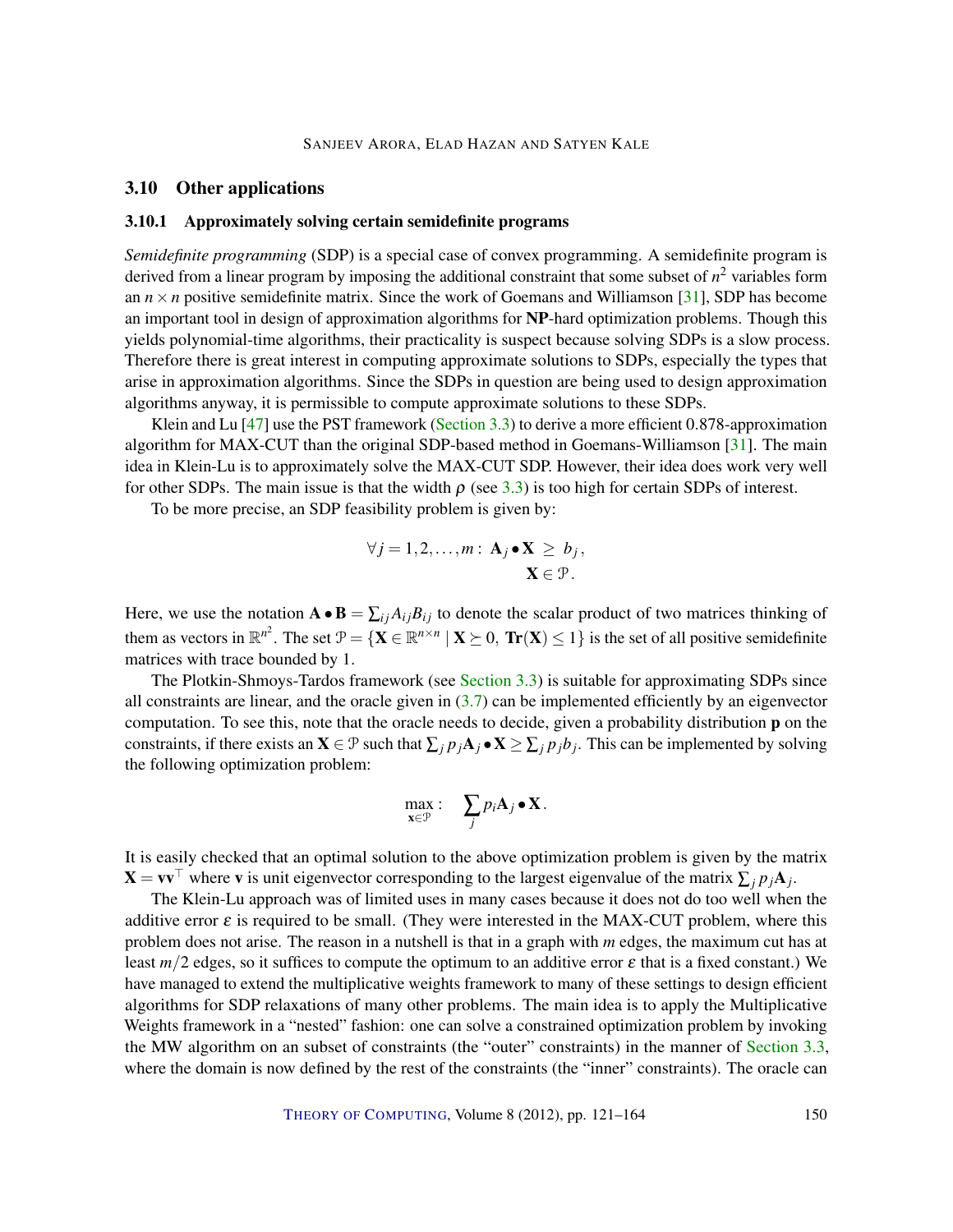<span id="page-30-0"></span>now be implemented by another application of the MW algorithm on the inner constraints. Alternatively, we can reduce the dependence on the width by using the observation that the Lagrangian relaxation problem on the inner constraints can be solved by the ellipsoid method. For details of this method, refer to our paper [\[3\]](#page-37-1). For several families of SDPs we obtain the best running time known.

More recently Arora and Kale [\[5\]](#page-37-2) have designed a new approach for solving SDPs that involves a variant of the multiplicative update rule at the matrix level; see [Section](#page-34-0) [5](#page-34-0) for details.

Yet another approach for approximately solving SDPs is by reducing the SDP into a maximization problem of a single concave function over the PSD cone. The latter problem can be approximated efficiently via an iterative greedy method. The resulting algorithm is extremely similar to the MW-based algorithm of [\[3\]](#page-37-1), however its analysis is very different, see [\[36\]](#page-39-11) for more details.

#### 3.10.2 Approximating graph separators

A recent application of the multiplicative weights method is a combinatorial algorithm for approximating the SPARSEST CUT of graphs [\[4\]](#page-37-3). This is a fundamental graph partitioning problem. Given a graph *G* = (*V*,*E*), the expansion of a cut (*S*, *Š*) where *S* ⊆ *V* and  $\overline{S}$  = *V* \ *S*, is defined to be

$$
\frac{|E(S,\bar{S})|}{\min\{|S|,|\bar{S}|\}}.
$$

Here,  $E(S,\overline{S})$  is the set of edges with one end point in *S* and the other in  $\overline{S}$ . The SPARSEST CUT problem is to find the cut in the input graph of minimum expansion. This problem arises as a useful subroutine in many other algorithms, such as in divide-and-conquer algorithms for optimization problems on graphs, layout problems, clustering, etc. Furthermore, the expansion of a graph is a very useful way to quantify the connectivity of a graph and has many important applications in computer science. اد.<br>⁄

The work of Arora, Rao and Vazirani [\[7\]](#page-37-4) gave the first *O*( log*n*) approximation algorithm to the SPARSEST CUT problem. However, their best algorithm relies on solving an SDP and runs in  $\tilde{O}(n^{4.5})$  time. They also gave an alternative algorithm based on the notion of *expander flows*, which are multicommodity flows in the graph whose demand graph has high expansion. However, their algorithm was based on the ellipsoid method, and was thus quite inefficient. In the paper [\[4\]](#page-37-3), we obtained a much more efficient algorithm for approximating the SPARSEST CUT problem to an  $O(\sqrt{\log n})$  factor in  $\tilde{O}(n^2)$  time using the expander flow idea. The algorithm casts the problem of routing an expander flow in the graph as a linear program, and then checks the feasibility of the linear program using the techniques described in [Section](#page-14-0) [3.3.](#page-14-0) The oracle for this purpose is implemented using a variety of techniques: the multicommodity flow algorithm of Garg and Könemann  $[29, 30]$  $[29, 30]$  $[29, 30]$  $[29, 30]$  (and its subsequent improvement by Fleischer  $[24]$ ), eigenvalue computations, and graph sparsification algorithms of Benczur and Karger [[9\]](#page-37-5) based on random sampling.

#### 3.10.3 Multiplicative weight algorithms in geometry

The multiplicative weight idea has been used several times in computational geometry. Chazelle [\[19\]](#page-38-10) (p. 6) describes the main idea, which is essentially the connection between derandomization of Chernoff bound arguments and the exponential potential function noted in [Section](#page-21-0) [3.5.](#page-21-0)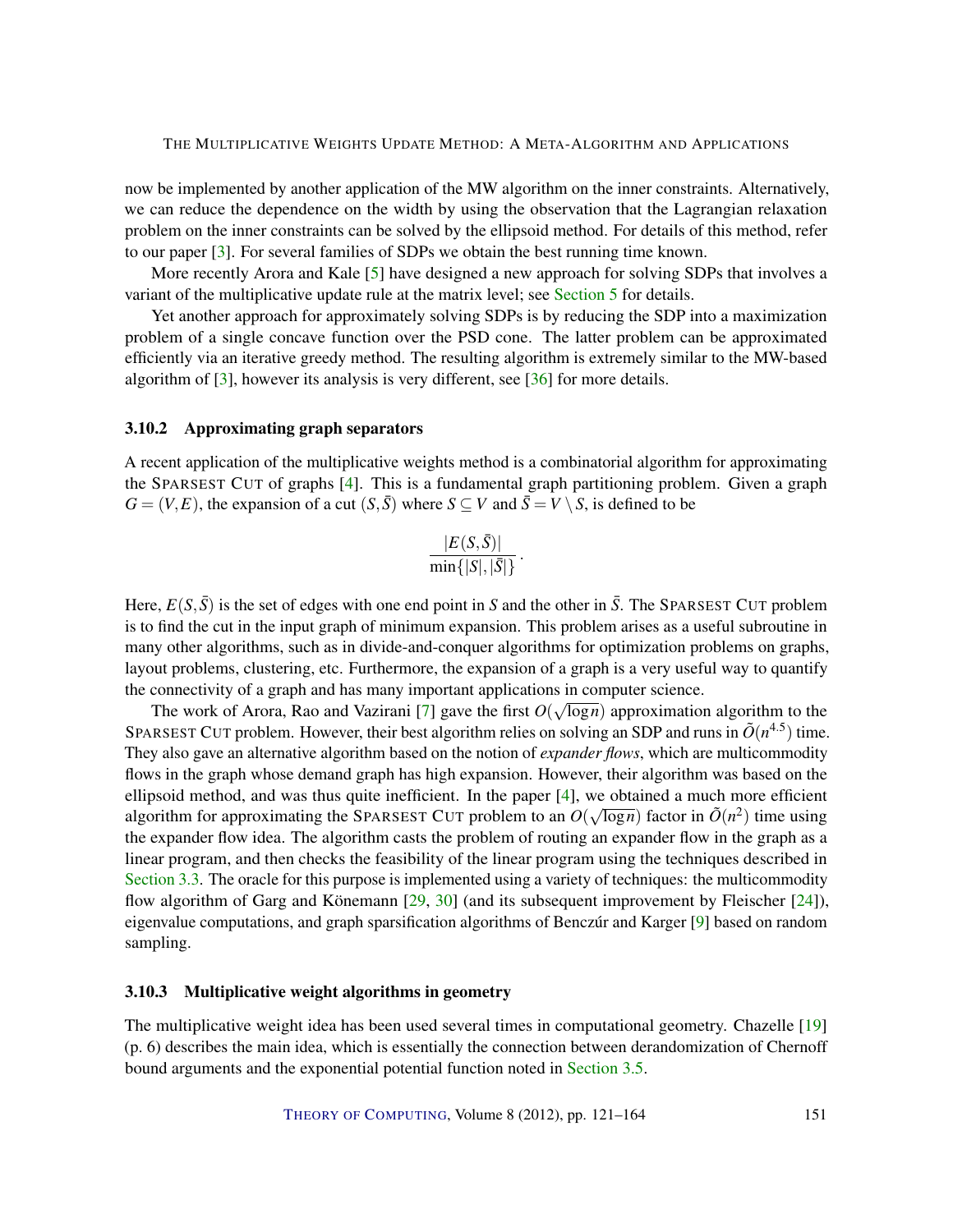<span id="page-31-0"></span>The geometric applications consist of derandomizing a natural randomized algorithm by using a deterministic construction of some kind of small set cover or low-discrepancy set. Formally, the analysis is similar to our analysis of the Set Cover algorithm in [Section](#page-21-0) [3.5.](#page-21-0) Clarkson used this idea to give a deterministic algorithm for Linear Programming [\[20,](#page-38-3) [21\]](#page-38-4). Following Clarkson, Brönnimann and Goodrich use similar methods to find Set Covers for hypergraphs with small VC dimension [\[11\]](#page-38-5).

The MW algorithm was also used in the context of geometric embeddings of finite metric spaces, specifically, embedding negative-type metrics (i. e., a set of points in Euclidean space such that the squared Euclidean distance between them also forms a metric) into  $\ell_1$ . Such embeddings are important for approximating the important non-uniform SPARSEST CUT PROBLEM.

The approximation algorithm for SPARSEST CUT in Arora et al. [\[7\]](#page-37-4) involves a "Structure Theorem." This structure theorem was interpreted by Chawla et al. [\[18\]](#page-38-11) as saying that any *n*-point negative-type metric with maximum distance  $O(1)$  and average distance  $\Omega(1)$  can be embedded into  $\ell_1$  such that *average*  $\ell_1$  distance is  $\Omega(1/\sqrt{\log n})$ . Then they used the MW algorithm to construct an embedding into  $\ell_1$  in which *every* pair of points that have negative-type metric distance  $\Omega(1)$  have  $\ell_1$  distance that is off by at most an  $O(\sqrt{\log n})$  factor of the original. Using a similar idea for other distances and combining the resulting embeddings they obtained an embedding of the negative-type metric into  $\ell_1$  in which every distance distorts by at most a factor  $O(\log^{3/4} n)$ . Arora et al. [\[6\]](#page-37-6) gave a more complicated construction to improve the distortion bound to  $O(\sqrt{\log(n)}\log\log n)$ , leading to a  $O(\sqrt{\log(n)}\log\log n)$ -approximation for non-uniform sparsest cut.

#### 3.11 Design of competitive online algorithms

Starting with the work of Alon, Awerbuch, Azar, Buchbinder and Naor [\[1\]](#page-37-7), a number of competitive online algorithms have been developed using an elegant primal-dual approach which involves multiplicative weight updates. While the analysis of their algorithms seems to be beyond our general framework, we briefly mention this work without going into many details. We refer the readers to the survey by Buchbinder and Naor [\[14\]](#page-38-12) for an extensive discussion of the topic.

Several online problems such as the ski rental problem, caching, load balancing, ad auctions, etc. can be cast (in their fractional form) as a linear program with non-negative coefficients in the constraints and cost, where either the constraints or variables arrive online one by one. The online problem is to maintain a feasible solution at all times with a bounded competitive ratio, i. e., ensuring that the cost of the solution maintained is bounded in terms of the cost of the optimal solution in each round. The main difficulty comes from the requirement that the solution maintained is monotonic in some sense (for example, the variables are never allowed to decrease).

Buchbinder and Naor [\[15\]](#page-38-13) give a algorithm based on the primal-dual method that obtains good competitive ratios in this scenario. At the heart is a multiplicative weight update rule. Imagine we have a covering LP, i. e., all constraints are of the form  $\mathbf{a} \cdot \mathbf{x} \geq 1$ , where **a** has non-negative coefficients, and **x** is the vector of variables. The cost function has non-negative coefficients as well. Constraints arrive one at a time in each round and must be satisfied by the current solution. The requirement is that no variable can decrease from round to round.

In every round, the algorithm increases primal variables in the new constraint using multiplicative updates and the corresponding dual variable additively (so essentially, each primal variable is the exponential of the dual constraint that it corresponds to, much like the Plotkin-Shmoys-Tardos algorithms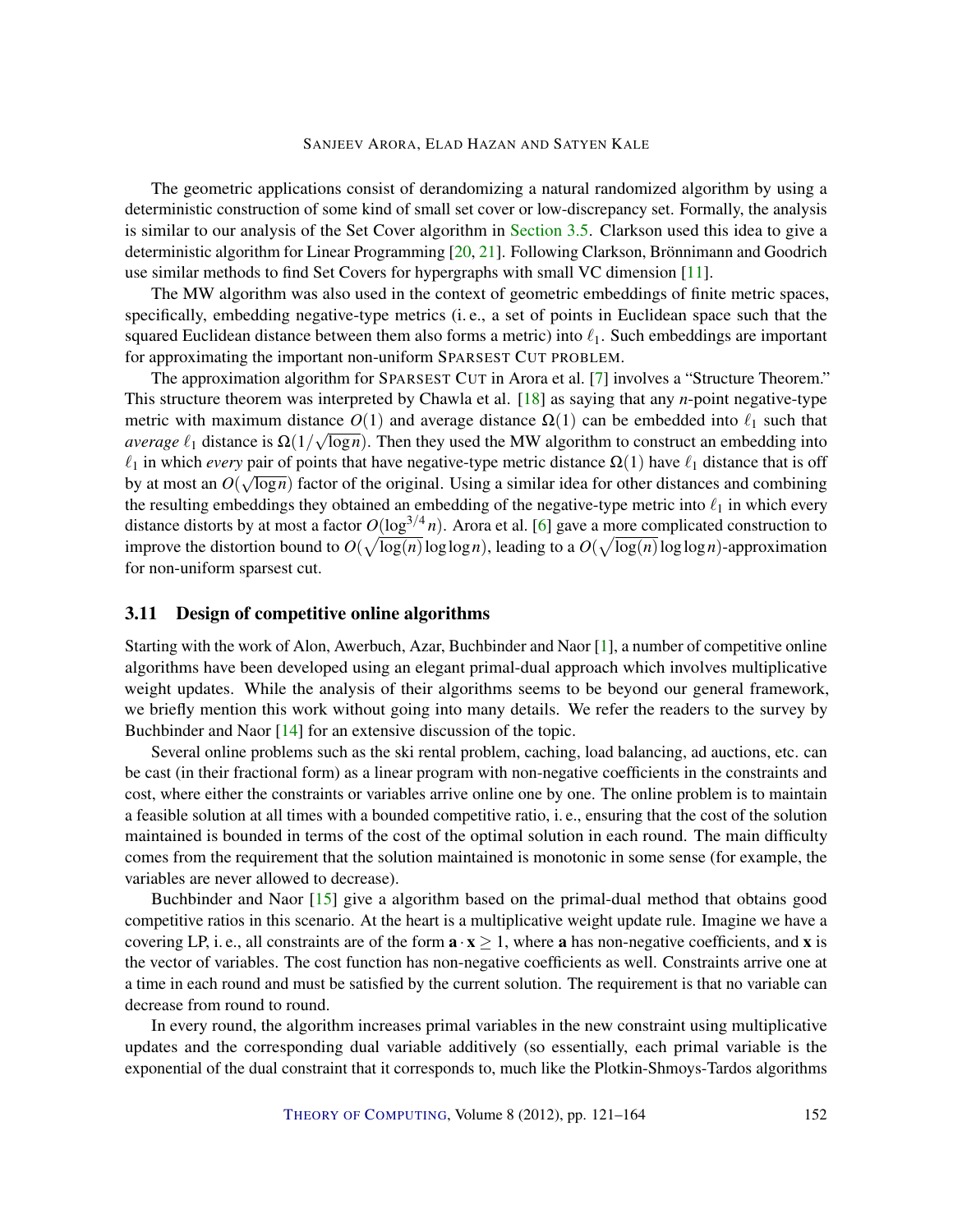<span id="page-32-2"></span>of [Section](#page-14-0) [3.3\)](#page-14-0). This is done until the constraint gets satisfied. Clearly, we maintain a feasible solution in each round, and the variables never decrease. The analysis goes by bounding the increase in the primal cost in terms of the dual cost (this is an easy consequence of the multiplicative update, in fact, the multiplicative update can be derived using this requirement). The competitive ratio is obtained by showing that the dual solution generated simultaneously, while infeasible, is not far from being feasible, i. e., scaling down the variables by a certain factor makes it feasible. This gives us a bound on the competitive ratio via weak duality.

## <span id="page-32-0"></span>4 Lower bound

Can our analysis of the Multiplicative Weights algorithm be improved? This section shows that the answer is no, not only for the MW algorithm itself, but for any algorithm which operates in the online setting we have described. A similar lower bound was obtained by Klein and Young [\[48\]](#page-40-11).

Technically, we prove the following:

**Theorem 4.1.** *For any online decision-making algorithm with*  $n \geq 2$  *decisions, there exists a sequence of cost vectors*  $\mathbf{m}^{(1)}, \mathbf{m}^{(2)}, \ldots, \mathbf{m}^{(T)} \in \{0,1\}^n$  such that  $\min_i \sum_t m_i^{(t)} = \Omega(T)$ , and if the sequence of distributions over decisions produced by the algorithm are  $\mathbf{p}^{(1)},\mathbf{p}^{(2)},\ldots,\mathbf{p}^{(T)},$  then we have

$$
\sum_{t} \mathbf{m}^{(t)} \cdot \mathbf{p}^{(t)} \ \geq \ \min_{i} \sum_{t=1}^{T} m_i^{(t)} + \Omega(\sqrt{T \ln n}).
$$

Since in the theorem above we have  $\min_i \sum_{t=1}^T m_i^{(t)} = \Omega(T)$ , [Theorem](#page-5-1) [2.1](#page-5-1) implies that by choosing the optimal value of  $\eta$ , viz.  $\eta = \Theta(\sqrt{\log n/T})$  we have

$$
\sum_{t=1}^T \mathbf{m}^{(t)} \cdot \mathbf{p}^{(t)} \ \leq \ \min_i \sum_{t=1}^T m_i^{(t)} + O(\sqrt{T \ln n}).
$$

Hence our analysis is tight up to constants in the additive error term. Moreover, the above lower bound applies to *any* algorithm, efficient or not.

*Proof.* The proof is via the probabilistic method. We construct a distribution over the costs so that the required bound is obtained in expectation. Interestingly, the distribution is independent of the actual algorithm used.

We now specify the costs of the decisions. The cost of decision 1 is set to 1/2 for all rounds *t*. For any decision  $i > 1$ , we construct its cost via the following random process: in each iteration  $t$ , choose its cost to be either one or zero uniformly at random, i. e.,  $m_i^{(t)} \in \{0,1\}$  with probability of each outcome being  $1/2$ .

The expected cost of each decision is 1/2. Hence, the expected cost of the chosen decision is also  $1/2$  irrespective of the algorithm's distribution  $\mathbf{p}^{(t)}$ , and hence:

<span id="page-32-1"></span>
$$
\mathbf{E}\left[\sum_{t=1}^{T}\mathbf{m}^{(t)}\cdot\mathbf{p}^{(t)}\right] = \frac{T}{2}.
$$
\n(4.1)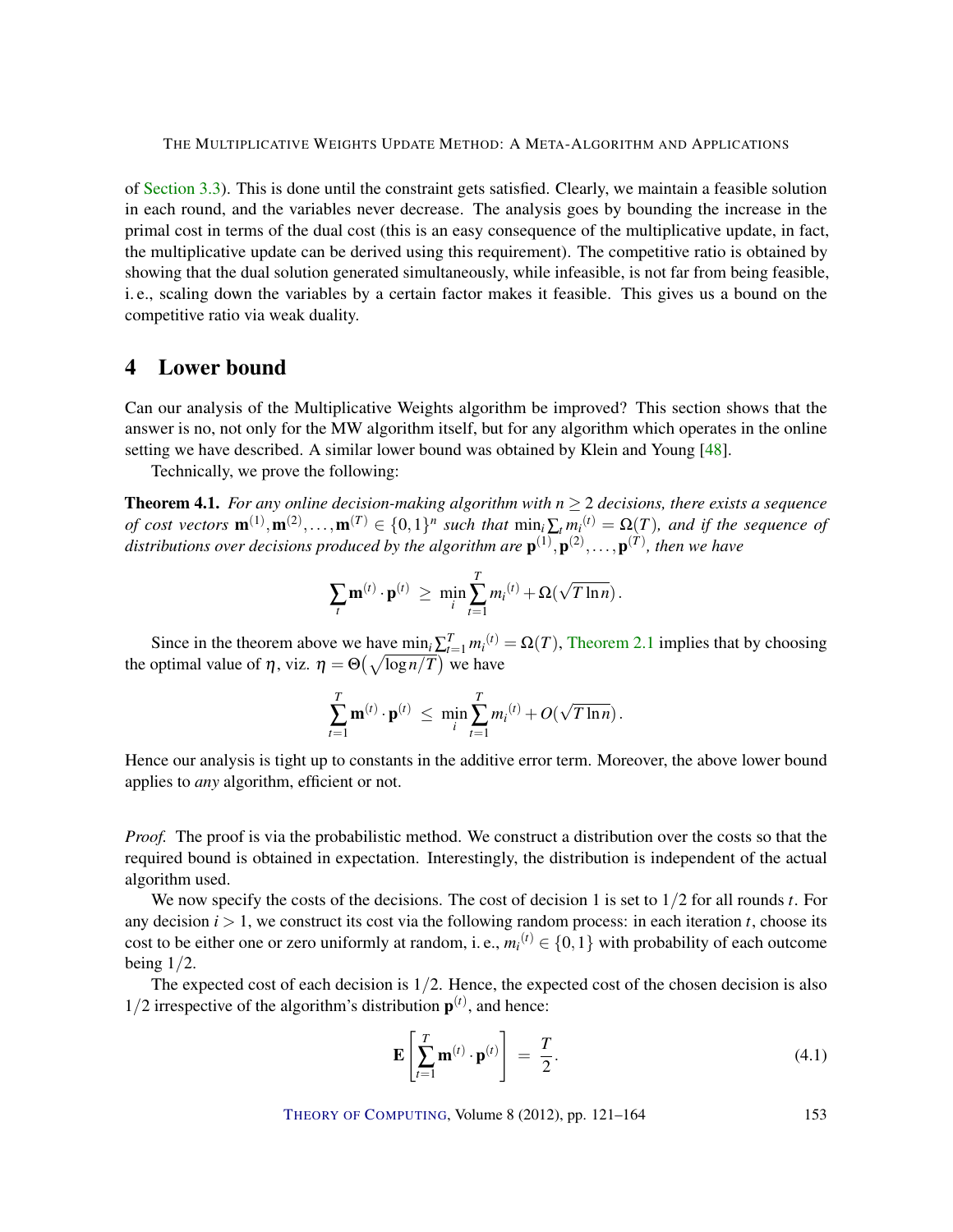<span id="page-33-2"></span>For every decision *i*, define  $X_i = \sum_{t=1}^T m_i^{(t)}$ . Note that  $X_1 = T/2$ , and for  $i > 1$ , we have  $X_i \sim B(T, 1/2)$ , where  $B(T,1/2)$  is the binomial distribution with *T* trials and both outcomes equally likely.

We use the following standard concentration lemma (see Proposition 7.3.2 in [\[54\]](#page-41-10)):

<span id="page-33-0"></span>Lemma 4.2. *Let X* ∼ *B*(*T*,1/2) *be a binomial random variable with T trials and probability* 1/2*. Then for*  $t \in [0, T/8]$ *:* 

$$
\Pr\left[X \leq \frac{T}{2} - t\right] \geq \frac{1}{15}e^{-16t^2/T}.
$$

We claim that the expectation of the cost of the best decision, viz.,  $\mathbf{E}[\min_i X_i]$ , in our construction is *T*/2−Ω( √  $\overline{T \log n}$ ). Let  $t = (1/4)\sqrt{T \ln(n-1)}$ . We have

$$
\Pr\left[\min_i X_i > \frac{T}{2} - t\right] = \prod_{i=2}^n \Pr\left[X_i > \frac{T}{2} - t\right] \le \left(1 - \frac{1}{15}e^{-16t^2/T}\right)^{n-1} \le e^{-1/15} < 0.95.
$$

The first equality above is by the independence of the  $X_i$ , and the first inequality is by [Lemma](#page-33-0) [4.2.](#page-33-0) Thus, with probability at least  $1-0.95 = 0.05$ ,  $\min_i X_i \le (T/2)-t$ . Since  $\min_i X_i$  is always at least  $T/2$ , we get

$$
\mathbf{E}[\min_i X_i] \geq 0.95 \cdot \frac{T}{2} + 0.05 \cdot \left(\frac{T}{2} + t\right) = \frac{T}{2} + \frac{1}{80} \sqrt{T \ln(n-1)}.
$$

It follows that

<span id="page-33-1"></span>
$$
\mathbf{E}\left[\min_{i}\sum_{t=1}^{T}m_{i}^{(t)}\right] \geq \frac{T}{2} - \frac{1}{80}\sqrt{T\ln(n-1)}.
$$
 (4.2)

From  $(4.1)$  and  $(4.2)$ , we have

$$
\mathbf{E}\left[\sum_{t=1}^T \mathbf{m}^{(t)} \cdot \mathbf{p}^{(t)} - \min_i \sum_{t=1}^T m_i^{(t)}\right] \ge \frac{1}{80} \sqrt{T \ln(n-1)}.
$$

Since  $\sum_{t=1}^T \mathbf{m}^{(t)} \cdot \mathbf{p}^{(t)} - \min_i \sum_{t=1}^T m_i^{(t)} \leq T$ , by Markov's inequality we conclude that

$$
\Pr\left[\sum_{t=1}^T \mathbf{m}^{(t)} \cdot \mathbf{p}^{(t)} - \min_i \sum_{t=1}^T m_i^{(t)} > \frac{1}{160} \sqrt{T \ln(n-1)} \right] \ge \frac{1}{160} \sqrt{\frac{\ln(n-1)}{T}}.
$$

By the Hoeffding bound  $[2]$ , for any decision  $i > 1$ , we have

$$
\Pr\left[\sum_{t=1}^T m_i^{(t)} < \frac{T}{4}\right] \leq \exp(-T/32).
$$

By the union bound, we have

$$
\Pr\left[\exists i:\ \sum_{t=1}^T m_i^{(t)} < \frac{T}{4}\right] \ \leq \ n\exp(-T/32) \ < \ \frac{1}{160}\sqrt{\frac{\ln(n-1)}{T}},
$$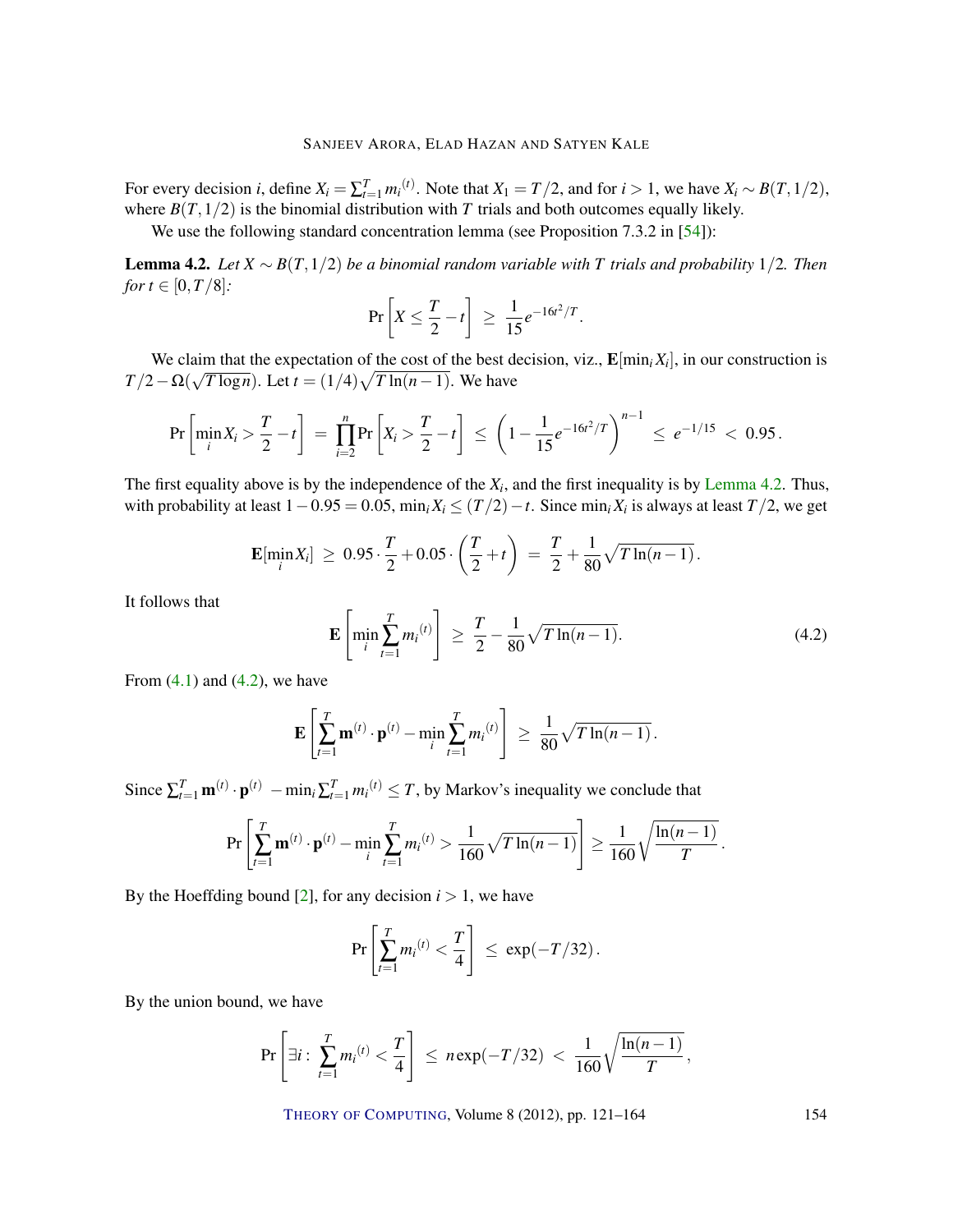<span id="page-34-1"></span>for large enough *T*. This implies that there exists a sequence  $m^{(1)}, m^{(2)}, \ldots, m^{(T)}$  for which

$$
\min_i \sum_{t=1}^T m_i^{(t)} \ge T/4
$$

and

$$
\sum_{t=1}^T \mathbf{m}^{(t)} \cdot \mathbf{p}^{(t)} - \min_i \sum_{t=1}^T m_i^{(t)} \ \geq \ \frac{1}{160} \sqrt{T \ln(n-1)} \, .
$$

 $\Box$ 

## <span id="page-34-0"></span>5 The Matrix Multiplicative Weights algorithm

In the preceding sections, we considered an online decision making problem. We refer to that setting as the *basic* or *scalar* case. Now we briefly consider a different online decision making problem, which is seemingly quite different from the previous one, but has enough structure that we can obtain an analogous algorithm for it. We move from cost vectors to cost matrices, and from probability vectors to density matrices. For this reason, we refer to the current setting as the *matrix* case. We call the algorithm presented in this setting the *Matrix Multiplicative Weights algorithm.* The original motivation for our interest in this matrix setting is that it leads to a constructive version of SDP duality, just as the standard multiplicative weights algorithm can be viewed as a constructive version of LP duality. In fact the standard algorithm is a special subcase of the algorithm in this section, namely, when all the matrices involved are diagonal.

Applications of the matrix multiplicative weights algorithm include solving SDPs [\[5\]](#page-37-2), derandomizing constructions of expander graphs, and obtaining bounds on the sample complexity for a learning problem in quantum computing. The celebrated result of Jain et al.  $[41]$  showing that  $QIP = PSPACE$  relied on the Matrix MW algorithm. Here **QIP** is the set of all languages which have quantum interactive proofs. These applications are unfortunately beyond the scope of this survey; please see the third author's Ph. D. thesis [\[44\]](#page-40-13) and Jain et al. [\[41\]](#page-40-12) for details. The algorithm given here is from a paper of Arora and Kale [\[5\]](#page-37-2). A very similar algorithm was discovered independently slightly earlier by Warmuth and Kuzmin [\[63\]](#page-41-11), and is based on the even earlier work of Tsuda, Rätsch, and Warmuth  $[62]$  $[62]$ .

We stick with our basic decision-making scenario but decisions now correspond to unit vectors  $\bf{v}$  in  $\mathbb{S}^{n-1}$ , the unit sphere in  $\mathbb{R}^n$ . As in the basic case, in every round, our task is to pick a decision  $\mathbf{v} \in \mathbb{S}^{n-1}$ . At this point, the costs of all decisions are revealed by nature. These costs are not arbitrary, but they are correlated in the following way. A *cost matrix*  $M \in \mathbb{R}^{n \times n}$  is revealed, and the cost of a decision **v** is then  $\mathbf{v}^\top \mathbf{M} \mathbf{v}$ . We assume that the costs of all decisions lie in [-1,1]. Again, as in the basic case, this is the only assumption we make on the way nature chooses the costs; indeed, the costs could even be chosen adversarially. Equivalently, we assume that all the eigenvalues of the matrix **M** are in the range  $[-1,1]$ .

This game is repeated over a number of rounds. Let  $t = 1, 2, ..., T$  denote the current round. In each round *t*, we select a distribution  $\mathcal{D}^{(t)}$  over the set of decisions  $\mathbb{S}^{n-1}$ , and select a decision v randomly from it (and use his advised course of action). At this point, the costs of all decisions are revealed by nature via the cost matrix  $M^{(t)}$ . The expected cost to the algorithm for choosing the distribution  $\mathcal{D}^{(t)}$  is

$$
\mathbf{E}_{\mathbf{v}\in\mathcal{D}^{(t)}}[\mathbf{v}^\top\mathbf{M}^{(t)}\mathbf{v}] = \mathbf{E}_{\mathbf{v}\in\mathcal{D}^{(t)}}[\mathbf{M}^{(t)}\bullet\mathbf{v}\mathbf{v}^\top] = \mathbf{M}^{(t)}\bullet\mathbf{E}_{\mathbf{v}\in\mathcal{D}^{(t)}}[\mathbf{v}\mathbf{v}^\top].
$$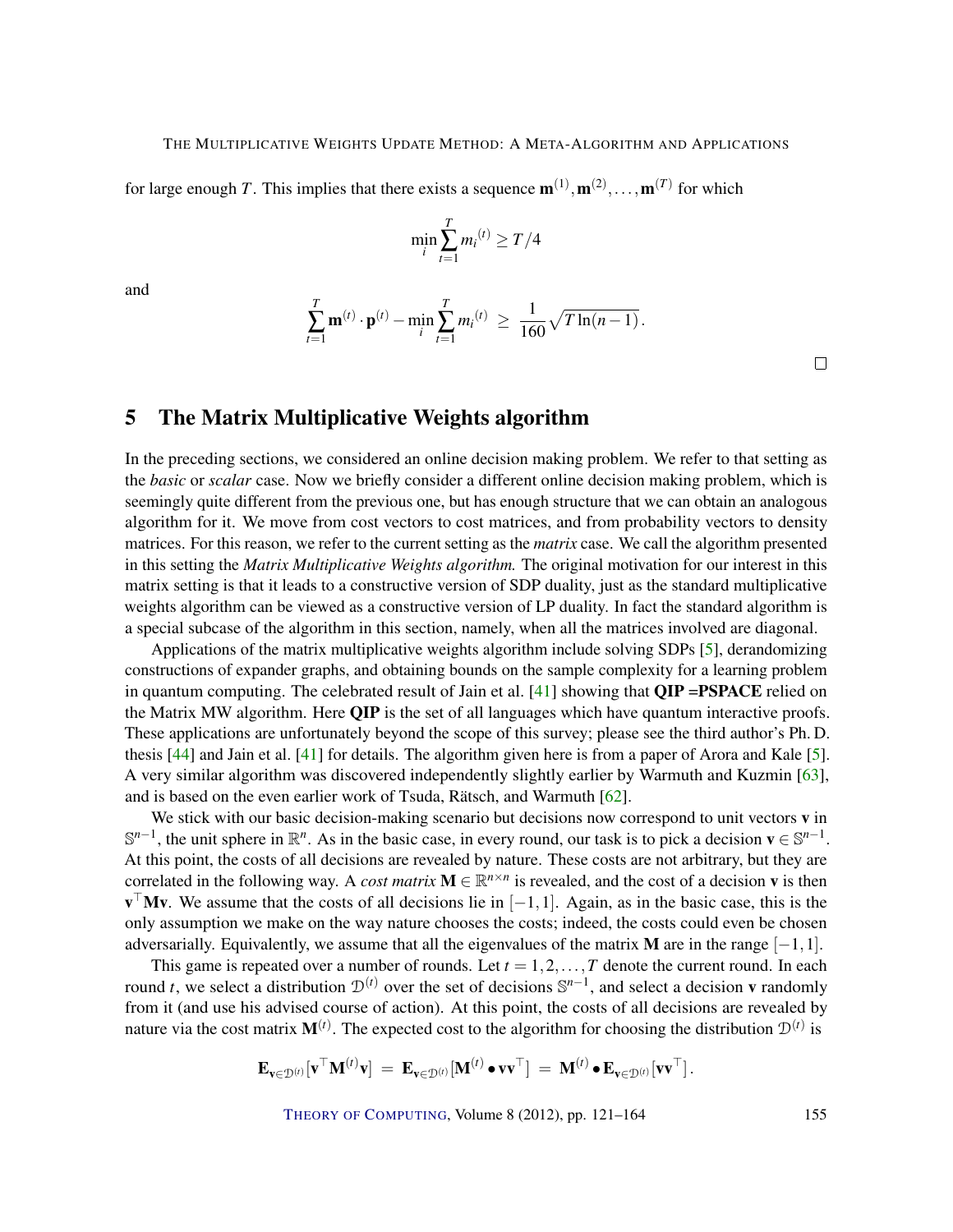Recall that we are using the notation  $\mathbf{A} \cdot \mathbf{B} = \sum_{i} A_{i} B_{i}$  to denote the scalar product of two matrices thinking of them as vectors in  $\mathbb{R}^{n^2}$ . Define the matrix  $\mathbf{P}^{(t)} := \mathbf{E}_{\mathbf{v} \in \mathcal{D}^{(t)}}[\mathbf{v}\mathbf{v}^\top]$ . Note that  $\mathbf{P}^{(t)}$  is positive semidefinite: this is because it is a convex combination of the elementary positive semidefinite matrices  $vv^{\top}$ . Let  $Tr(A)$  denote the trace of a matrix A. Then,  $Tr(P^{(t)}) = 1$ , again because for all v, we have  $\text{Tr}(\mathbf{v}\mathbf{v}^{\top}) = ||\mathbf{v}||^2 = 1$ . A matrix **P** which is positive semidefinite and has trace 1 is called a *density matrix*.

We will only be interested in the expected cost to the algorithm, and all the information required for computing the expected cost for a given distribution D over S *n*−1 is contained in the associated density matrix.

Thus, in each round *t*, we require our online algorithm to choose a density matrix  $P<sup>(t)</sup>$ , rather than a distribution  $\mathcal{D}^{(t)}$  over  $\mathbb{S}^{n-1}$ . The distribution is implicit in the choice of  $\mathbf{P}^{(t)}$ . The eigendecomposition of  $P^{(t)} = \sum_{i=1}^{n} \lambda_i v_i v_i^{\top}$ , where  $\lambda_i$  is an eigenvalue corresponding to the unit eigenvector  $v_i$ , gives one such distribution (a discrete one): vector  $v_i$  gets probability  $\lambda_i$ . We then observe the cost matrix  $\mathbf{M}^{(t)}$  revealed by nature, and suffer the expected cost  $\mathbf{M}^{(t)} \bullet \mathbf{P}^{(t)}$ . After *T* rounds, the total expected cost is  $\sum_{t=1}^{T} \mathbf{M}^{(t)} \bullet \mathbf{P}^{(t)}$ , while the best fixed decision in hindsight corresponds to the unit vector v which minimizes  $\sum_{t=1}^{T} \mathbf{v}^\top \mathbf{M}^{(t)} \mathbf{v}$ . Since we minimize this quantity over all unit vectors v, the variational characterization of eigenvalues implies that this minimum cost is exactly the minimum eigenvalue of  $\sum_{t=1}^{T} \mathbf{M}^{(t)}$ , denoted by  $\lambda_n(\sum_{t=1}^{T} \mathbf{M}^{(t)})$ . Our goal is to design an online algorithm whose total expected cost over the *T* rounds is not much more than the cost of the best decision.

Consider the following generalization of the basic MW algorithm, called the Matrix Multiplicative Weights algorithm (Matrix MW). It uses the notion of matrix exponential,  $exp(A) := \sum_{i=0}^{\infty} A^i / i!$ . The key point here is that regardless of the matrix  $\bf{A}$ , its exponential  $\exp(\bf{A})$  is always positive definite. Note that in case all matrices involved are diagonal, the Matrix Multiplicative Weights algorithm exactly reduces to the Hedge algorithm.

#### Matrix Multiplicative Weights algorithm

**Initialization:** Fix an  $\eta \leq \frac{1}{2}$  $\frac{1}{2}$ . Initialize the weight matrix  $\mathbf{W}^{(1)} = \mathbf{I}_n$ . For  $t = 1, 2, ..., T$ :

- 1. Use the density matrix  $\mathbf{P}^{(t)} = \frac{\mathbf{W}^{(t)}}{\Phi^{(t)}}$  $\frac{\mathbf{W}^{(t)}}{\mathbf{\Phi}^{(t)}}$ , where  $\mathbf{\Phi}^{(t)} = \mathbf{Tr}(\mathbf{W}^{(t)})$ .
- 2. Observe the cost matrix  $M^{(t)}$ .
- 3. Update the weight matrix as follows:

<span id="page-35-0"></span>
$$
\mathbf{W}^{(t+1)} \ = \ \exp(-\eta \sum_{\tau=1}^t \mathbf{M}^{(\tau)}) \, .
$$

Figure 4: The Matrix Multiplicative Weights algorithm.

The following theorem bounds the total expected cost of the Matrix Multiplicative Weights algorithm (given in [Figure](#page-35-0) [4\)](#page-35-0) in terms of the cost of the best fixed decision. This theorem is completely analogous to [Theorem](#page-8-1) [2.3,](#page-8-1) and in fact, [Theorem](#page-8-1) [2.3](#page-8-1) can be obtained directly from this theorem in the case when all matrices involved are diagonal. We omit the proof of this theorem; again, it is along the lines of the proof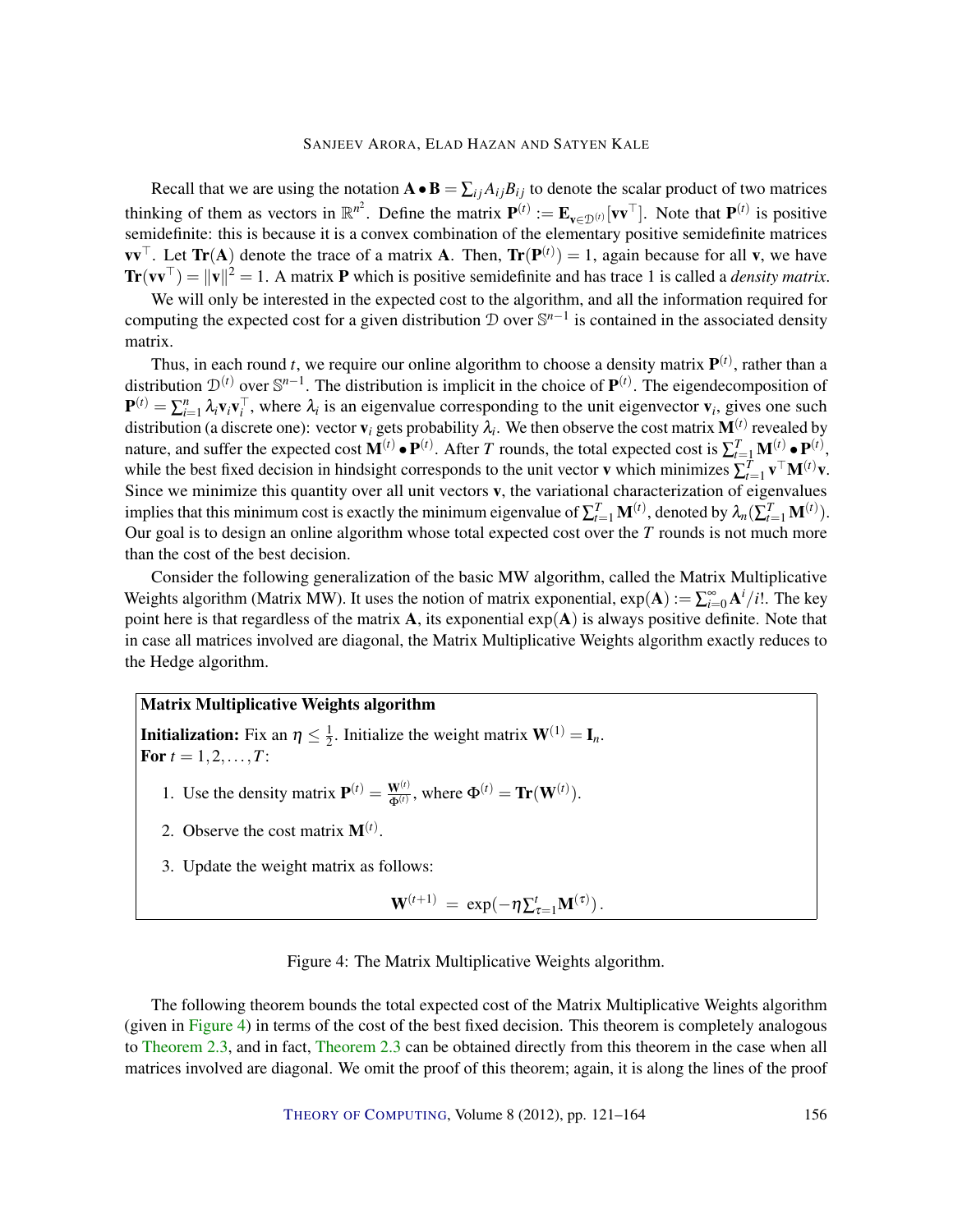<span id="page-36-1"></span>of [Theorem](#page-8-1) [2.3,](#page-8-1) and uses  $\Phi^{(t)}$  as a potential function. The analysis is based on the matrix analogue of the real number inequality  $\exp(-\eta x) \leq 1-\eta x + \eta^2 x^2$  for  $|\eta x| \leq 1$ : if **X** is a matrix such that  $\|\eta \mathbf{X}\| \leq 1,$ then

$$
-\exp(-\eta \mathbf{X}) \preceq \mathbf{I} - \eta \mathbf{X} + \eta^2 \mathbf{X}^2.
$$

Also, we need an additional inequality from statistical mechanics, the Golden-Thompson inequality [\[32,](#page-39-12) [61\]](#page-41-13), which states that for two matrices A and B, we have

$$
\mathbf{Tr}(\exp(\mathbf{A} + \mathbf{B})) \leq \mathbf{Tr}(\exp(\mathbf{A})\exp(\mathbf{B})).
$$

See [\[44,](#page-40-13) [5\]](#page-37-2) for further details.

<span id="page-36-0"></span>Theorem 5.1. *In the given setup, the Matrix Multiplicative Weights algorithm guarantees that after T rounds, for any decision* v*, we have*

$$
\sum_{t=1}^{T} \mathbf{M}^{(t)} \bullet \mathbf{P}^{(t)} \leq \sum_{t=1}^{T} \mathbf{v}^{\top} \mathbf{M}^{(t)} \mathbf{v} + \eta \sum_{t=1}^{T} (\mathbf{M}^{(t)})^2 \bullet \mathbf{P}^{(t)} + \frac{\ln n}{\eta}.
$$
 (5.1)

#### 5.1 Applications in solving SDPs

In this section, we mention the application of the Matrix MW algorithm to solving SDPs without going into any details. We refer the interested reader to [\[44,](#page-40-13) [5\]](#page-37-2) for further details and other applications.

Consider the following quite general form of feasibility problem using SDP:

$$
\forall j = 1, 2, ..., m: \mathbf{A}_j \bullet \mathbf{X} \ge 0,
$$
  
\n
$$
\mathbf{Tr}(\mathbf{X}) = 1,
$$
  
\n
$$
\mathbf{X} \succeq \mathbf{0}.
$$
 (5.2)

Note if all  $\mathbf{A}_i$  matrices and **X** were diagonal, then this exactly reduces to the LP [\(3.1\)](#page-11-1).

Now suppose, as in [Section](#page-11-2) [3.1,](#page-11-2) that there exists a large-margin solution, i.e., a density matrix  $X^*$ such that for all *j*, we have  $A_j \bullet X^* \ge \varepsilon$ . Then just as in [Section](#page-11-2) [3.1,](#page-11-2) we can use the Matrix MW algorithm to find a good solution, i. e., a density matrix **X** such that for all *j* we have  $A_j \bullet X \ge 0$ . We now need to define  $\rho = \max_i ||A_i||$ .

We run the Matrix MW algorithm (in the gain form). In each round, we set  $X$  to be the current density matrix  $P^{(t)}$ , and check if it is a good solution. If not, and there is a constraint *j* such that  $A_j \bullet X < 0$ , then we set  $M^{(t)} = (1/\rho)A_j$ . Note that in case all the matrices involved in the SDP are diagonal, then this algorithm reduces to the Winnow algorithm of [Section](#page-11-2) [3.1.](#page-11-2)<sup>2</sup>

The analysis is exactly the same as in [Section](#page-11-2) [3.1.](#page-11-2) This analysis (using the gain form of [Theorem](#page-36-0) [5.1](#page-36-0)) corresponding to [Theorem](#page-10-2) [2.5\)](#page-10-2), implies that in at most  $\left[4\rho^2\ln n/\varepsilon^2\right]$  iterations, we find a good solution.

This technique was used in [\[5\]](#page-37-2) to obtain significantly faster algorithms than previously known for approximating several combinatorial optimization problems such as SPARSEST CUT, BALANCED SEPARATOR (both in directed and undirected graphs), MIN UNCUT, and MIN 2CNF DELETION. This also gives the first near-linear time algorithm for solving the MAX CUT SDP of [\[31\]](#page-39-10) to any constant approximation factor.

 $2A$  minor difference being that we get the version of Winnow based on the Hedge algorithm, rather than the MW algorithm.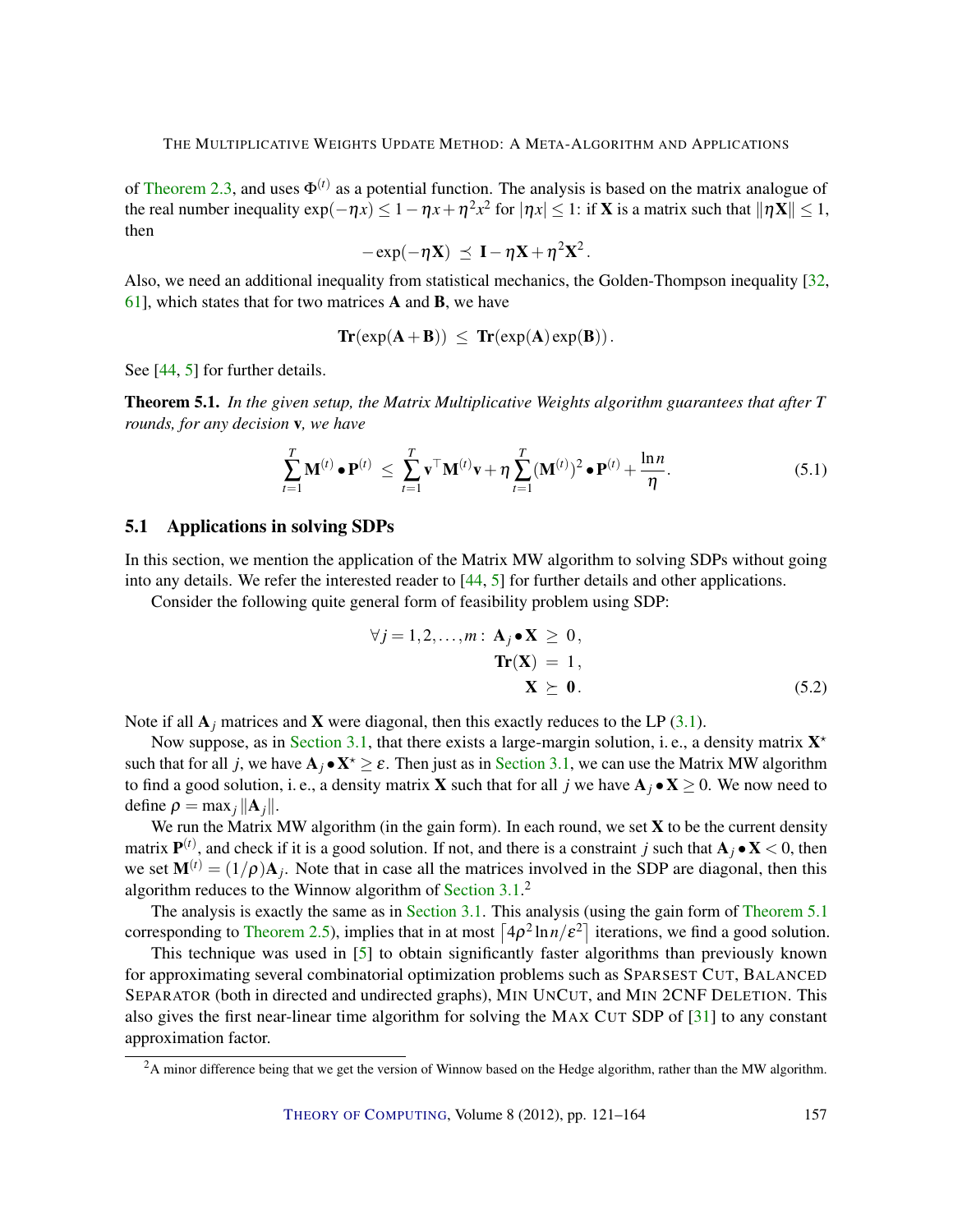## Acknowledgments

This work benefitted greatly from discussions with Avrim Blum, Bernard Chazelle, Russell Impagliazzo, Satish Rao, Robert E. Schapire, and Manfred K. Warmuth. We also want to thank the editors and the anonymous referees at *[Theory of Computing](http://dx.doi.org/10.4086/toc)* for very carefully reading our manuscript and coming up with numerous helpful suggestions to improve the presentation. In addition, since a preprint of this paper was available on the Internet for several years prior to publication, a number of people have read it and suggested improvements; we cannot list them all but we thank them for their suggestions.

## References

- <span id="page-37-7"></span>[1] NOGA ALON, BARUCH AWERBUCH, YOSSI AZAR, NIV BUCHBINDER, AND JOSEPH (SEFFI) NAOR: The online set cover problem. *SIAM J. Comput.*, 39(2):361–370, 2009. Preliminary version in STOC'03. [\[doi:10.1137/060661946\]](http://dx.doi.org/10.1137/060661946) [152](#page-31-0)
- <span id="page-37-8"></span>[2] NOGA ALON AND JOEL H. SPENCER: *The Probabilistic Method*. John Wiley, 1992. [\[doi:10.1002/9780470277331\]](http://dx.doi.org/10.1002/9780470277331) [154](#page-33-2)
- <span id="page-37-1"></span>[3] SANJEEV ARORA, ELAD HAZAN, AND SATYEN KALE: Fast algorithms for approximate semidefinite programming using the multiplicative weights update method. In *Proc. 46th FOCS*, pp. 339–348. IEEE Comp. Soc. Press, 2005. [\[doi:10.1109/SFCS.2005.35\]](http://dx.doi.org/10.1109/SFCS.2005.35) [151](#page-30-0)
- <span id="page-37-3"></span>[4] SANJEEV ARORA, ELAD HAZAN, AND SATYEN KALE: *O*( √ log*n*) approximation to SPARSEST CUT in  $\tilde{O}(n^2)$  time. *SIAM J. Comput.*, 39:1748–1771, 2010. Preliminary version in FOCS'04. [\[doi:10.1137/080731049\]](http://dx.doi.org/10.1137/080731049) [151](#page-30-0)
- <span id="page-37-2"></span>[5] SANJEEV ARORA AND SATYEN KALE: A combinatorial, primal-dual approach to semidefinite programs. In *Proc. 39th STOC*, pp. 227–236. ACM Press, 2007. [\[doi:10.1145/1250790.1250823\]](http://dx.doi.org/10.1145/1250790.1250823) [151,](#page-30-0) [155,](#page-34-1) [157](#page-36-1)
- <span id="page-37-6"></span>[6] SANJEEV ARORA, JAMES R. LEE, AND ASSAF NAOR: Euclidean distortion and the sparsest cut. *J. Amer. Math. Soc.*, 21:1–21, 2008. Preliminary version in STOC'05. [\[doi:10.1090/S0894-0347-](http://dx.doi.org/10.1090/S0894-0347-07-00573-5) [07-00573-5\]](http://dx.doi.org/10.1090/S0894-0347-07-00573-5) [152](#page-31-0)
- <span id="page-37-4"></span>[7] SANJEEV ARORA, SATISH RAO, AND UMESH VAZIRANI: Expander flows, geometric embeddings, and graph partitioning. *J. ACM*, 56(2):5:1–5:37, 2009. Preliminary version in 36th STOC (2004). [\[doi:10.1145/1502793.1502794\]](http://dx.doi.org/10.1145/1502793.1502794) [151,](#page-30-0) [152](#page-31-0)
- <span id="page-37-0"></span>[8] BOAZ BARAK, MORITZ HARDT, AND SATYEN KALE: The uniform hardcore lemma via approximate Bregman projections. In *Proc. 20th Ann. ACM-SIAM Symp. on Discrete Algorithms (SODA'09)*, pp. 1193–1200. ACM Press, 2009. [\[ACM DL\]](http://dl.acm.org/citation.cfm?id=1496899) [\[SIAM PDF\].](http://www.siam.org/proceedings/soda/2009/SODA09_129_barakb.pdf) [146](#page-25-0)
- <span id="page-37-5"></span>[9] ANDRÁS A. BENCZÚR AND DAVID R. KARGER: Approximating  $s - t$  minimum cuts in  $\tilde{O}(n^2)$ time. In *Proc. 28th STOC*, pp. 47–55. ACM Press, 1996. [\[doi:10.1145/237814.237827\]](http://dx.doi.org/10.1145/237814.237827) [151](#page-30-0)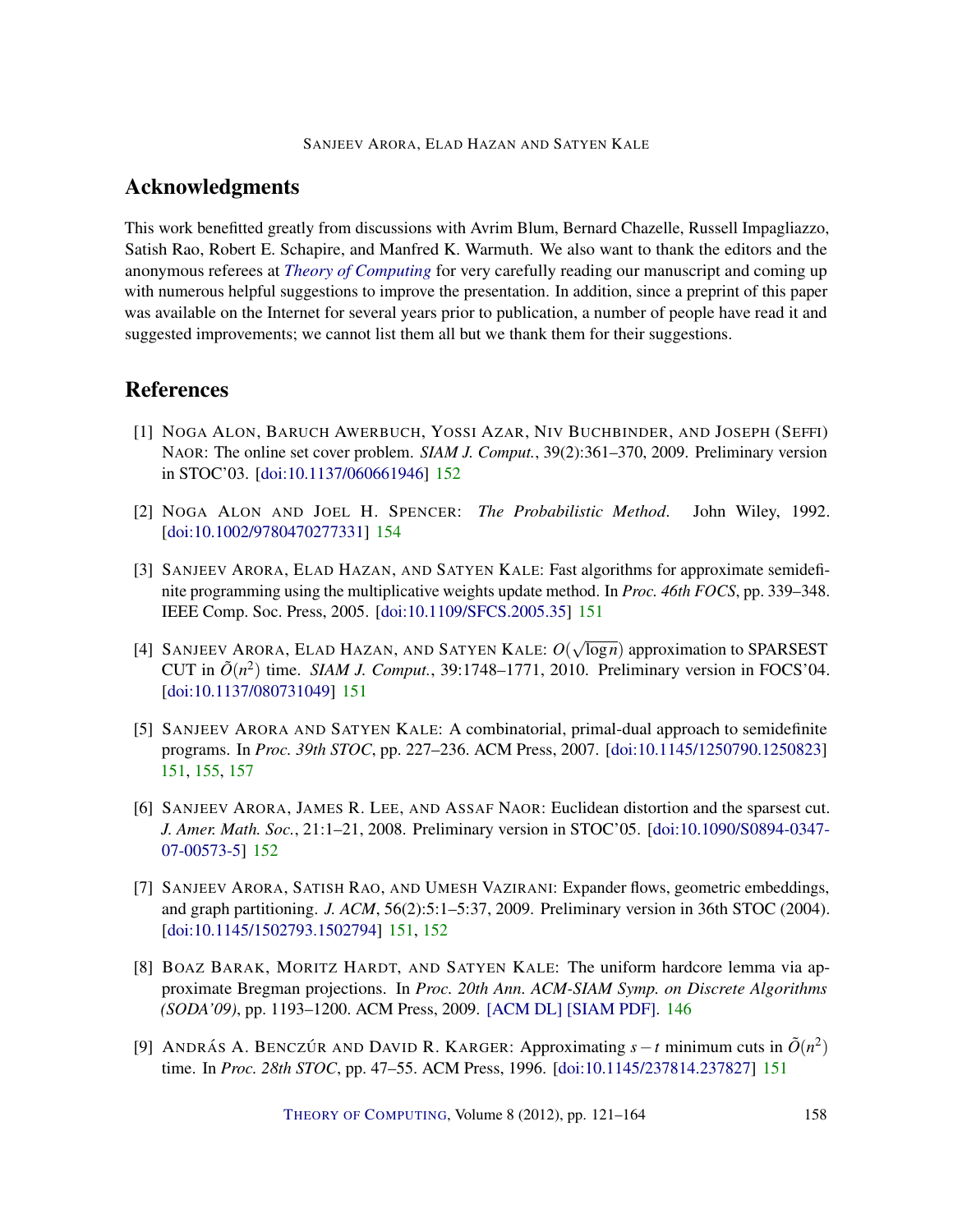- <span id="page-38-0"></span>[10] AVRIM BLUM: On-line algorithms in machine learning. In A. FIAT AND G. WOEGINGER, editors, *Online Algorithms: The State of the Art*, pp. 306–325. LNCS 1442, 1998. [\[doi:10.1007/BFb0029575\]](http://dx.doi.org/10.1007/BFb0029575) [122,](#page-1-0) [123](#page-2-0)
- <span id="page-38-5"></span>[11] H. BRÖNNIMANN AND M.T. GOODRICH: Almost optimal set covers in finite VC-dimension. *Discrete Comput. Geom.*, 14:463–479, 1995. Preliminary version in 10th Ann. Symp. Comp. Geom. (SCG'94). [\[doi:10.1007/BF02570718\]](http://dx.doi.org/10.1007/BF02570718) [123,](#page-2-0) [152](#page-31-0)
- <span id="page-38-2"></span>[12] GEORGE W. BROWN: Iterative solution of games by fictitious play. In T. C. KOOPMANS, editor, *Analysis of Production and Allocation*, pp. 374–376. Wiley, 1951. [123](#page-2-0)
- <span id="page-38-1"></span>[13] GEORGE W. BROWN AND JOHN VON NEUMANN: Solutions of games by differential equations. *Annals of Mathematics Studies*, 24:73–79, 1950. [123](#page-2-0)
- <span id="page-38-12"></span>[14] NIV BUCHBINDER AND JOSEPH (SEFFI) NAOR: The design of competitive online algorithms via a primal-dual approach. *Foundations and Trends in Theoretical Computer Science*, 3(2-3):93–263, 2009. [\[doi:10.1561/0400000024\]](http://dx.doi.org/10.1561/0400000024) [152](#page-31-0)
- <span id="page-38-13"></span>[15] NIV BUCHBINDER AND JOSEPH (SEFFI) NAOR: Online primal-dual algorithms for covering and packing. *Math. Oper. Res.*, 34(2):270–286, 2009. [\[doi:10.1287/moor.1080.0363\]](http://dx.doi.org/10.1287/moor.1080.0363) [152](#page-31-0)
- <span id="page-38-9"></span>[16] NICOLÒ CESA-BIANCHI AND GÁBOR LUGOSI: *Prediction, Learning, and Games*. Cambridge University Press, 2006. [\[doi:10.1017/CBO9780511546921\]](http://dx.doi.org/10.1017/CBO9780511546921) [148](#page-27-1)
- <span id="page-38-7"></span>[17] NICOLO` CESA-BIANCHI, YISHAY MANSOUR, AND GILLES STOLTZ: Improved secondorder bounds for prediction with expert advice. *Machine Learning*, 66(2-3):321–352, 2007. [\[doi:10.1007/s10994-006-5001-7\]](http://dx.doi.org/10.1007/s10994-006-5001-7) [126](#page-5-2)
- <span id="page-38-11"></span>[18] SUCHI CHAWLA, ANUPAM GUPTA, AND HARALD RÄCKE: Embeddings of negative-type metrics and an improved approximation to generalized sparsest cut. *ACM Trans. Algorithms*, 4:22:1–22:18, 2008. Preliminary version in SODA'05. [\[doi:10.1145/1361192.1361199\]](http://dx.doi.org/10.1145/1361192.1361199) [152](#page-31-0)
- <span id="page-38-10"></span>[19] BERNARD CHAZELLE: *The Discrepancy Method—Randomness and Complexity*. Cambridge University Press, Cambridge, 2000. [\[doi:10.1007/3-540-49381-6](http://dx.doi.org/10.1007/3-540-49381-6_1) 1] [151](#page-30-0)
- <span id="page-38-3"></span>[20] KENNETH L. CLARKSON: A Las Vegas algorithm for linear programming when the dimension is small. In *Proc. 29th FOCS*, pp. 452–456. IEEE Comp. Soc. Press, 1988. [\[doi:10.1109/SFCS.1988.21961\]](http://dx.doi.org/10.1109/SFCS.1988.21961) [123,](#page-2-0) [152](#page-31-0)
- <span id="page-38-4"></span>[21] KENNETH L. CLARKSON: A Las Vegas algorithm for linear and integer programming when the dimension is small. *J. ACM*, 42:488–499, 1995. [\[doi:10.1145/201019.201036\]](http://dx.doi.org/10.1145/201019.201036) [123,](#page-2-0) [152](#page-31-0)
- <span id="page-38-6"></span>[22] THOMAS M. COVER: Universal data compression and portfolio selection. In *Proc. 37th FOCS*, pp. 534–538. IEEE Comp. Soc. Press, 1996. [\[doi:10.1109/SFCS.1996.548512\]](http://dx.doi.org/10.1109/SFCS.1996.548512) [123](#page-2-0)
- <span id="page-38-8"></span>[23] URIEL FEIGE: A threshold of ln*n* for approximating set cover. *J. ACM*, 45(4):634–652, July 1998. [\[doi:10.1145/285055.285059\]](http://dx.doi.org/10.1145/285055.285059) [143](#page-22-0)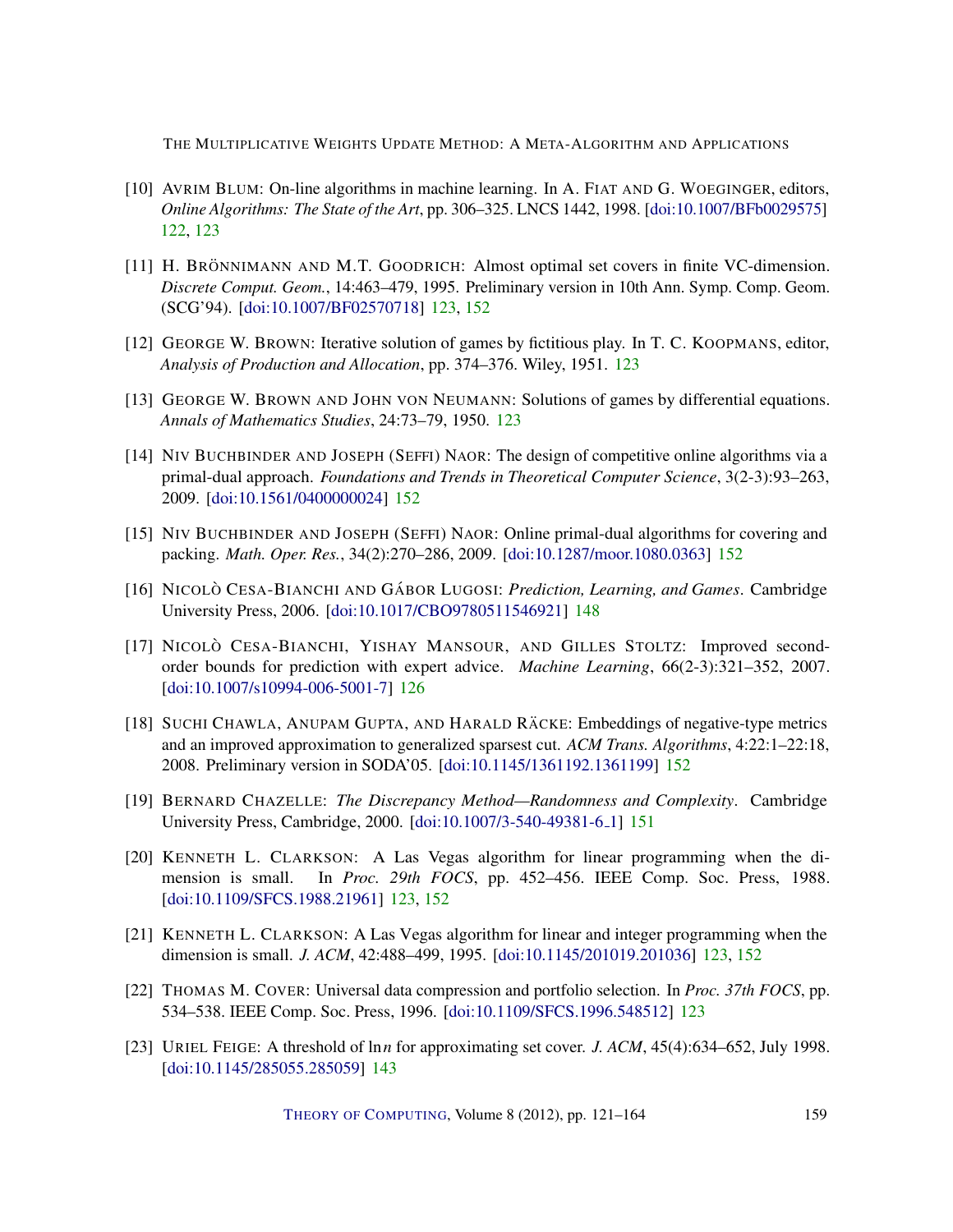- <span id="page-39-3"></span>[24] LISA K. FLEISCHER: Approximating fractional multicommodity flow independent of the number of commodities. *SIAM Journal of Discrete Mathematics*, 13(4):505–520, 2000. Preliminary version in FOCS'99. [\[doi:10.1137/S0895480199355754\]](http://dx.doi.org/10.1137/S0895480199355754) [122,](#page-1-0) [151](#page-30-0)
- <span id="page-39-5"></span>[25] DEAN P. FOSTER AND RAKESH VOHRA: Regret in the on-line decision problem. *Games and Economic Behaviour*, 29:7–35, 1999. [\[doi:10.1006/game.1999.0740\]](http://dx.doi.org/10.1006/game.1999.0740) [123](#page-2-0)
- <span id="page-39-0"></span>[26] YOAV FREUND AND ROBERT E. SCHAPIRE: A decision-theoretic generalization of online learning and an application to boosting. *J. Comput. System Sci.*, 55(1):119–139, 1997. [\[doi:10.1006/jcss.1997.1504\]](http://dx.doi.org/10.1006/jcss.1997.1504) [122,](#page-1-0) [123,](#page-2-0) [128,](#page-7-3) [144](#page-23-1)
- <span id="page-39-8"></span>[27] YOAV FREUND AND ROBERT E. SCHAPIRE: Adaptive game playing using multiplicative weights. *Games and Economic Behavior*, 29:79–103, 1999. [\[doi:10.1006/game.1999.0738\]](http://dx.doi.org/10.1006/game.1999.0738) [124,](#page-3-2) [133](#page-12-2)
- <span id="page-39-7"></span>[28] NAVEEN GARG AND ROHIT KHANDEKAR: Fractional covering with upper bounds on the variables: Solving LPs with negative entries. In *Proc. 12th Ann. Europ. Symp. on Algorithms (ESA'04)*, pp. 371–382, 2004. [\[doi:10.1007/978-3-540-30140-0](http://dx.doi.org/10.1007/978-3-540-30140-0_34) 34] [123](#page-2-0)
- <span id="page-39-1"></span>[29] NAVEEN GARG AND JOCHEN KÖNEMANN: Faster and simpler algorithms for multicommodity flow and other fractional packing problems. In *Proc. 39th FOCS*, pp. 300–309. IEEE Comp. Soc. Press, 1998. [\[doi:10.1109/SFCS.1998.743463\]](http://dx.doi.org/10.1109/SFCS.1998.743463) [122,](#page-1-0) [139,](#page-18-2) [151](#page-30-0)
- <span id="page-39-2"></span>[30] NAVEEN GARG AND JOCHEN KÖNEMANN: Faster and simpler algorithms for multicommodity flow and other fractional packing problems. *SIAM J. Comput.*, 37:630–652, 2007. [\[doi:10.1137/S0097539704446232\]](http://dx.doi.org/10.1137/S0097539704446232) [122,](#page-1-0) [139,](#page-18-2) [151](#page-30-0)
- <span id="page-39-10"></span>[31] MICHEL X. GOEMANS AND DAVID P. WILLIAMSON: Improved approximation algorithms for maximum cut and satisfiability problems using semidefinite programming. *J. ACM*, 42(6):1115– 1145, 1995. [\[doi:10.1145/227683.227684\]](http://dx.doi.org/10.1145/227683.227684) [150,](#page-29-0) [157](#page-36-1)
- <span id="page-39-12"></span>[32] SIDNEY GOLDEN: Lower Bounds for the Helmholtz Function. *Physical Review*, 137:1127–1128, February 1965. [\[doi:10.1103/PhysRev.137.B1127\]](http://dx.doi.org/10.1103/PhysRev.137.B1127) [157](#page-36-1)
- <span id="page-39-4"></span>[33] MICHAEL D. GRIGORIADIS AND LEONID G. KHACHIYAN: A sublinear-time randomized approximation algorithm for matrix games. *Operations Research Letters*, 18:53–58, 1995. [\[doi:10.1016/0167-6377\(95\)00032-0\]](http://dx.doi.org/10.1016/0167-6377(95)00032-0) [123](#page-2-0)
- <span id="page-39-6"></span>[34] JAMES HANNAN: Approximation to Bayes risk in repeated plays. In M. DRESHER, A. W. TUCKER, AND P. WOLFE, editors, *Contributions to the Theory of Games*, volume 3, pp. 97–139. Princeton University Press, 1957. [123,](#page-2-0) [133,](#page-12-2) [147](#page-26-1)
- <span id="page-39-9"></span>[35] ELAD HAZAN: *Efficient Algorithms for Online Convex Optimization and their Applications*. PhD thesis, Princeton University, 2006. Technical Report TR-766-06. [148,](#page-27-1) [149](#page-28-2)
- <span id="page-39-11"></span>[36] ELAD HAZAN: Sparse approximate solutions to semidefinite programs. In *Proc. 8th Latin Amer. Symp. on Theoretical Informatics (LATIN'08)*, pp. 306–316, 2008. [\[doi:10.1007/978-3-540-78773-](http://dx.doi.org/10.1007/978-3-540-78773-0_27) 0 [27\]](http://dx.doi.org/10.1007/978-3-540-78773-0_27) [151](#page-30-0)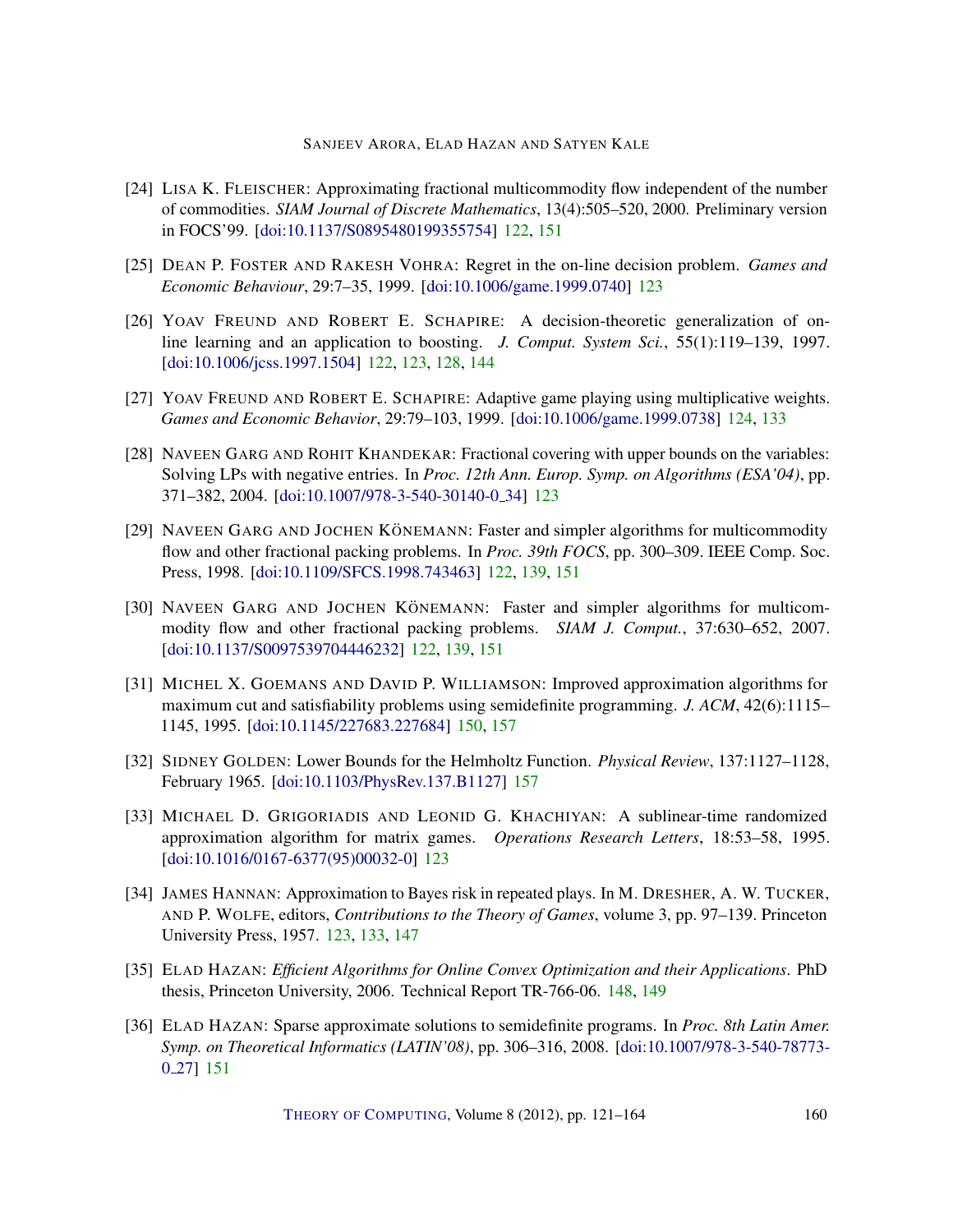- <span id="page-40-8"></span>[37] ELAD HAZAN, A. AGARWAL, AND SATYEN KALE: Logarithmic regret algorithms for online convex optimization. *Machine Learning*, 69(2-3):169–192, 2007. [\[doi:10.1007/s10994-007-5016-8\]](http://dx.doi.org/10.1007/s10994-007-5016-8) [149](#page-28-2)
- <span id="page-40-9"></span>[38] DAVID P. HELMBOLD, ROBERT E. SCHAPIRE, YORAM SINGER, AND MANFRED K. WARMUTH: On-line portfolio selection using multiplicative updates. *Mathematical Finance*, 8:325–347, 1998. Preliminary version in 13th Int. Conf. on Machine Learning (ICML'96). [\[doi:10.1111/1467-](http://dx.doi.org/10.1111/1467-9965.00058) [9965.00058\]](http://dx.doi.org/10.1111/1467-9965.00058) [149](#page-28-2)
- <span id="page-40-5"></span>[39] MARK HERBSTER AND MANFRED K. WARMUTH: Tracking the best expert. *Machine Learning*, 32(2):151–178, 1998. [\[doi:10.1023/A:1007424614876\]](http://dx.doi.org/10.1023/A:1007424614876) [131](#page-10-3)
- <span id="page-40-0"></span>[40] RUSSELL IMPAGLIAZZO: Hard-core distributions for somewhat hard problems. In *Proc. 36th FOCS*, pp. 538–545. IEEE Comp. Soc. Press, 1995. [\[doi:10.1109/SFCS.1995.492584\]](http://dx.doi.org/10.1109/SFCS.1995.492584) [122,](#page-1-0) [145](#page-24-1)
- <span id="page-40-12"></span>[41] RAHUL JAIN, ZHENGFENG JI, SARVAGYA UPADHYAY, AND JOHN WATROUS: QIP = PSPACE. *J. ACM*, 58:30:1–30:27, 2011. Preliminary version in STOC'10. [\[doi:10.1145/2049697.2049704\]](http://dx.doi.org/10.1145/2049697.2049704) [155](#page-34-1)
- <span id="page-40-7"></span>[42] ADAM KALAI: Personal communication with Manfred Warmuth, 2009. [147](#page-26-1)
- <span id="page-40-3"></span>[43] ADAM KALAI AND SANTOSH VEMPALA: Efficient algorithms for online decision problems. *J. Comput. System Sci.*, 71:291–307, 2005. Preliminary version in 16th COLT (2003). [\[doi:10.1016/j.jcss.2004.10.016\]](http://dx.doi.org/10.1016/j.jcss.2004.10.016) [123,](#page-2-0) [147](#page-26-1)
- <span id="page-40-13"></span>[44] SATYEN KALE: *Efficient Algorithms Using The Multiplicative Weights Update Method*. PhD thesis, Princeton University, 2006. Technical Report TR-804-07. [155,](#page-34-1) [157](#page-36-1)
- <span id="page-40-6"></span>[45] SATYEN KALE: Boosting and hard-core set constructions: A simplified approach. Technical Report TR07-131, Electron. Colloq. on Comput. Complexity (ECCC), 2007. [\[ECCC:TR07-131\]](http://www.eccc.uni-trier.de/eccc-reports/2007/TR07-131) [146](#page-25-0)
- <span id="page-40-1"></span>[46] ROHIT KHANDEKAR: *Lagrangian Relaxation based Algorithms for Convex Programming Problems*. PhD thesis, Indian Institute of Technology, Delhi, 2004. [122](#page-1-0)
- <span id="page-40-10"></span>[47] PHILIP N. KLEIN AND HSUEH-I LU: Efficient approximation algorithms for semidefinite programs arising from MAX CUT and COLORING. In *Proc. 28th STOC*, pp. 338–347. ACM Press, 1996. [\[doi:10.1145/237814.237980\]](http://dx.doi.org/10.1145/237814.237980) [150](#page-29-0)
- <span id="page-40-11"></span>[48] PHILIP N. KLEIN AND NEAL YOUNG: On the number of iterations for Dantzig-Wolfe optimization and packing-covering approximation algorithms. In *Proc. 7th Conf. on Integer Programming and Combinatorial Optimization (IPCO'99)*, LNCS 1610, pp. 320–327. Springer, 1999. [\[ACM DL\].](http://dl.acm.org/citation.cfm?id=645589.659777) [153](#page-32-2)
- <span id="page-40-4"></span>[49] ADAM R. KLIVANS AND ROCCO A. SERVEDIO: Boosting and hard-core set construction. *Machine Learning*, 51(3):217–238, 2003. [\[doi:10.1023/A:1022949332276\]](http://dx.doi.org/10.1023/A:1022949332276) [123,](#page-2-0) [146](#page-25-0)
- <span id="page-40-2"></span>[50] NICK LITTLESTONE: Learning quickly when irrelevant attributes abound: A new linearthreshold algorithm. *Machine Learning*, 2(4):285–318, 1987. Preliminary version in FOCS'87. [\[doi:10.1007/BF00116827\]](http://dx.doi.org/10.1007/BF00116827) [123,](#page-2-0) [132](#page-11-3)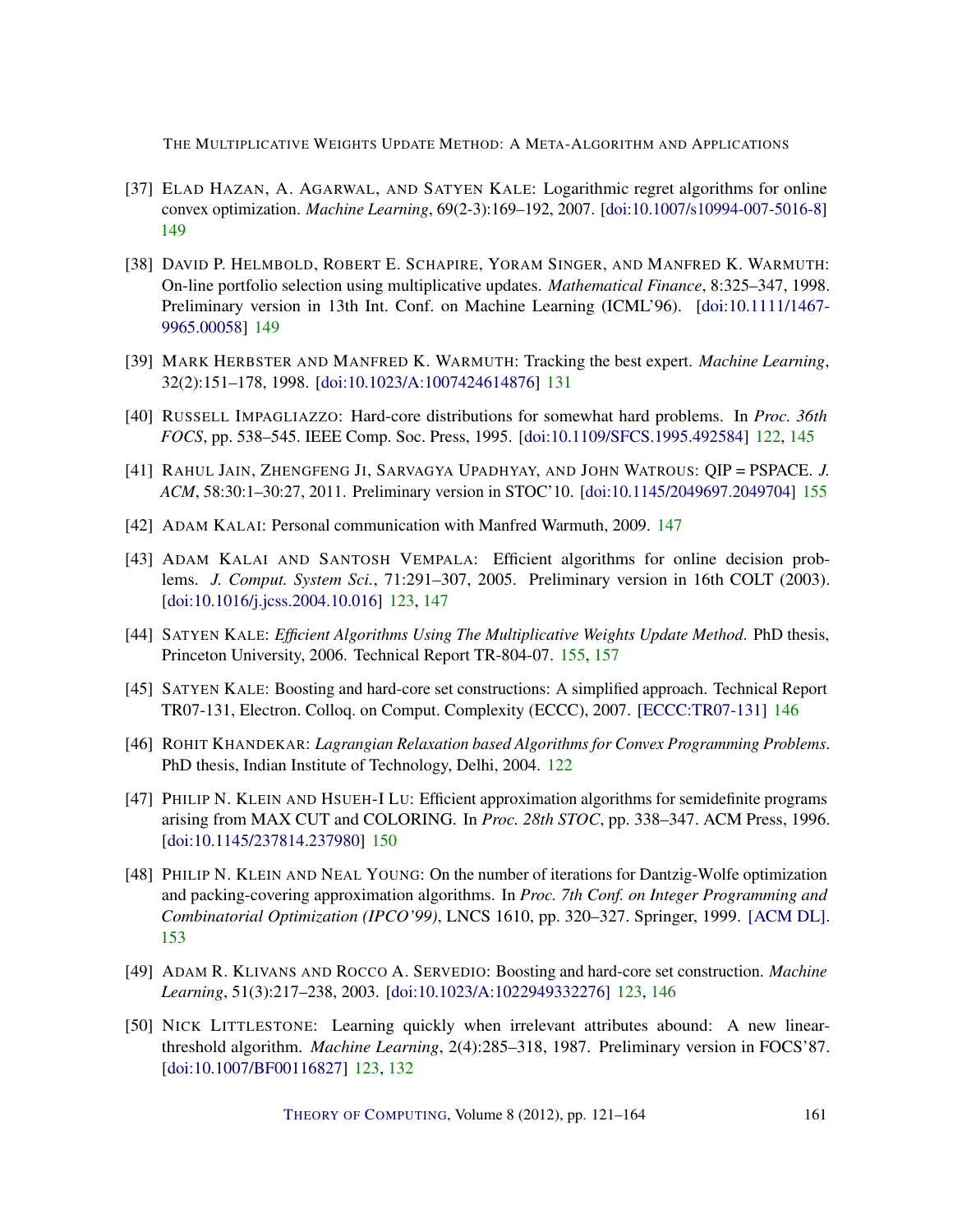- <span id="page-41-3"></span>[51] NICK LITTLESTONE: *Mistake bounds and logarithmic linear-threshold learning algorithms*. PhD thesis, University of California at Santa Cruz, Santa Cruz, CA, USA, 1989. [123](#page-2-0)
- <span id="page-41-5"></span>[52] NICK LITTLESTONE AND MANFRED K. WARMUTH: The weighted majority algorithm. *Inform. and Comput.*, 108(2):212–261, 1994. [\[doi:10.1006/inco.1994.1009\]](http://dx.doi.org/10.1006/inco.1994.1009) [123](#page-2-0)
- <span id="page-41-1"></span>[53] MICHAEL LUBY AND NOAM NISAN: A parallel approximation algorithm for positive linear programming. In *Proc. 25th STOC*, pp. 448–457. ACM Press, 1993. [\[doi:10.1145/167088.167211\]](http://dx.doi.org/10.1145/167088.167211) [122](#page-1-0)
- <span id="page-41-10"></span>[54] JIŘI MATOUŠEK AND JAN VONDRAK: The probabilistic method, 2008. Lecture notes at Charles University. [154](#page-33-2)
- <span id="page-41-4"></span>[55] M. MINSKY AND S. PAPERT: *Perceptrons*. MIT Press, 1969. [123](#page-2-0)
- <span id="page-41-0"></span>[56] SERGE A. PLOTKIN, DAVID B. SHMOYS, AND ÉVA TARDOS: Fast approximation algorithm for fractional packing and covering problems. *Math. Oper. Res.*, 20:257–301, 1995. Preliminary version in FOCS'91. [\[doi:10.1287/moor.20.2.257\]](http://dx.doi.org/10.1287/moor.20.2.257) [122,](#page-1-0) [135,](#page-14-3) [136](#page-15-1)
- <span id="page-41-7"></span>[57] PRABHAKAR RAGHAVAN: Probabilistic construction of deterministic algorithms: Approximating packing integer programs. *J. Comput. System Sci.*, 37:130–143, 1988. Preliminary version in FOCS'86. [\[doi:10.1016/0022-0000\(88\)90003-7\]](http://dx.doi.org/10.1016/0022-0000(88)90003-7) [142](#page-21-2)
- <span id="page-41-6"></span>[58] PRABHAKAR RAGHAVAN AND CLARK D. THOMPSON: Randomized rounding: A technique for provably good algorithms and algorithmic proofs. *Combinatorica*, 7(4):365–374, 1987. [\[doi:10.1007/BF02579324\]](http://dx.doi.org/10.1007/BF02579324) [142](#page-21-2)
- <span id="page-41-2"></span>[59] JULIA ROBINSON: An iterative method of solving a game. *Annals of Mathematics*, 54:296–301, 1951. [\[doi:10.2307/1969530\]](http://dx.doi.org/10.2307/1969530) [123](#page-2-0)
- <span id="page-41-8"></span>[60] ROBERT E. SCHAPIRE: The strength of weak learnability. *Machine Learning*, 5:197–227, 1990. [\[doi:10.1007/BF00116037\]](http://dx.doi.org/10.1007/BF00116037) [144](#page-23-1)
- <span id="page-41-13"></span>[61] COLIN J. THOMPSON: Inequality with applications in statistical mechanics. *J. Math. Phys.*, 6(11):1812–1823, 1965. [\[doi:10.1063/1.1704727\]](http://dx.doi.org/10.1063/1.1704727) [157](#page-36-1)
- <span id="page-41-12"></span>[62] KOJI TSUDA, GUNNAR RÄTSCH, AND MANFRED K. WARMUTH: Matrix exponentiated gradient updates for on-line learning and Bregman projection. *[J. Machine Learning Research \(JMLR\)](http://jmlr.csail.mit.edu/)*, 6:995–1018, 2005. [\[JMLR PDF\]](http://jmlr.csail.mit.edu/papers/volume6/tsuda05a/tsuda05a.pdf) . [155](#page-34-1)
- <span id="page-41-11"></span>[63] MANFRED K. WARMUTH AND DIMA KUZMIN: Online variance minimization. *Machine Learning*, 87:1–32, 2012. Preliminary version in COLT'06. [\[doi:10.1007/s10994-011-5269-0\]](http://dx.doi.org/10.1007/s10994-011-5269-0) [155](#page-34-1)
- <span id="page-41-9"></span>[64] ANDREW C. YAO: Theory and applications of trapdoor functions (extended abstract). In *Proc. 23rd FOCS*, pp. 80–91. IEEE Comp. Soc. Press, 1982. [\[doi:10.1109/SFCS.1982.88\]](http://dx.doi.org/10.1109/SFCS.1982.88) [145](#page-24-1)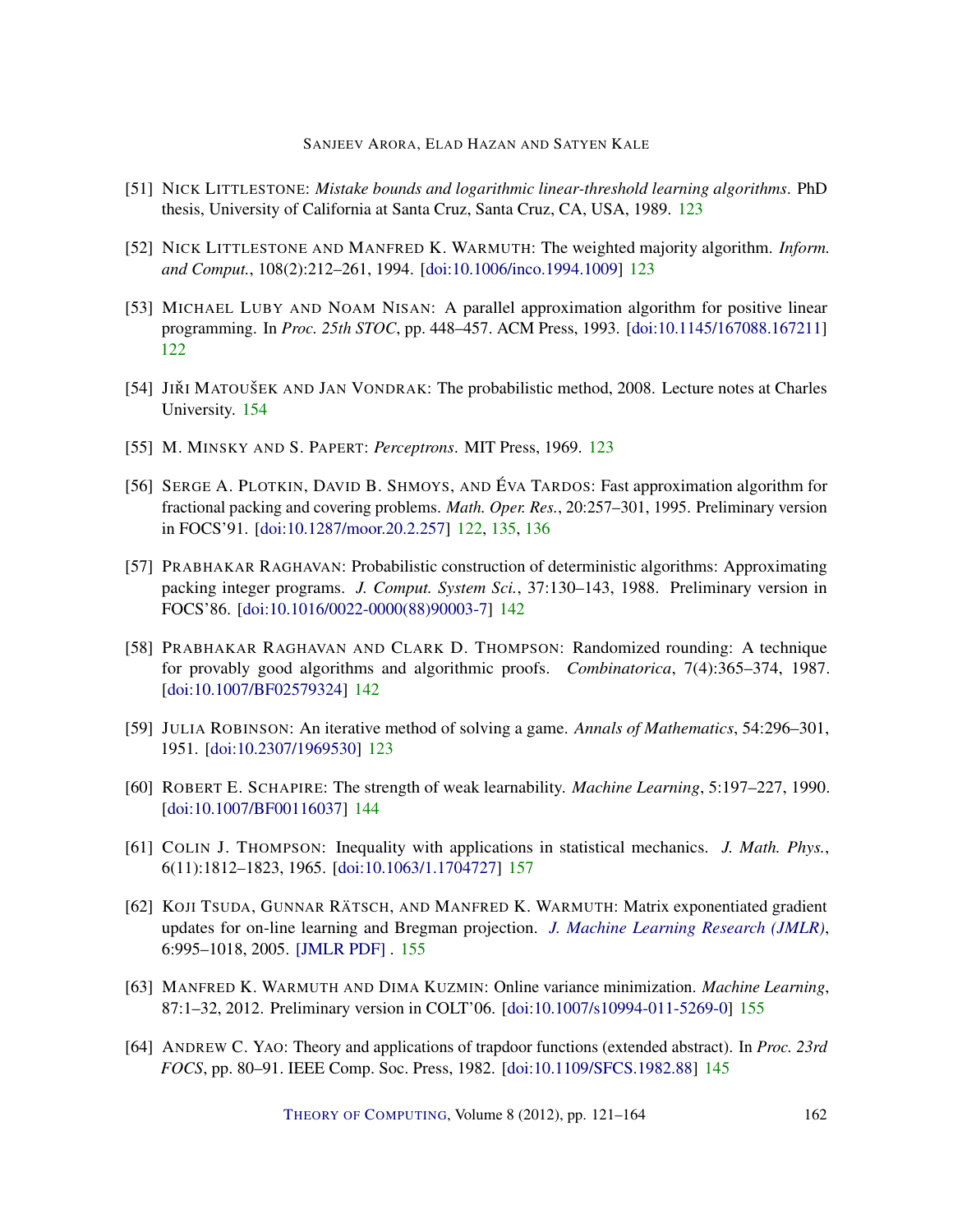- <span id="page-42-3"></span>[65] NEAL E. YOUNG: Randomized rounding without solving the linear program. In *Proc. 6th Ann. ACM-SIAM Symp. on Discrete Algorithms (SODA'95)*, pp. 170–178. ACM Press, 1995. [\[ACM DL\].](http://dl.acm.org/citation.cfm?id=313689) [122,](#page-1-0) [123,](#page-2-0) [124,](#page-3-2) [142](#page-21-2)
- <span id="page-42-4"></span>[66] MARTIN ZINKEVICH: Online convex programming and generalized infinitesimal gradient ascent. In *Proc. 20th Int. Conf. on Machine Learning (ICML'03)*, pp. 928–936, 2003. [148](#page-27-1)

#### <span id="page-42-0"></span>AUTHORS

Sanjeev Arora Professor Princeton University, NJ arora@princeton.edu <http://www.cs.princeton.edu/~arora>

<span id="page-42-1"></span>Elad Hazan Assistant Professor Technion, Israel Institute of Technology ehazan@ie.technion.ac.il <http://ie.technion.ac.il/~ehazan>

<span id="page-42-2"></span>Satyen Kale Research Staff Member IBM Watson Research Center, NY sckale@us.ibm.com <http://www.satyenkale.com>

#### ABOUT THE AUTHORS

- SANJEEV ARORA is Charles C. Fitzmorris Professor of computer science at [Princeton](http://www.princeton.edu) [University.](http://www.princeton.edu) He was the founding director and lead PI of the Center for Computational Intractability. He has received the Godel prize twice (as cowinner), for his works on Probabilistically Checkable Proofs (PCP Theorem) and Approximation Schemes for Geometric problems such as Euclidean TSP.
- ELAD HAZAN completed undergraduate studies in Tel Aviv University and received a Ph. D. from Princeton University in 2006, under the supervision of [Sanjeev Arora.](http://www.cs.princeton.edu/~arora/) From 2006 to 2010 he was a research staff member of the [Theory Group](http://www.almaden.ibm.com/cs/disciplines/pm/) at the IBM Almaden Research Center. Since 2010, he has been on the faculty at the [Technion - Israel Institute of](http://www1.technion.ac.il/) [Technology.](http://www1.technion.ac.il/) His research interests focus on machine learning and convex optimization.